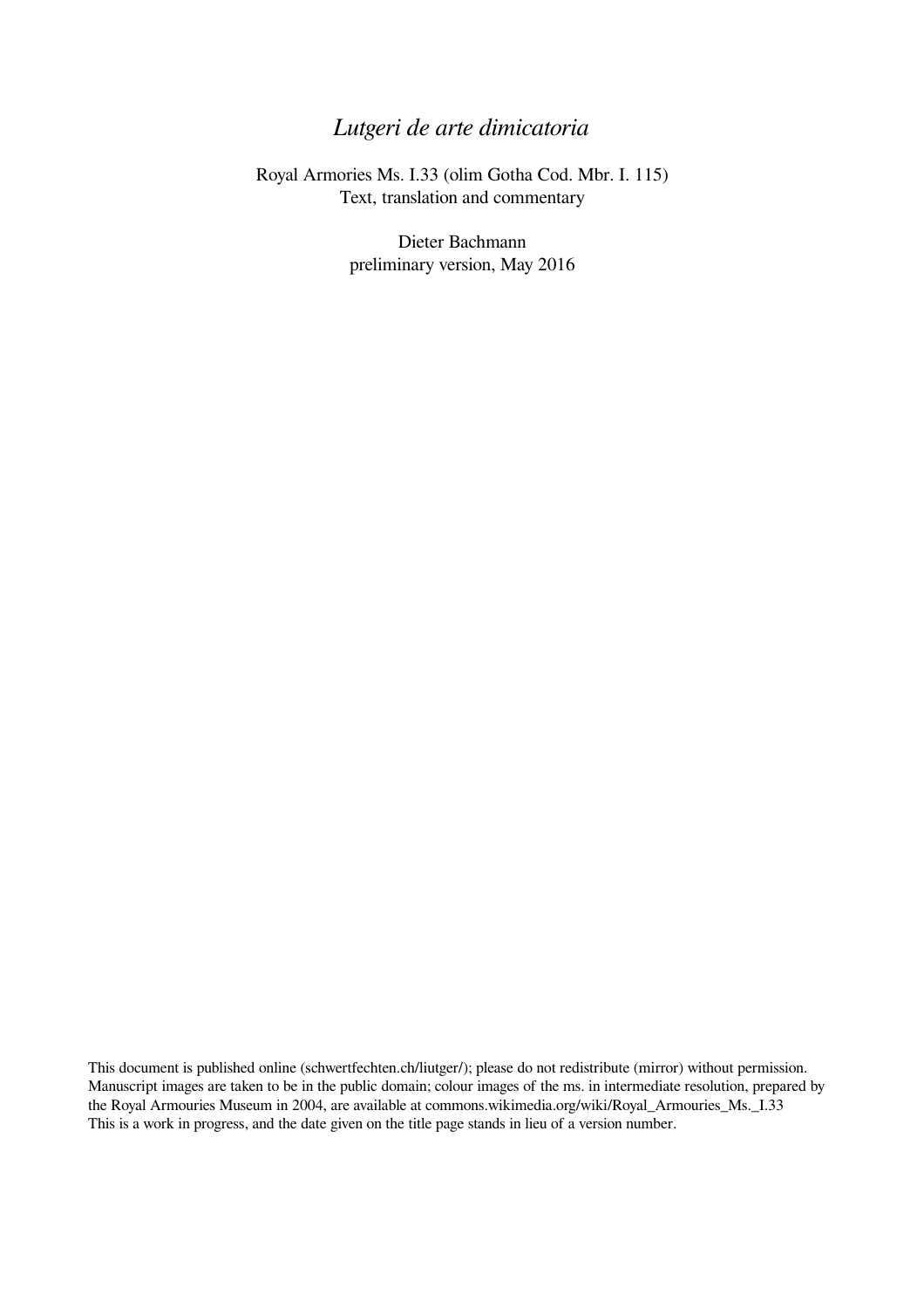# **Table of Contents**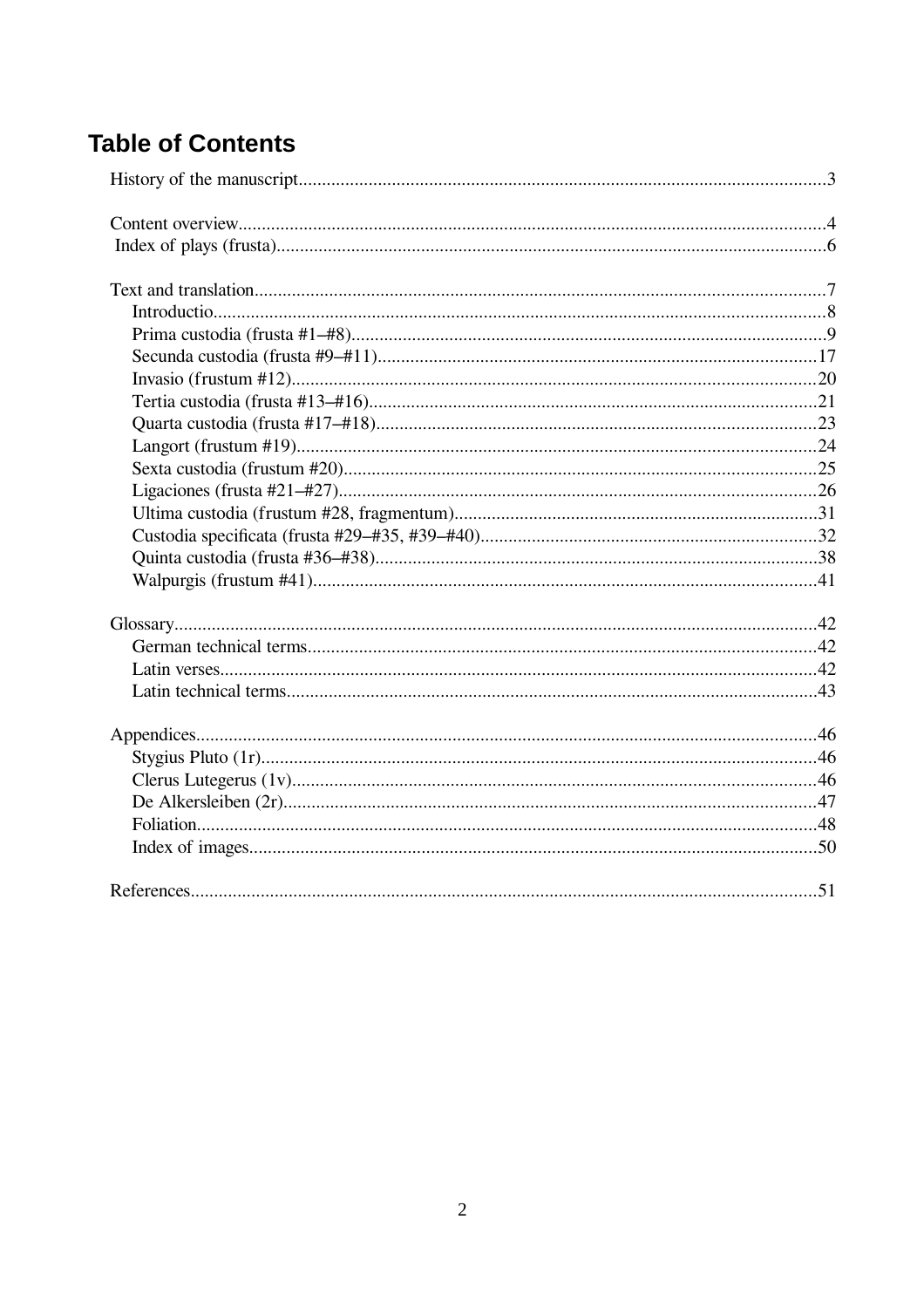## <span id="page-2-0"></span>**History of the manuscript**

The manuscript now known as I.33 is the oldest extant fencing manual or *Fechtbuch* of the European tradition; it is even, to the best of my knowledge, the oldest dedicated instruction manual for armed combat worldwide. It was most likely made in the first quarter of the  $14<sup>th</sup>$  century in Germany, presumably in Franconia, although its author may have been of Central German extraction, perhaps from Thuringia. Our other sources for the German fencing tradition are at least two generations younger, and more importantly, they reflect the spirit of the incipient Renaissance, being written on paper by members of the nascent "middle class"; by contrast, this manuscript still stands in the tradition of high medieval literacy, being written on parchment, apparently by professional scribes and illustrators from a monastic background. It is, therefore, our only instruction manual for truly "medieval swordfighting"; even if written after the end of the crusades, its author would have still been born, raised and trained during the later part of the  $13<sup>th</sup>$  century.

We think that the author was called Luitger (Liutger, Liudger, an not uncommonly given name in medieval Germany) and was a cleric or *pfaffe* with a side-business of acting as fencing master for young noblemen, no doubt over a period of many years. At some point, Luitger was ordained as a priest, and he clearly had the necessary contacts to a monastic scribal workshop to embark on the ambitious project of recording his art in the form of an illustrated manuscript. For two hundred years, the manuscript was kept in an abbey library in Franconia, until it was taken by Johann Herwart of Würzburg, a fencer and soldier serving in the Second Margrave War of 1552-1555. Heinrich von Günderrode, a student of Johann Herwart's, transcribed portions of the text for his own treatise on fencing, published 1579.

The fate of the manuscript over the following century is unknown; but it is likely that it passed into Heinrich's private possession, and perhaps to his heirs, and it was likely during this time that the manuscript was doodled upon by a boy. Eventually, by the later  $17<sup>th</sup>$  century, it was acquired by the ducal library of Gotha. Its presence in the library is recorded (as no. 76) in the catalogue compiled by Ernst Salomon Cyprian in 1714. In the late  $17<sup>th</sup>$  century, the existence of the ms. is noted in a treatise (now in Wolfenbüttel, Cod. Guelf. 125.16. Extrav.) on judicial combat in Franconia, mostly based on the manuscripts by Hans Talhoffer. On one page (fol. 45r), a copy of the second image of fol. 26r of our ms. is given, along with the information that there is an entire parchment ms. in which, although "wholly illegible" (*gantz unleserlich*), a *sacerdos* is shown as instructing a *scholaris*.

The manuscript came to the attention of German antiquarians in the 1820s, when a modern inventory of the library was compiled under Georg Rathgeber (librarian from 1826). It was now catalogued as *Codex membranus* I. no. 115, and it was described in the context of German fencing manuals by Ukert (1838). We know that by this time, and therefore presumably since its acquisition by the ducal library, the manuscript had exactly 32 pages. There is a tantalising reference to a single page by Bruns (1799, p. 315). Bruns was librarian at Helmstedt University at the time; he states that he has a single leaf (*ein einzelnes Blatt*) before him, but gives no further identification of its provenance. He believes that he is looking at a Latin translation of Talhoffer's description of judicial combat; however, while Bruns does suggest he had an actual single leaf from this ms., it is not unlikely that he is in fact describing the copy in the Wolfenbüttel ms. mentioned above.

The manuscript apparently became the spoils of war a second time in April 1945, when the U.S. VIII Corps reached Gotha. Just as it had appealed to Johannes Herwart as he was looting the unknown Frankish monastery nearly 400 years before, it seems to have caught the eye of an American soldier,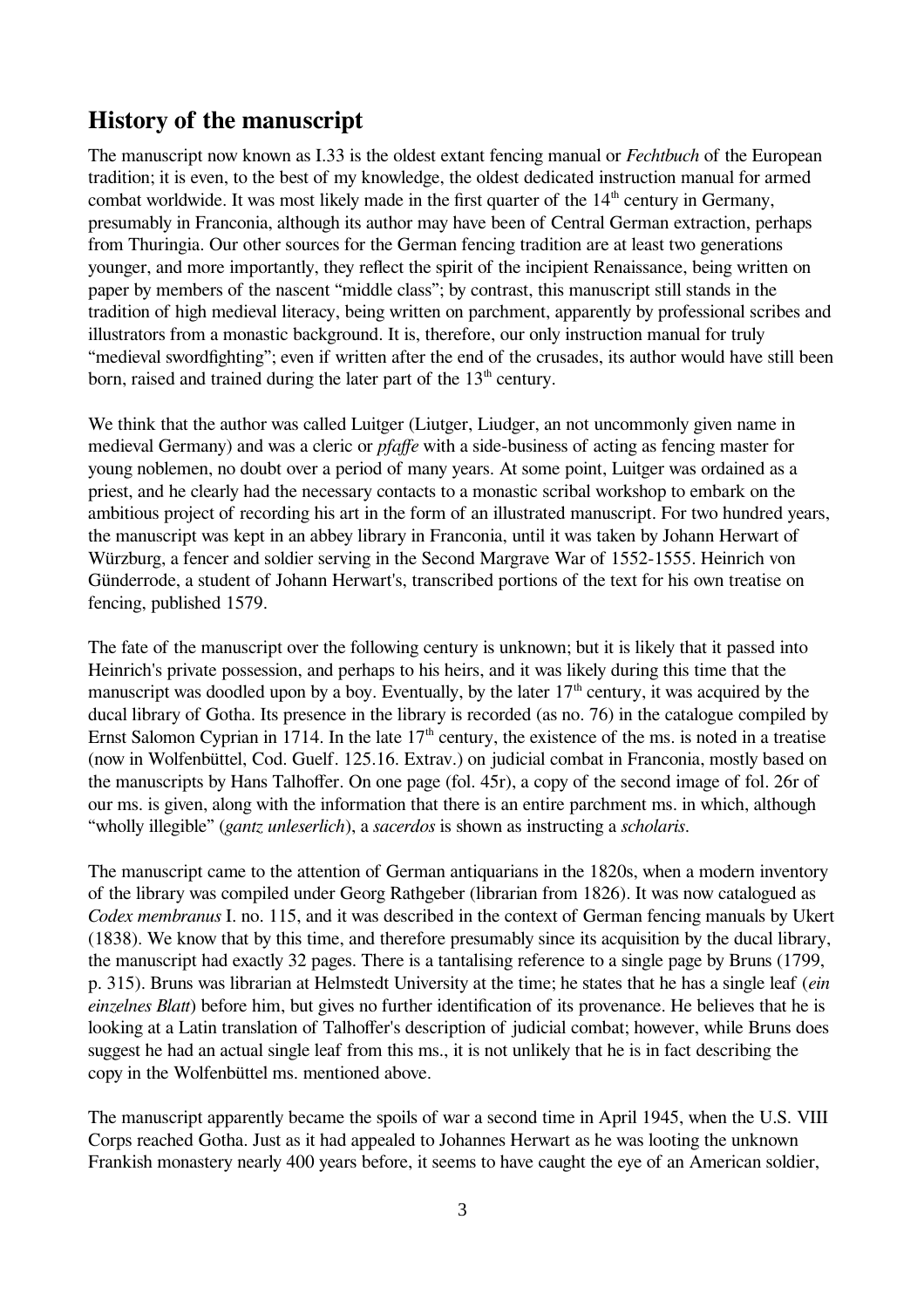who took it with him, and who would anonymously sell it at a Sotheby's auction in 1950. It was bought by the Royal Armouries, and was kept in the Tower of London (whence its occasional appellation of "Tower Manuscript") under the new designation of Ms. I.33, until it was moved to the new museum in Leeds in 1996.

The ms. continued to be listed in medievalist treatises on the topic post-1945, notably by Hils (1985), the inventory of German fencing manuscripts that would come to be used by the emerging HEMA community in the 1990s. The manuscript was described in greater detail by Singman (Forgeng) in 1997, followed by his edition in 2003, and it was from here that contemporary study of Liutger's art of fencing developed. Personally, I first came into contact with it in 2002, and for the following decade was an interested observer of the emergence of a coherent interpretation of the art, notably due to Roland Warzecha and associates (dimicator.com) in Germany and to Franck Cinato and associates in France. But it was not until 2012 that I began to practice the system actively and on a regular basis. This new edition revises my first attempt of 2002.

### <span id="page-3-0"></span>**Content overview**

The basic layout of the manual is clearly to first introduce the seven guards, and then treat them in order, followed by the system of four binds and "special *langort*" (with minor additions of "varia" such as *krucke*, *langort*, *vidilpoge*, grappling and "special second guard"). This program is however not followed exactly. There are at least four potentially interfering factors: (a) changes to the program made while work was in progress (b) omissions made by mistake, (c) lost pages and (d) misarrangement of pages when the ms. was bound. It is often difficult to decide which is the case, a circumstance alluded to by CS (p. XCII) in terms of "perte et inachèvement" (i.e. (c) vs. (b)).

There has been a lot of speculation over possible lost pages of the manuscript. Clearly, the process of the manuscript's creation was somewhat chaotic, and pages may have been cut out while the work was in progress, either because of mistakes or for other reasons; while later losses may not be ruled out *a priori*, I do not think it likely that any pages have been lost since the manuscript had been completed, and I suggest that all passages with an apparent lack of coherence can be plausibly explained in other ways.

Excepting the introductory presentation of the seven guards on fol. 1, the material is divided into 40 frusta or "plays" (presumably with an additional play on the lost folium). They are numbered #1 to #41 below (with the numbering of "fragmentary" play #32 kept for consistency with CS but not considered a separate play here).

The first quarter of the manuscript consists of a regular quire (*quaternum*) of four bifolia, containing plays #1 to #8. Here, the original plan is followed, with a detailed presentation of fencing from the first guard including a variety of techniques including overbind and *schiltslac*, *krucke* and *langort*.

Fol. 9 begins with the treatment of the second guard, also as planned, but the project seems to have run into problems here, perhaps it was delayed for a while, in any case the ms. is no longer bound in the form of regular quires, and on fol. 9v, the original scribe (hand A) is replaced by a different one (hand C), who would go on to write the majority of text (with the original scribe returning only for three further folia (26 to 28). The second guard is still treated according to the original plan, in plays #9 to #11, including techniques such as *durchtreten* and *separatio*. Play #12 represents the first interruption of the planned layout in order to show a basic technique which had been omitted in the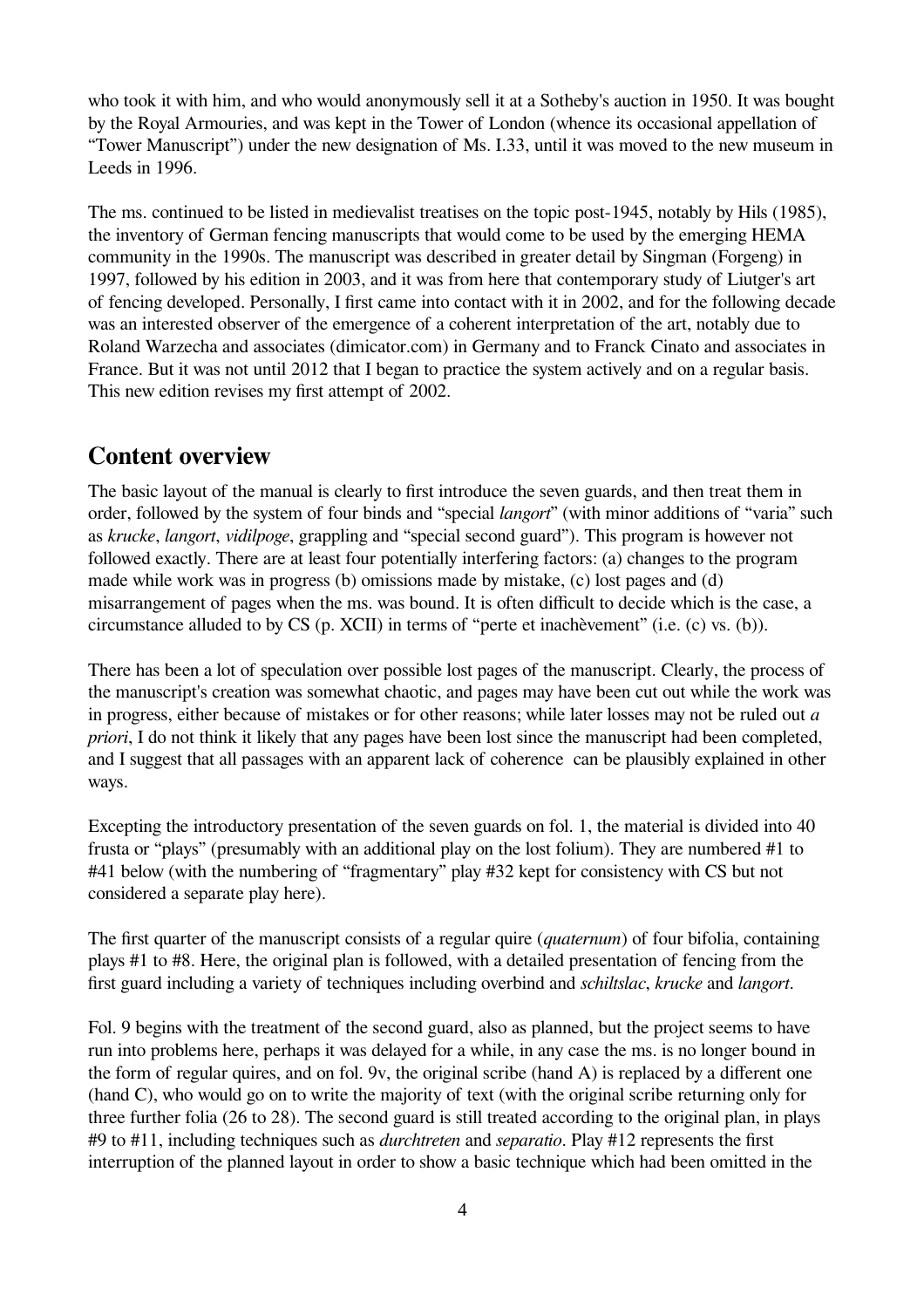material on the first guard.

Plays #13 to #16 again follow the planned layout, discussing the third guard. Play #17 is a single image showing the fourth guard. This is the first time we must ask "perte ou inachèvement", i.e. it is conceivable that a page has been lost here, or alternatively was the play not completed by mistake? From here, the arrangement of the material becomes increasingly erratic. Play #18 still treats fourth guard, but play #19 inserts a disarming technique vs. *langort* seemingly at random. At this point, one would have expected a treatment of fifth guard, but this is omitted, apparently by mistake, and sixth guard is briefly treated in play #20. Play #20 even refers back to the omitted material on fifth guard by saying that sixth guard is only good to deliver "that same thrust" which is also the standard attack from fifth guard.

Now follows a treatment of the system of binds (equivalently, of seventh guard, which is the lower *langort* seeking the bind), in plays #21 to #28. Play #21 is the longest in the book, extending to six images, because it includes an excursus on grappling. Plays #26 and #27 treat *vidilpoge*, which even if outside of the basic system of four binds is explained as being considered still part of the chapter on binds. Play #28 is the second single-image play, showing only the concluding technique, apparently for lack of space (in the text blamed on a mistake of the illustrator's).

Plays #29 to #35 and #39 to #40 cover the "priest's special langort" at length. Here, the order of plays was probably mis-arranged when the manuscript was bound. The proper order should be: #29 to #34, #39, #40, #35. Play #35 is the third single-image play (not counting "play #32"), as play #17 showing fourth guard; this is probably by design, as the text states that the fourth guard does not offer any new possibilities.

The section on special langort is followed by plays #36 to #38, the insertion of the material on fifth guard which had been omitted following play #19. Finally, play #41 on "special second guard" is contained on the last folium, apparently as a kind of addendum or bonus.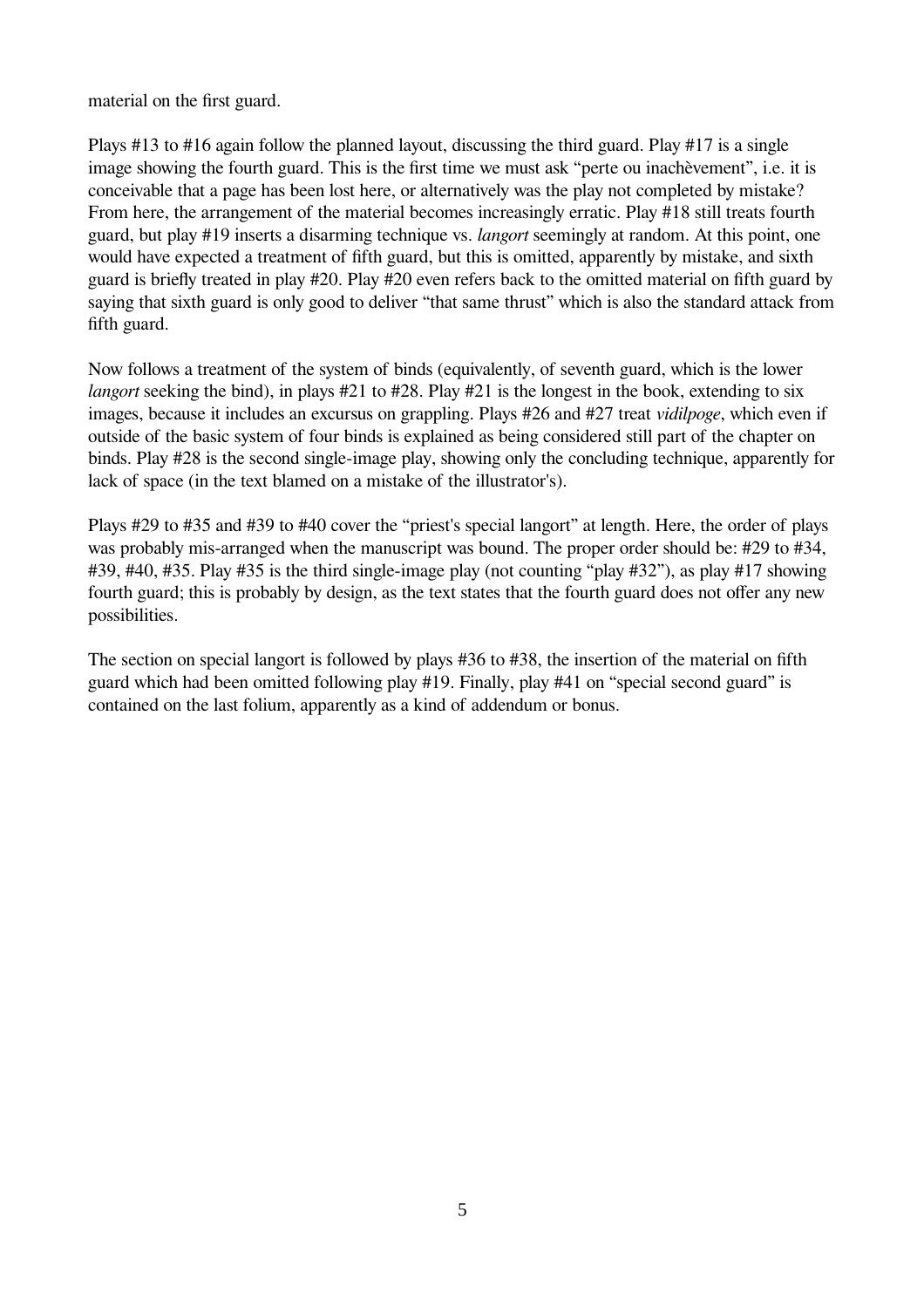# <span id="page-5-0"></span>**Index of plays (***frusta***)**

| #1: $1^a$ custodia – halbschilt           | overbind, schiltslac                 | 2r             |                         |
|-------------------------------------------|--------------------------------------|----------------|-------------------------|
| #2:                                       | overbind, nucken                     | 3r             |                         |
| #3: $1^a$ custodia – krucke               | bind, grappling                      | 4r             |                         |
| #4:                                       | straight attack                      | 5r             |                         |
| #5:                                       | krucke vs. krucke, entering, counter | 5v             |                         |
| #6: $1^a$ custodia – langort              | overbind, schiltslac                 | 6 <sub>v</sub> |                         |
| #7:                                       | underbind, mutatio gladii            | 7v             |                         |
| #8: $1^a$ custodia – halbschilt           | (belongs with #1)                    | 8v             |                         |
| #9: $2^a$ custodia – schutzen             | durchtreten, counter, schiltslac     | 9r             |                         |
| #10:                                      | straight attack                      | 10r            | $\bullet \bullet$       |
| #11: $2^a$ custodia – halbshilt           |                                      | 10v            |                         |
| #12: $1^a$ custodia – halbschilt          | straight attack (belongs with #1)    | 11v            | $\bullet\bullet$        |
| #13: $3^a$ <i>custodia</i> – "schrankhut" | bind, grappling                      | 12r            |                         |
| #14:                                      | straight attack                      | 12v            |                         |
| #15: $3^a$ custodia – halbschilt          | overbind, schiltslac                 | 13r            |                         |
| #16: $3^a$ custodia – langort             | overbind                             | 14r            | $\bullet \bullet$       |
| #17: $4^a$ custodia - halbschilt          |                                      | 14v            |                         |
| #18: $4^a$ custodia - $1^a$ custodia      | halbschilt, overbind, schiltslac     | 15r            |                         |
| #19: $1^a$ custodia – langort             | disarm, schiltslac, grappling        | 16r            | $\ddot{\bullet}$        |
| #20: $6^a$ custodia – halbschilt          | thrust, counter, overbind            | 17r            |                         |
| #21: $7^{\circ}$ custodia – ligaciones    | right overbind, grappling            | 17v            |                         |
| #22:                                      | left underbind, counter              | 19r            | $\bullet\bullet\bullet$ |
| #23:                                      | left overbind                        | 20r            | $\bullet \bullet$       |
| #24                                       | right overbind                       | 20v            |                         |
| #25: superior langort                     | overbind, thrust to belly            | 21r            |                         |
| #26: vidilpoge                            | disarm                               | 22r            |                         |
| #27:                                      | overbind, schiltslac                 | 22v            |                         |
| #28: fixura                               | (fragment)                           | 23r            |                         |
| #29: spec. langort – halbschilt           | overbind, separatio                  | 23v            |                         |
| #30:                                      | bind, counter                        | 24v            |                         |
| $#31$ : spec. langort – obs. rara         | thrust, counter                      | 25r            |                         |
| $#33: 3^a$ custodia – spec. langort       |                                      | 26r            | $\bullet\bullet$        |
| #34: $4^a$ custodia – spec. langort       |                                      | 26v            |                         |
| #39:                                      | halbschilt, bind, nachreisen         | 30r            |                         |
| #40:                                      | schutzen, straight attack            | 31r            |                         |
| #35: $5^a$ custodia – spec. langort       | bind                                 | 27r            |                         |
| #36: $5^a$ custodia – halbschilt          | thrust, counter                      | 27v            |                         |
| #37:                                      | thrust, counter                      | 28r            |                         |
| #38: $5^{\circ}$ custodia – rara obs.     | thrust, counter                      | 29r            |                         |
| #41: $1^a$ custodia – spec. $2^a$ cust.   | schutzen, overbind, schiltslac       | 32r            |                         |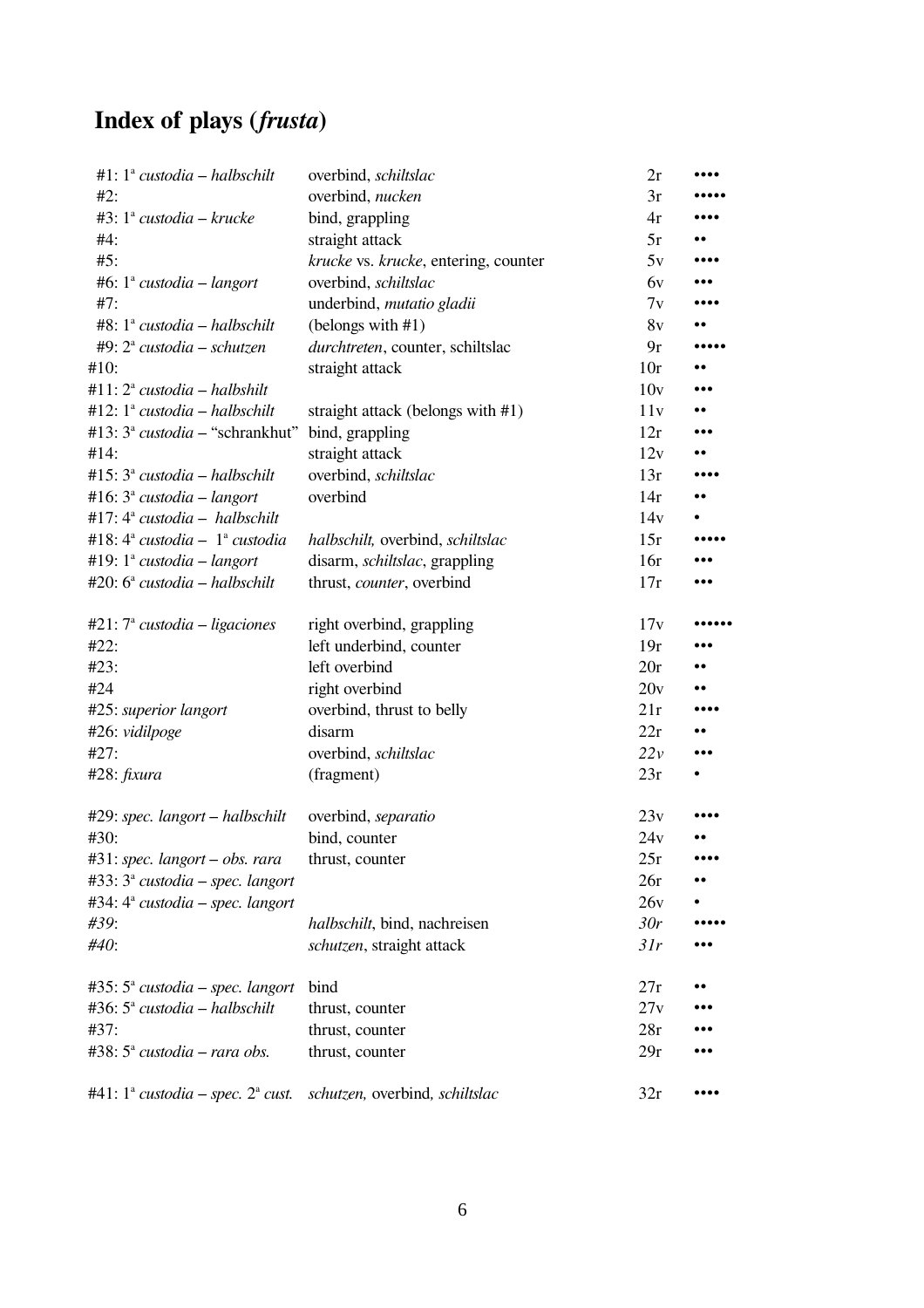# <span id="page-6-0"></span>**Text and translation**

The two prior editions of the text are referenced by the abbreviations **CS** for Cinato and Surprenant (2009) and **Forgeng** for Forgeng (2003).

Images (*exempla*) are numbered §1 to §128, plays (*frusta*) #1 to #41 (following CS); pages are counted 1r (1) to 32v (64), i.e. giving the *folio* count first with the page count in parantheses.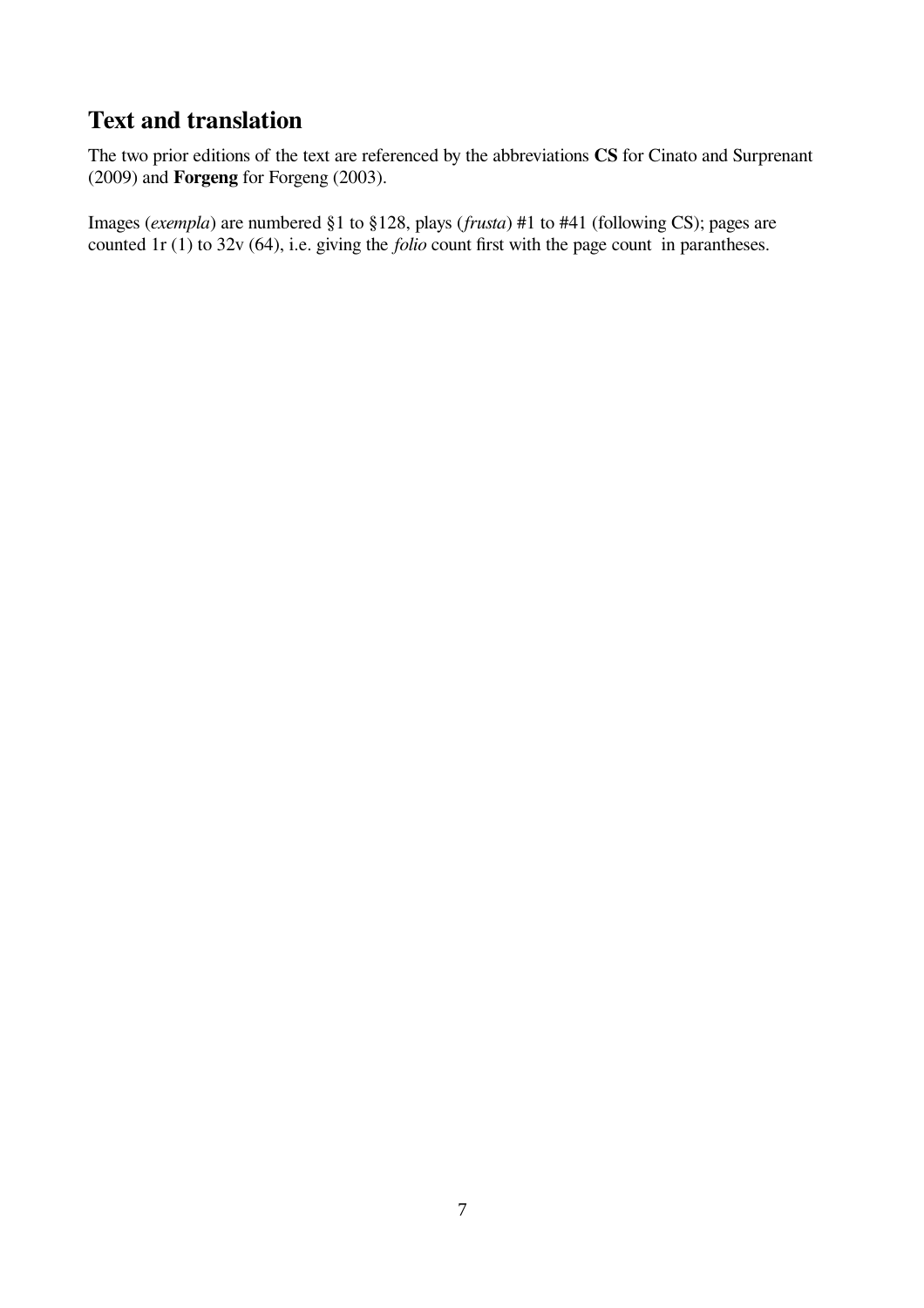### <span id="page-7-0"></span>*Introductio*

| $1r(1)\$ § $1/\$ §2                                                                                                                                                                                       |                                                                                                                                                                                                                                               |
|-----------------------------------------------------------------------------------------------------------------------------------------------------------------------------------------------------------|-----------------------------------------------------------------------------------------------------------------------------------------------------------------------------------------------------------------------------------------------|
| Non audet stygius pluto tentare, quod audet<br>Effrenis monachus plenaque dolis anus                                                                                                                      | Stygian Pluto dares not attempt what a rogue monk<br>and a treacherous hag dare do.                                                                                                                                                           |
| Notandum est quod generaliter omnes dimicatores,<br>sive omnes homines habentes gladium in manibus,<br>etiam ignorantes artem dimicatoriam utuntur hiis<br>septem custodiis de quo habemus septem versus: | Note how in general all fencers, or all men who hold a<br>sword in hand, even when ignorant in the art of<br>fencing, make use of these seven guards, on which we<br>have seven verses:                                                       |
| <u>Septem [cust] odie sunt sub brach incipiende</u><br>Humero dextrali datur alter, terna sinistro.<br>Capiti da quartam da dextro latere quint[a]m.<br>Pectori da sextam, postrema sit tibi la[ngort.]   | Seven guards there are, under the arm the first<br>On the right shoulder the second, the third on the left<br>To the head give the fourth, to the right side the fifth<br>To the breast give the sixth, and as the final one have<br>langort. |
| Notandum quod ars dimicatoria sic describitur:<br>dimicatio est diversarum plagarum ordinatio $\&$<br>dividitur in septem partes, ut hic                                                                  | Note that the art of fencing is described as follows:<br>Fencing is the ordering of various strikes, and it is<br>divided into seven parts as here.                                                                                           |

The introductory verse is added on the top margin of the page in a 15th-century hand; see appendix ("Stygius Pluto").

### 1v (2) §3/4

| $1.1 - 1.0$                                                                                                                                  | Note that the whole core of the art of fencing consists                                                                                                                               |
|----------------------------------------------------------------------------------------------------------------------------------------------|---------------------------------------------------------------------------------------------------------------------------------------------------------------------------------------|
| Nota quod totus nucleus artis dimicatorie consistit                                                                                          | in this final guard which is called <i>langort</i> , <b>because</b> $(?)$                                                                                                             |
| in illa ultima custodia que nuncupatur langort                                                                                               | in it, all actions of the guards or the sword terminate,                                                                                                                              |
| pretera omnes actus custodiarum sive gladii                                                                                                  | i.e. they end in it and not in the others, therefore                                                                                                                                  |
| determinantur in ea i. finem habent et non in aliis.                                                                                         | consider it more than the the above-mentioned first                                                                                                                                   |
| unde magis considera eam s[up]radi[c]ta prima                                                                                                | one.                                                                                                                                                                                  |
| <u>Tres sunt que preeunt relique tunc fugiunt</u><br>Hee septem partes ducuntur per generales<br>Oppositum clerus mediumque tenet lutegerus. | There are three which go forward, and the remaining<br>then flee. These seven parts are executed by the<br>common [fencers], Luitger the cleric holds the<br>opposite and the middle. |

Gunterrodt: *Tres quae praecedunt, reliquae tantum fugientes.*

The verse is difficult to interpret in detail; see appendix ("Clerus Lutegerus").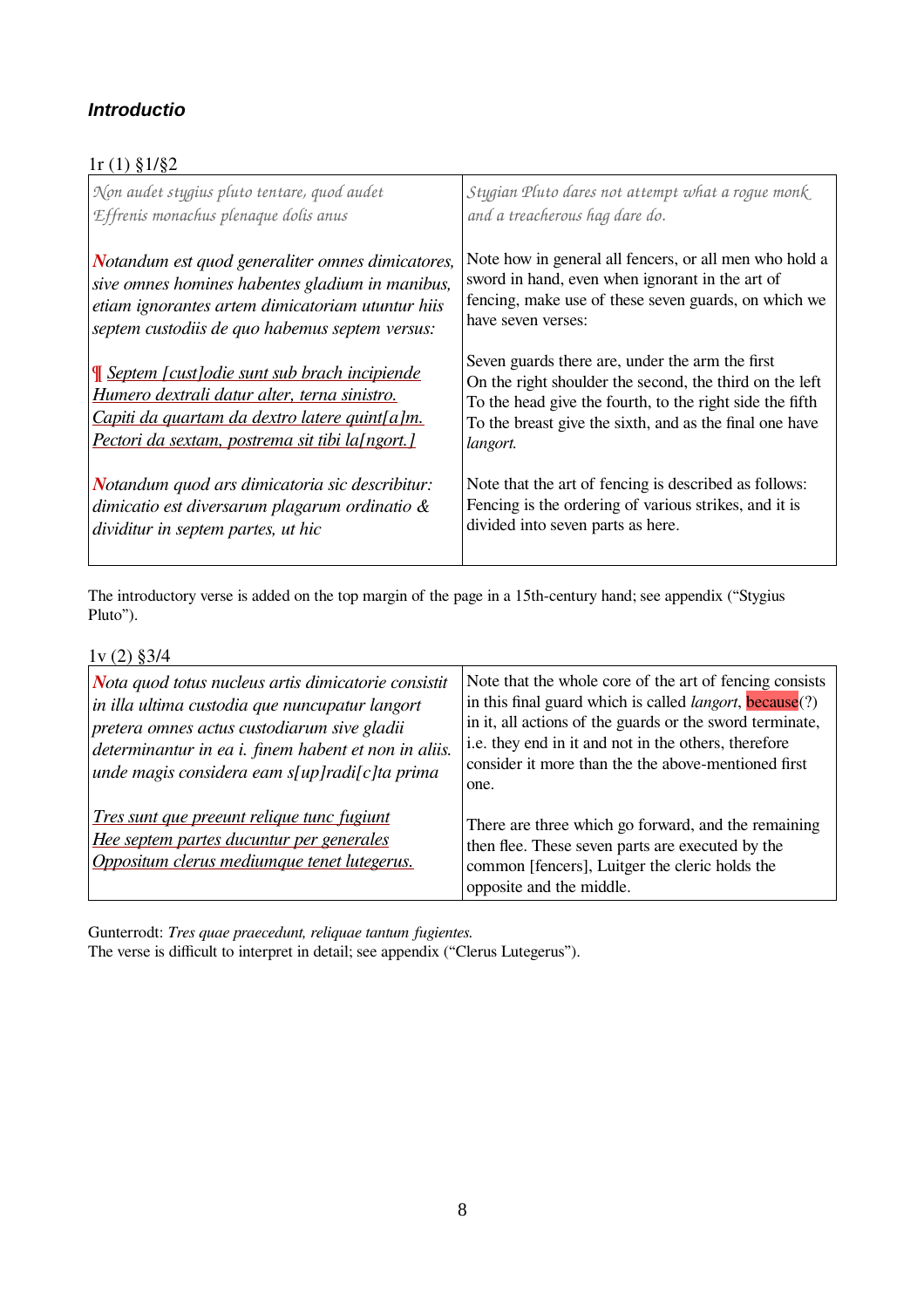### <span id="page-8-0"></span>*Prima custodia (frusta #1–#8)*

### **Frustum 1** play #1

| $2r(3)$ §5                                                                                                                                                                                                                                                                                                                                                                                                                                                                                                                                       |                                                                                                                                                                                                                                                                                                                                                                                                                                                                                                                                                                                                                                   |
|--------------------------------------------------------------------------------------------------------------------------------------------------------------------------------------------------------------------------------------------------------------------------------------------------------------------------------------------------------------------------------------------------------------------------------------------------------------------------------------------------------------------------------------------------|-----------------------------------------------------------------------------------------------------------------------------------------------------------------------------------------------------------------------------------------------------------------------------------------------------------------------------------------------------------------------------------------------------------------------------------------------------------------------------------------------------------------------------------------------------------------------------------------------------------------------------------|
| Notandum hic continetur prima custodia,<br>videlicet sub [brachio] obsesseo vero halbschilt Et<br>consulo sano consilio quod ille sub brachio non<br>ducat aliquam plagam quod probat de<br>alkersleiben, per raciones quia partem superiorem<br>attingere non potest. si inferiorem capiti erit<br>perniciosum. sed obsessor intrando, potest eum<br>invadere quandocumque si obmittit quod tenetur,<br>ut infra scriptum est. Versus:<br><u>Il Custodia prima retinet contraria bina</u><br>Contrarium primum halpschil langortque<br>secundum | Note, here is contained the first guard, viz. the one<br>under the arm, and the siege is <i>halbschilt</i> . And I give<br>the sensible counsel that the one under the arm should<br>not execute any strike, as recommends de Alkersleiben,<br>for the reason that he cannot reach the upper part; if<br>[he should aim] lower, it would be pernicious to [his]<br>head. But the besieger by entering could invade him at<br>any time if he omits what is <b>being held</b> , as is written<br>below. Verse:<br>The first guard has a two-fold counter: The first<br>counter is <i>halbshilt</i> , the second is <i>langort</i> . |
|                                                                                                                                                                                                                                                                                                                                                                                                                                                                                                                                                  |                                                                                                                                                                                                                                                                                                                                                                                                                                                                                                                                                                                                                                   |

On "de Alkersleiben" see the appendix.

| $2r(3)$ §6                                                                                                                                                                                                                                                                                                                                                                                                                                                                                            |                                                                                                                                                                                                                                                                                                                                                                                                                                                                                                         |
|-------------------------------------------------------------------------------------------------------------------------------------------------------------------------------------------------------------------------------------------------------------------------------------------------------------------------------------------------------------------------------------------------------------------------------------------------------------------------------------------------------|---------------------------------------------------------------------------------------------------------------------------------------------------------------------------------------------------------------------------------------------------------------------------------------------------------------------------------------------------------------------------------------------------------------------------------------------------------------------------------------------------------|
| <u><math>\mathcal{L}</math> Dum ducitur halpschilt cade sub gladium</u><br>quoque scutum<br><u>Si generalis erit recipit caput sit tibi stichschlach</u><br><u>Si religat calcat contraria sint tibi schiltschlac</u><br>Notandum quod [ille] qui iacet superius dirigit<br>plagam post [c]ap. sine schiltslach si est generalis.<br>Si autem uis edoceri consilio sacerdotis tunc religa<br>et calca.                                                                                                | When <i>halbschilt</i> is executed, fall underneath sword<br>and shield. If he is common, he will reach [for] the<br>head, then you should do a <i>stichschlac</i> . If he binds and<br>presses, you should counter with a schiltschlac.<br>Note that the one who lies above will direct a strike to<br>the head without <i>schiltslac</i> if he is common. But if you<br>want to be informed by the counsel of the priest, bind<br>and press.                                                          |
| Nota quod prima custodia videlicet sub brach<br>potest obsederi se ipsa ita videlicet quod obsidens<br>cum eadem custodia potest regentem primam<br>custodiam obsidere nichilominus tamen regens<br>custodiam primam econtrario possessorem<br>obsidere potest obsessione quadam que<br>quodammodo concordat cum possessione que<br>vocatur halpshilt differt tamen in eo quod gladius<br>sub brach extenditur supra scutum taliter quod<br>manus regens scutum includitur in manu regente<br>gladium | Note that the first guard, viz. the one under the arm,<br>can besiege itself, so that the one besieging with this<br>guard can be siege the first guard; but nevertheless the<br>one assuming first guard against the besieger can<br>besiege the siege which corresponds with the siege<br>that is called <i>halbschilt</i> , differing in this, that the<br>sword is extended below the arm and above the shield<br>so that the hand holding the shield is included in the<br>hand holding the sword. |

CS praise this image as "one of the most beautiful aesthetic successes" of the codex. The postures are drawn very carefully, including an indication that each fencer has the right foot forward, a detail that will not be evident in later figures. The final (and let's face it, rather awkward) paragraph is in hand B and alludes to changed dynamics that arise if first guard is answered with first guard.

→ *calcare*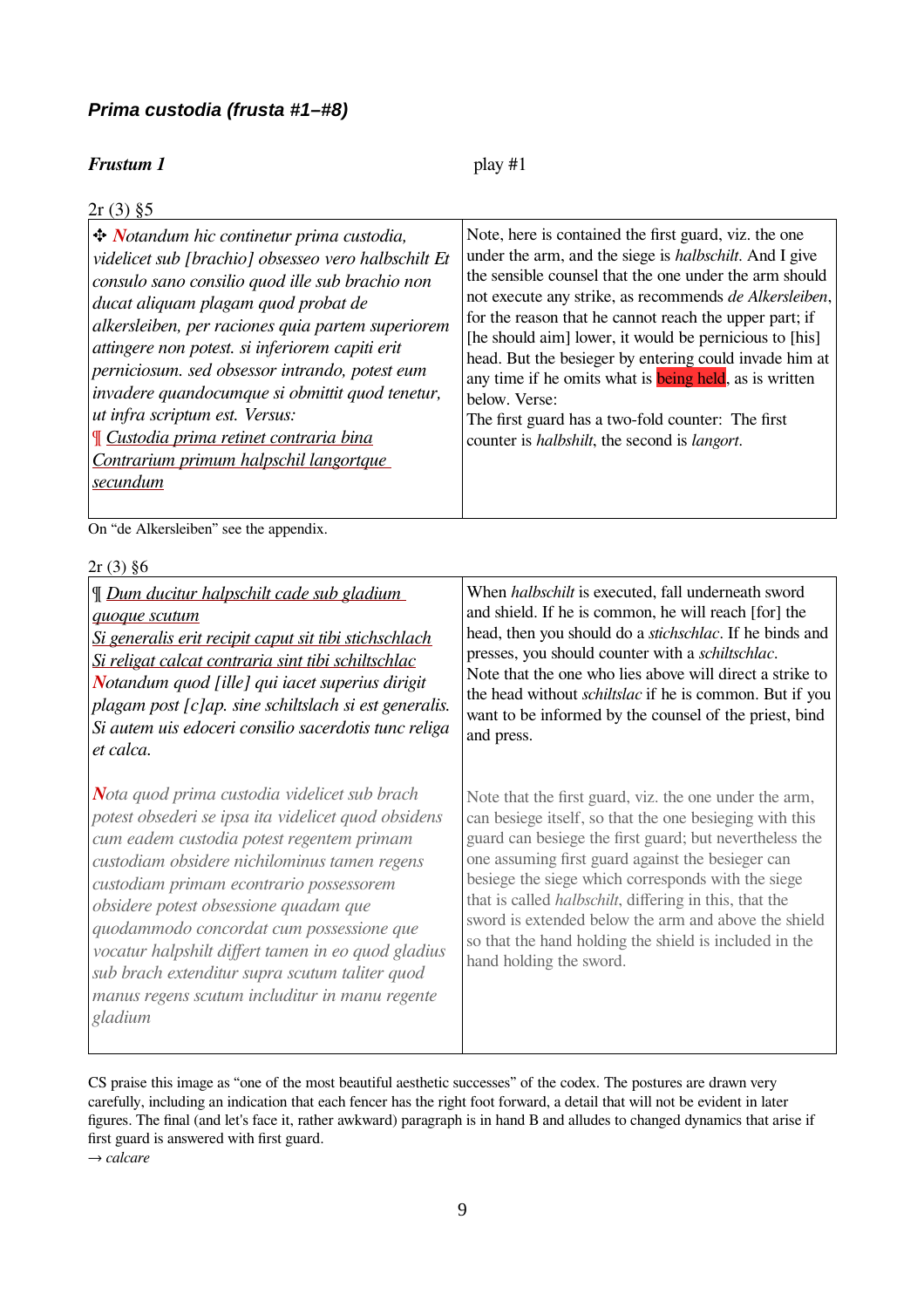$2v(4)$  §7 *Notandum quod scolaris religat hic et c[alcat] ad hoc ut recipiat schiltslac ut infra. Sed caveat de hiis que sunt facienda ex parte sacerdo[tis quia ...] post religationem sacerdos erit prior ad agendum. Notandum est etiam quod scolaris nichil habet aliud facere quam schiltslac, vel circumdare sinistra manu brachia sacerdotis, videlicet gladium et scutum. versus: Hic religat calcat scolaris sit sibi schilslach. Sive sinistra manu circumdat brachia cleri. Sacerdos autem tria habet facere videlicet mutare*  Note that the scholar here binds and applies pressure so that he gets to perform a *schiltslac* as [in the image] below. But he should take care that what is to be done on the part of the priest [because] after the bind, the priest will be the first to act. Note also that the priest can do nothing other than a *schiltslac* or embracing with the left hand the arms of the priest, i.e. sword and shield. verse: Here the scholar binds and presses, for him is a *schildschlac*. Or with the left hand he is to embrace the priest's arms. The priest here has three options, viz. sword-change, so that he is above, or *durchtreten*, or with the

*gladium q ut fiat superior || Sive durchtreten || vel sinistra dextra manu comprehendere brachia scolaris i. Gladium et scutum.* left/right hand embrace the arms of the scholar, i.e. sword and shield.

*Hec tria sunt cleri durchtrit mutacio gladii dextra sive manu poterit deprehendere gla. schu.*

#### $2v(4)$   $88$

|  | <i>Nota quod supradictum est invenies hic exempli g.</i> Note that what is said above you find in this example<br>[i.e. §8 showing the <i>schiltslac</i> ]. |
|--|-------------------------------------------------------------------------------------------------------------------------------------------------------------|
|--|-------------------------------------------------------------------------------------------------------------------------------------------------------------|

shield.

The final paragraph for §7 (*Hec tria*...) is written vertically on the right margin. The image is damaged, but it is the first of dozen identical images illustrating "overbind" (see §11). This image is also the first instance of a "change of perspective" (i.e. the position of fencers is inverted; this is done on purpose in order to show the hand position of the fencer preforming the technique under consideration, in this case the scholar performing the overbind). *exempli g.*: CS *gratia*, Forgeng *gestum*.

### $F$ *rustum 2* play  $\#2$

These three are for the cleric: *durchtrit*, sword-change, or with the right hand he could take the sword [and]

| $3r(5)$ §9/§10                                                                                                                                                                                                                                         |                                                                                                                                                                                                                                              |
|--------------------------------------------------------------------------------------------------------------------------------------------------------------------------------------------------------------------------------------------------------|----------------------------------------------------------------------------------------------------------------------------------------------------------------------------------------------------------------------------------------------|
| $\mathbf{\mathbf{\Phi}}$ Notandum quod prima custodia resumitur hic<br>propter quosdam actus illius primi frusti, i. prime<br>custodie de quibus prius actum est. sed omnia que<br>ponuntur hic invenies in primo folio usque ad<br>mutacionem gladii. | Note that the first guard is resumed here, due to<br>certain actions from the first section, <i>i.e.</i> of the first<br>guard of which was treated before, but all that belongs<br>here you find in the first page, up to the sword-change. |
| Dum ducitur halpschilt cade sub gladium quoque<br>scutum                                                                                                                                                                                               | When <i>halpschilt</i> is assumed, fall under sword and<br>shield.                                                                                                                                                                           |

→ *dum ducitur*

The verse is written between the two images on the left side (the side of the fencer performing the technique).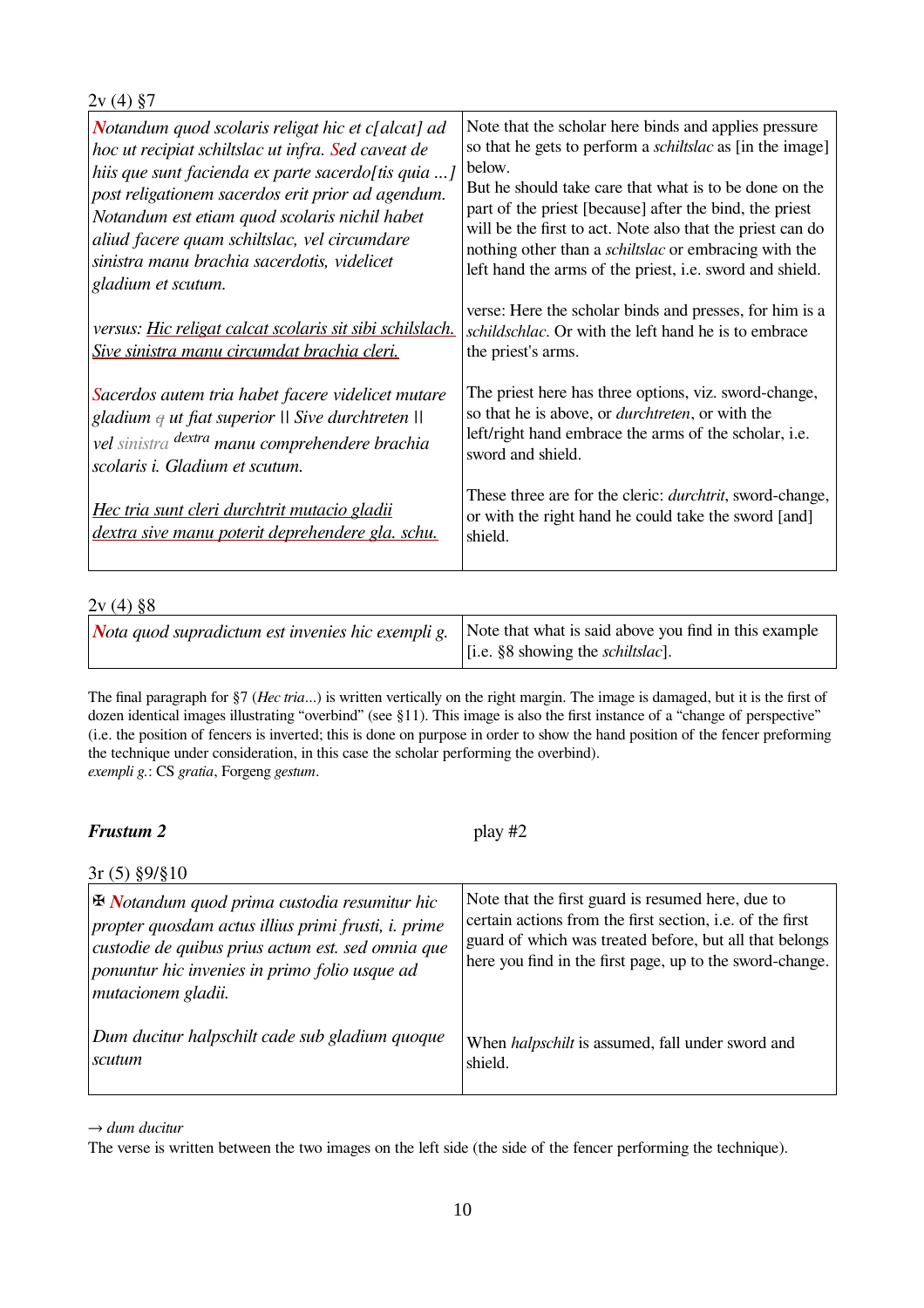| $3v(6)$ §11                                                  |                                                          |
|--------------------------------------------------------------|----------------------------------------------------------|
| <b>H</b> ic fit religatio ex parte scolaris et omnia alia de | Here is a bind on the part of the scholar, and all other |
| quibus superi[u]s dictum est usque infra ad                  | things which were treated above, until the sword-        |
| mutationem gladii.                                           | change below.                                            |

The first three images of the second play are equivalent to the first play. This is made explicit in the text, the sword-change in the following image being shown as a counter to the overbind.

But note the explicit depiction of step with the left foot forward for the overbind in §11 (based on the position of the rear foot), a detail absent from the equivalent situation as shown in §7.

3v (6) §12

| <b>H</b> ic eget scolaris bono consilio quomodo possit                                                                                                                                                                                                                                          | Here the scholar gets good counsel as to how he may                                                                                                                                                                                                                                                                                                                           |
|-------------------------------------------------------------------------------------------------------------------------------------------------------------------------------------------------------------------------------------------------------------------------------------------------|-------------------------------------------------------------------------------------------------------------------------------------------------------------------------------------------------------------------------------------------------------------------------------------------------------------------------------------------------------------------------------|
| resiste [re] huic Et est sciendum quod quando                                                                                                                                                                                                                                                   | resist this. And know that when the game is as shown                                                                                                                                                                                                                                                                                                                          |
| ludus ita se habet ut hic tu $[nc]$ debet duci stich                                                                                                                                                                                                                                            | here, then a <i>stich</i> must be executed as generally                                                                                                                                                                                                                                                                                                                       |
| sicut generaliter in libro continetur quamvis non                                                                                                                                                                                                                                               | contained in the book, even though there are no                                                                                                                                                                                                                                                                                                                               |
| sint ymagines de hoc.                                                                                                                                                                                                                                                                           | images of this [here].                                                                                                                                                                                                                                                                                                                                                        |
| Notandum quod sacerdos mutat gladium hic quia<br>fuit inferior nunc vero erit superior demum<br>seorsum ducit gladium post capud adversarii sui<br>quod nuncupatur nucken de quo generatur<br>separatio gladii et scuti scolaris, unde versus:<br>Clerici sic nukcen generales non n. schutzen. | Note how the priest here changes the sword, because<br>it was below and now it will be above; then he puts the<br>sword to his adversary's head, which is called <i>nucken</i> ,<br>from which results a separation of the sword and the<br>shield of the scholar; hence the verse: So the cleric's<br><i>nucken</i> , [where] the common fencers [will rather?]<br>schutzen. |

*non n.*: CS *non nisi*, Forgeng: *non nulli*.

The two paragraphs are arranged on the left and on the right, referring to the scholar and the priest, respectively. The image shows the situation after the sword-change (*mutatio gladii*); the scholar is instructed to counter this with a *stich*, but this isn't pursued further. This is presumably the action depicted in §37 (in play #9), where it is, however, referred to as *stichslac*. The play here instead continues with the action of *nucken* performed by the priest immediately after the swordchange. The last part of the second paragraph is already in reference to the following image on the next page, i.e. the one depicting the priest's *nucken*.

The word is written *nucken* in prose, but then *nukcen* in the verse: is this a simple error, or is the creation of an apparent rhyme with *schutzen* significant?

→ *mutatio gladii* → *nucken*

#### 4r (7) §13

| $ $ Caveat hic sacerdos ne faciat aliquam moram     | Here the priest should take care not to delay with the   |
|-----------------------------------------------------|----------------------------------------------------------|
| $\vert$ cum gladio ne generatur ex illa mora actus  | sword in the slightest, lest out of this delay an action |
| <i>quidam qui vocatur luctacio sed statim debet</i> | should arise which is called wrestling, but out of       |
| reformare ligaturam propter cautionem               | caution he must immediately re-establish the bind.       |

The paragraph is centered on the page above the image, perhaps added as an afterthought as the scribe realised that the description intended for this image has already been given on the previous page.

Image §13 is unique in the book, and CS point out correctly a mistake on the part of the illustrator, who has given the priest two left hands.

→ *luctatio*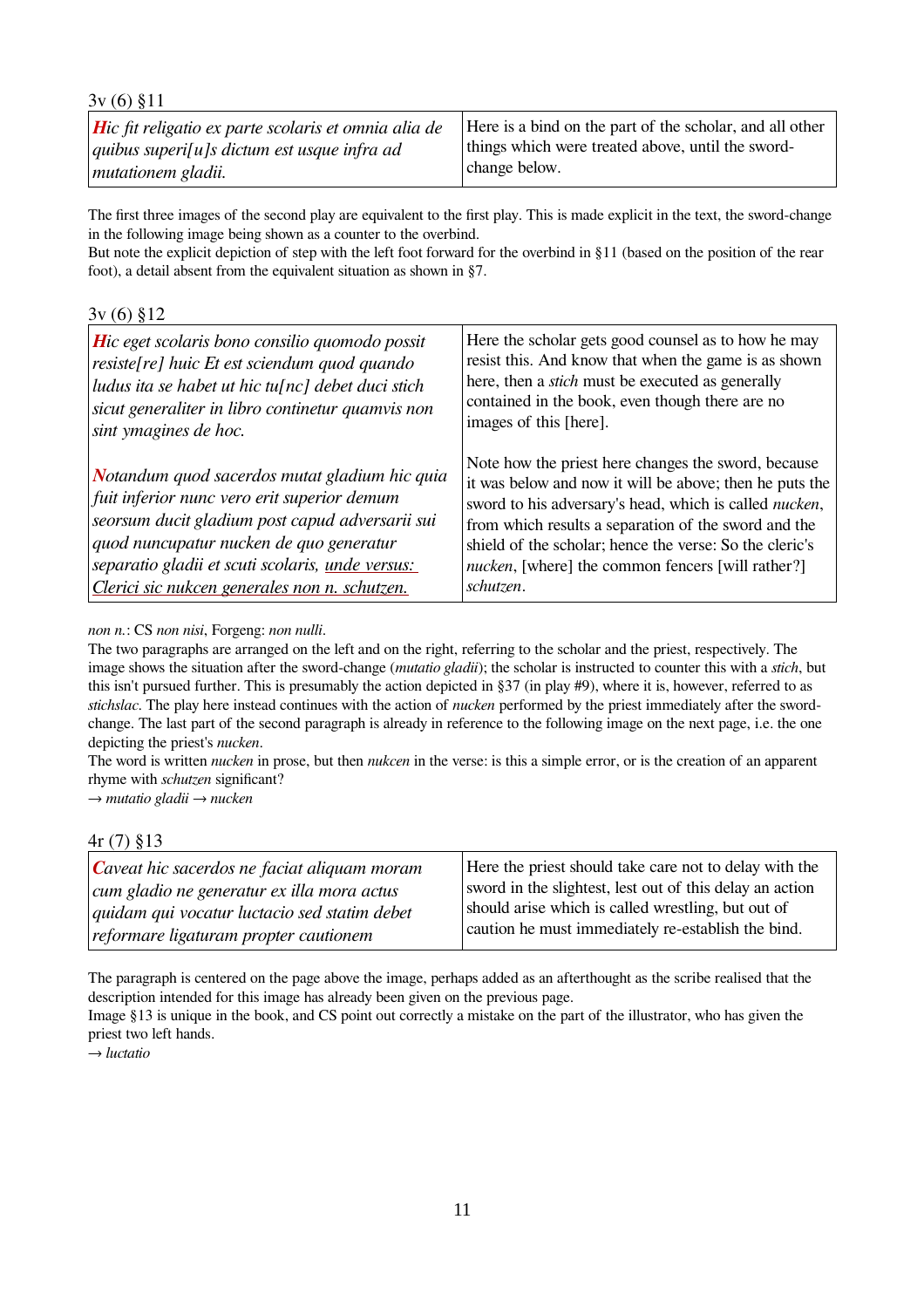### 4r (7) §14

| $\mathbf{\mathbf{\Phi}}$ Hic resumitur prima custodia cuius custodie | Here the first guard is resumed, the siege to which              |
|----------------------------------------------------------------------|------------------------------------------------------------------|
| obsessio erit valde rara quia nul[lu]s conswevit                     | guard will be very rare, because nobody is in the habit          |
| eam ducere nisi sacerdos vel sui clientuli, i.                       | of performing it except for the priest, or his little            |
| discipuli et nuncupatur illa obse[ssio] krucke et                    | clients, i.e. students, and this siege is called krucke,         |
| consulo bona fide quod ille qui regit custodiam                      | and I counsel in good faith that he who assumes the              |
| statim post obsessionem ligat quia non est bonum                     | guard should bind immediately after the siege, as it             |
| latitare, vel aliquid talium faciat per quod possit                  | isn't good to lag, or to do any of the things by which           |
| salvari, vel saltim ducat id quod ipse possessor                     | he might be saved, or that he at least execute the same          |
| ducit                                                                | as the [besieger] did.                                           |
| Sciendum, quod obsessor non debet h[esitare sed]                     | Know that the besieger must not hesitate but                     |
| ducat statim stich post obsess [ionem quia] tunc                     | immediately after the siege should execute a <i>stich</i> ; thus |
| non potest adversarius delibe[rare quod] intendat                    | the adversary cannot deliberate on what he might                 |
| $\epsilon$ et hoc diligenter intell [igatu]r                         | intend and this is to be understood diligently.                  |

The second paragraph is written on the right margin. The emendations of its lacunae are due to Forgeng, whose reading was adopted by CS.

The *krucke* is introduced as an alternative reaction to first guard (other than *halbschilt*), and advertised as a speciality of the priest's system. This position at the same time covers the right side (threatened by first guard) and threatens a thrust to the opponent's sword side.

CS interpret the image as reflecting the fencers maintaining eye contact *under* the shield. I do not think this is the case: *Krucke* should be performed with a step to the right, and eye-contact is maintained in a line passing left of the shield.

4v (8) §15

| <b>Hic ligat sacerdos super obsessioenem discipili, et</b><br>inmediate veniunt omnia precedentia que prius<br>habueras licet alias duas ymagines non habueris<br>que subsecuntur ubi recipit gla. et scu. | Here the priest binds above the scholar's siege, and<br>immediately there follow all the preceding things,<br>which you had before, although granted, two images<br>you did not yet see, they follow below, where he<br>catches sword and shield. |
|------------------------------------------------------------------------------------------------------------------------------------------------------------------------------------------------------------|---------------------------------------------------------------------------------------------------------------------------------------------------------------------------------------------------------------------------------------------------|
| Nota quod quandocumque ligans et ligatus sunt in                                                                                                                                                           | Note that whenever binder and bound are in conflict as                                                                                                                                                                                            |
| lite ut hic, tunc ligatus potest fugere quocumque                                                                                                                                                          | here, then the bound can flee wherever he wants, if he                                                                                                                                                                                            |
| vult si placet, quod requiritur in omnibus ligaturis                                                                                                                                                       | so chooses, and it is necessary in all binds. But for this                                                                                                                                                                                        |
| sed de hoc debes esse munitus ut ubicumque                                                                                                                                                                 | you have to be prepared, that wheresoever the bound                                                                                                                                                                                               |
| ligatus sis sequens eum                                                                                                                                                                                    | [flees], you should pursue him.                                                                                                                                                                                                                   |
| Ligans ligati contrarii sunt et irati,                                                                                                                                                                     | Binder and bound are contrary and irate                                                                                                                                                                                                           |
| ligatus fugit ad partes laterum peto sequi.                                                                                                                                                                | The bound flees to the side, I aim to pursue.                                                                                                                                                                                                     |

The first occurrence of the *ligans-ligati* verse, written on the left margin; note that the verse is grammatically dubious, you would expect *ligans ligatusque* or something similar. The text is distracted from the play at hand to give general advice on the bind, but §17 below can be seen as immediately following the establishment of the bind in §15. → *ligans-ligati*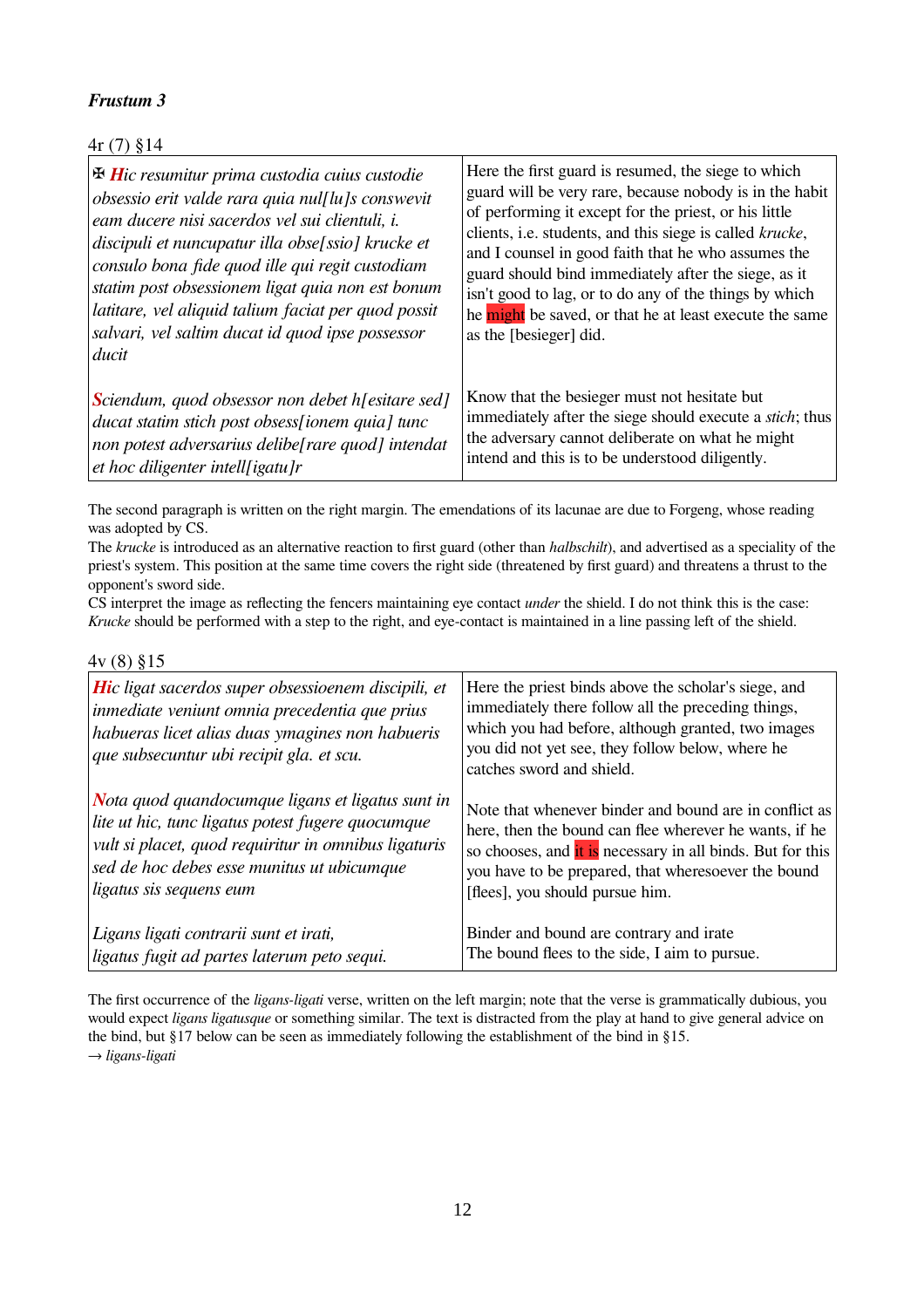#### 4v (8) §16 *Hic docet sacerdos discipulum su[um quo]modo debet ex hiis superioribus recipere gladium et scutum et sciendum quod sacerdos non potest absolvi a tali deprehensione sine amissione gladii & scuti* Here the priest teaches his student how from the above he may catch sword and shield, and know that the priest cannot free himself from such an embrace without letting go of his sword and shield.

#### 5r (9) §17

| <b>Hic defendit sacerdos quod superius fecit scolaris</b>   Here the priest defends against what the scholar does |                   |
|-------------------------------------------------------------------------------------------------------------------|-------------------|
|                                                                                                                   | $\sqrt{a}$ above. |

#### *Frustum 4*

5r (9) §18

| $\big $ <b>+ Hi</b> c resumitur prima custodia sed omnia que<br>requiruntur hic habes in eadem excepta sola<br>$\delta$ obmissione ligacionis quam scolaris obmittit. | Here first guard is resumed, but all that is required<br>here you have likewise [i.e. as discussed above], with<br>the sole exception of the scholar's omission of the |
|-----------------------------------------------------------------------------------------------------------------------------------------------------------------------|------------------------------------------------------------------------------------------------------------------------------------------------------------------------|
|                                                                                                                                                                       | bind.                                                                                                                                                                  |
|                                                                                                                                                                       |                                                                                                                                                                        |

Play #4 simply illustrates the instruction *ducat statim stich* given under §14.

#### 5v (10) §19

| <b>Hic</b> obmisit scolaris quod non ligavit prossus | Here the scholar has omitted [all actions], as he did |
|------------------------------------------------------|-------------------------------------------------------|
| sacerdos intravit et non inmerito quia ubicumque     | not bind; the scholar enters straight [away], and not |
| regens custodiam obmittit quod suum est facere       | without merit, because whenever the one assuming the  |
| obsessor statim debet intrare ut hic                 | guard omits that which he has to do, the besieger has |
|                                                      | to enter as [shown] here.                             |

*prossus* for *prorsus* or *prosus* "straight ahead, directly, truly"; even though the literal meaning of the adverb is "straight ahead", the intended meaning is not necessarily spatial but rather temporal, i.e. the priest enters "straight away" as the scholar omits the bind, but not necessarily in a straight line.

There is a change of perspective in §19, showing the thrust executed by the priest from the right side as in §108, §111, §115 (but the same action is visible from the left side in §97, §99, §124) → *intrare*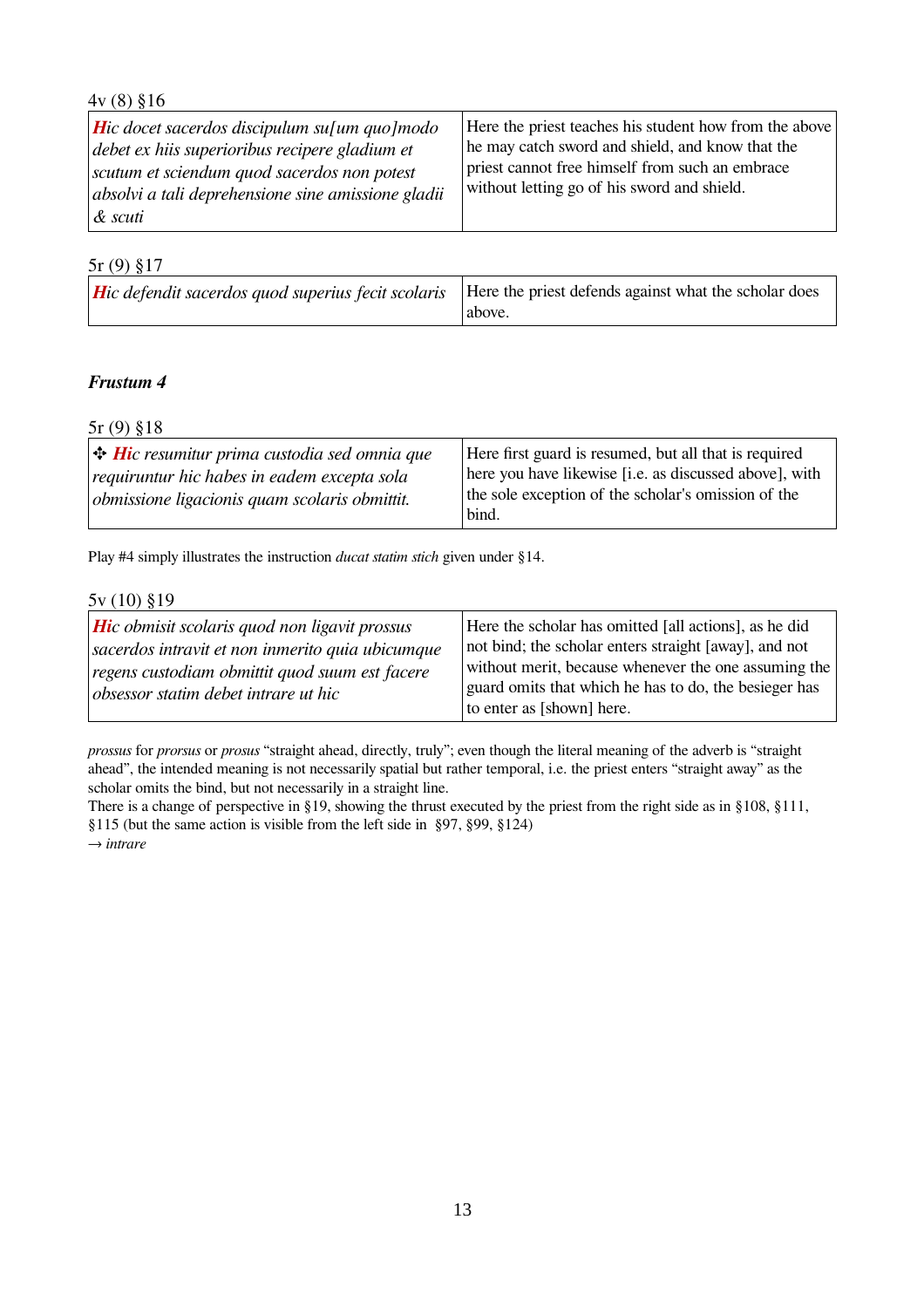#### *Frustum 5* play #5

#### 5v (10) §20

The sign of the cross in the margin is faded or deleted; the short gloss is written without the initial usually used for new sections, and squeezed between the feet of the fencers in the above image.

#### 6r (11) §21/§22

| Superius sacerdos obsedit scolarem hic vero<br>scolaris ducit eundem lu actum quem duxit<br>sacerdos sed obsidentis prius est intrare si scolaris<br>obmittit ut infra, preterea caveat sibi ne alter<br>recipiat capud quod potest | Above [in §20], the priest besieges the scholar; here,<br>the scholar performs the same action as the priest, but<br>the besieger is the first to enter if the scholar omits<br>[further action], as below [in §22]. Moreover, he<br>should take care lest the other might reach the head, as<br>he can [do that]. |
|-------------------------------------------------------------------------------------------------------------------------------------------------------------------------------------------------------------------------------------|--------------------------------------------------------------------------------------------------------------------------------------------------------------------------------------------------------------------------------------------------------------------------------------------------------------------|
| $\boldsymbol{E}$ x hiis superio[ri]bus sacerdos intrat ut supra dixi                                                                                                                                                                | From these above actions, the priest enters; as I said                                                                                                                                                                                                                                                             |
| caveat ergo capud.                                                                                                                                                                                                                  | above, he should mind the head.                                                                                                                                                                                                                                                                                    |

The text for §21 has a stray *lu*, the beginning of the word *ludem*, emended to *actum* on the fly (because *ludus* "game" is used for a sequence of techniques, while *actus* refers to a single tempo, in this case the assumption of *krucke*). The addition of *scholaris* as the subject of *obmittit* is in the later hand B.

The technique described is an example of *Fühlen* in the bind, the priest may thrust to the belly in the (strong) bind, but the scholar has the opportunity to release the bind and strike to the head, scoring an easy double-hit. As soon as the attacker feels he is losing the bind, he has to interrupt the attack and perform the counter shown in the next image. → *intrare*

6v (12) §23

Image §23 is without text (and without lineation). It shows a counter against the double-hit discussed under §22. The counter is worth closer scrutiny, as it does not recur (but compare the counter in §76 as conceptually related).

#### *Frustum 6*

6v (12) §24

| $\mathbb B$ Hic iterum resumitur prima custodia videlicet | Here once again the first guard, viz. the one under the          |
|-----------------------------------------------------------|------------------------------------------------------------------|
| sub brach[io] que obsedetur cum quodam                    | arm, is re-assumed, which is besieged with a certain             |
| contrario quod dicitur langort et est generalis           | counter that is called <i>langort</i> , and it is a siege of the |
| obsessio cuius obssessionis contraria sunt ex parte       | common fencers, and the counters to this siege on the            |
| regentis custodiam ligationes sub et supra, unde          | part of the one in the guard are the binds below and             |
| versus: Dum ducitur langort statim liga sub               | above, whence the verse: When <i>langort</i> is performed,       |
| quoque supra. Sed superior ligacio semper utilior         | quickly bind below or above. But the upper bind will             |
| erit quam inferior.                                       | always be more useful than the lower one.                        |

The sign of the cross in the margin is faded or deleted. → *langort*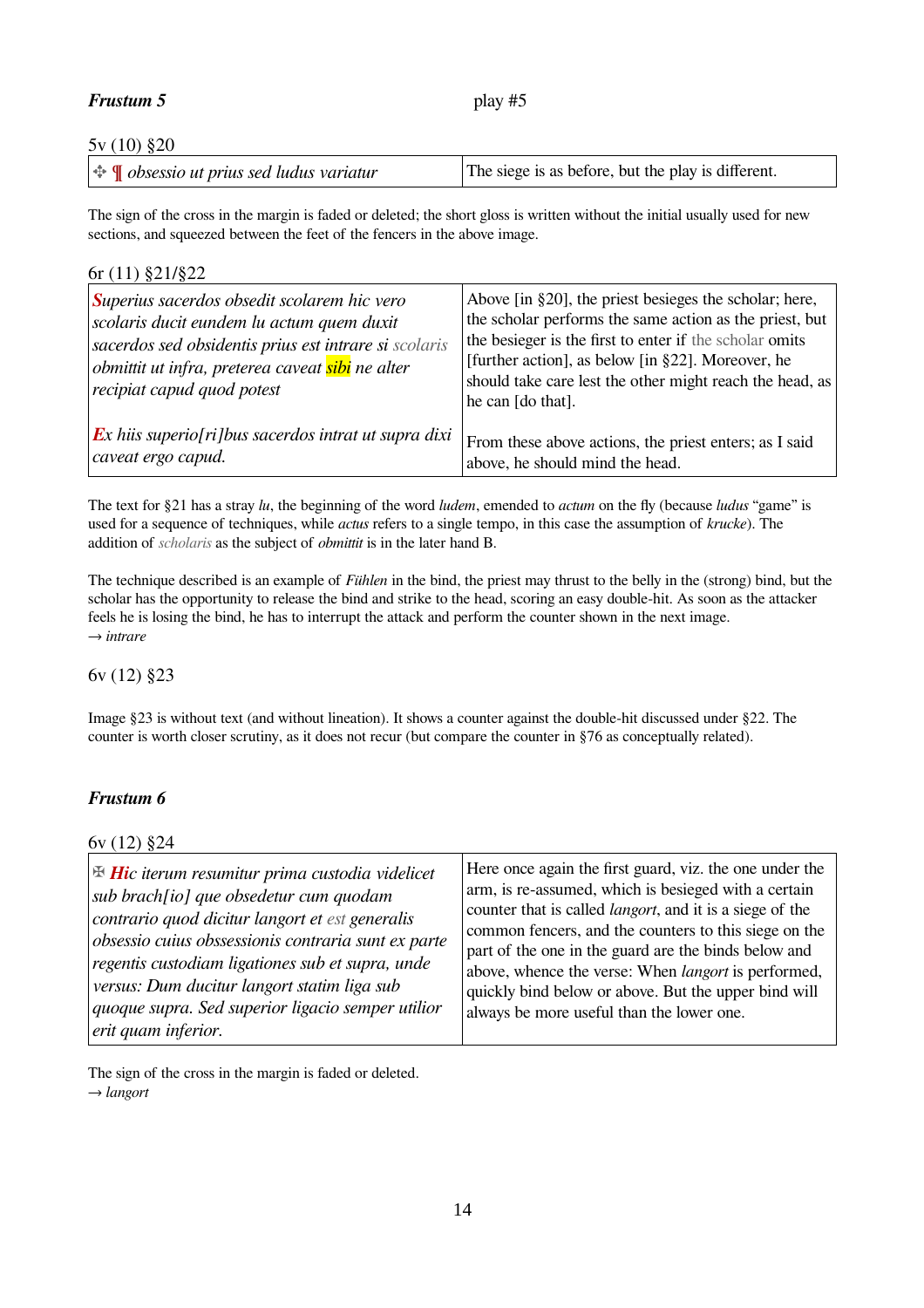| $7r(13)$ \$25/\$26                                                                                                                                                                 |                                                                                                                                                                                                      |
|------------------------------------------------------------------------------------------------------------------------------------------------------------------------------------|------------------------------------------------------------------------------------------------------------------------------------------------------------------------------------------------------|
| <b>Hic</b> erit ludus prioris custodie, scilicet ligantis et<br>$\mu$ ligati unde versus:<br>Ligans ligati contrarii sunt et irati,<br>ligatus fugit ad partes laterum peto sequi. | Here will follow the game of the first guard, that is, of<br>the binder and the bound, whence the verse:<br>Binder and bound are contrary and irate<br>The bound flees to the side, I aim to pursue. |
| Johannes Herbart von Wirtzburck.                                                                                                                                                   |                                                                                                                                                                                                      |

This page once again shows the overbind-*schiltslac* sequence; there is a change of perspective from §24. §26 has lineation but no text. On the bottom of the page, Johann Herbart (Herwart) of Würzburg, who acquired the manuscript in the 1550s, has left his name.

→ *ligans-ligati*

#### *Frustum 7*

Play #7 is a rare instance of an actively established *under*bind (followed immediately by a sword-change), the only other example of this being #22 .

#### 7v (14) §27/§28

| $\mathbb{E}$ Custodia prima et obsessio generalis ut supra<br>sed variatur ludus in fine frusci |                                                            | of the play. | The first guard and the siege of the common [fencers,<br>i.e. <i>langort</i> ] as above, but the game is varied at the end |
|-------------------------------------------------------------------------------------------------|------------------------------------------------------------|--------------|----------------------------------------------------------------------------------------------------------------------------|
| $\vert$ Superior                                                                                | <i>Inferior sed sacerdos</i><br>ligavit licet sit inferior | above        | below, but the priest has<br>established the bind, even<br>though he is in the lower<br>posititon.                         |

The sign of the cross is faded or deleted. The text of plays #7 and #8 (foll. 7v to 8v) has been re-traced in darker ink, according to CS by hand C (but closely following the original ductus of hand A).

#### 8r (15) §29/§30

The text is written between the two images, on the right side (the side of the fencer performing the technique). There is no other text (or lineation) on the page. Image §28 (the underbind) is closely reproduced in §29, the only difference in posture being the scholar's having moved his shield to his left hand side. §29 thus shows the same situation as §25 (with the role of the two fencers reversed), i.e. the overbind, which was followed in §26 by the §, but in this case, the *Vor* is held not by the fencer in the overbind, but by the fencer in the underbind, who next performs sword-change, so that the sequence §29-§30 becomes a repetition of §11-§12.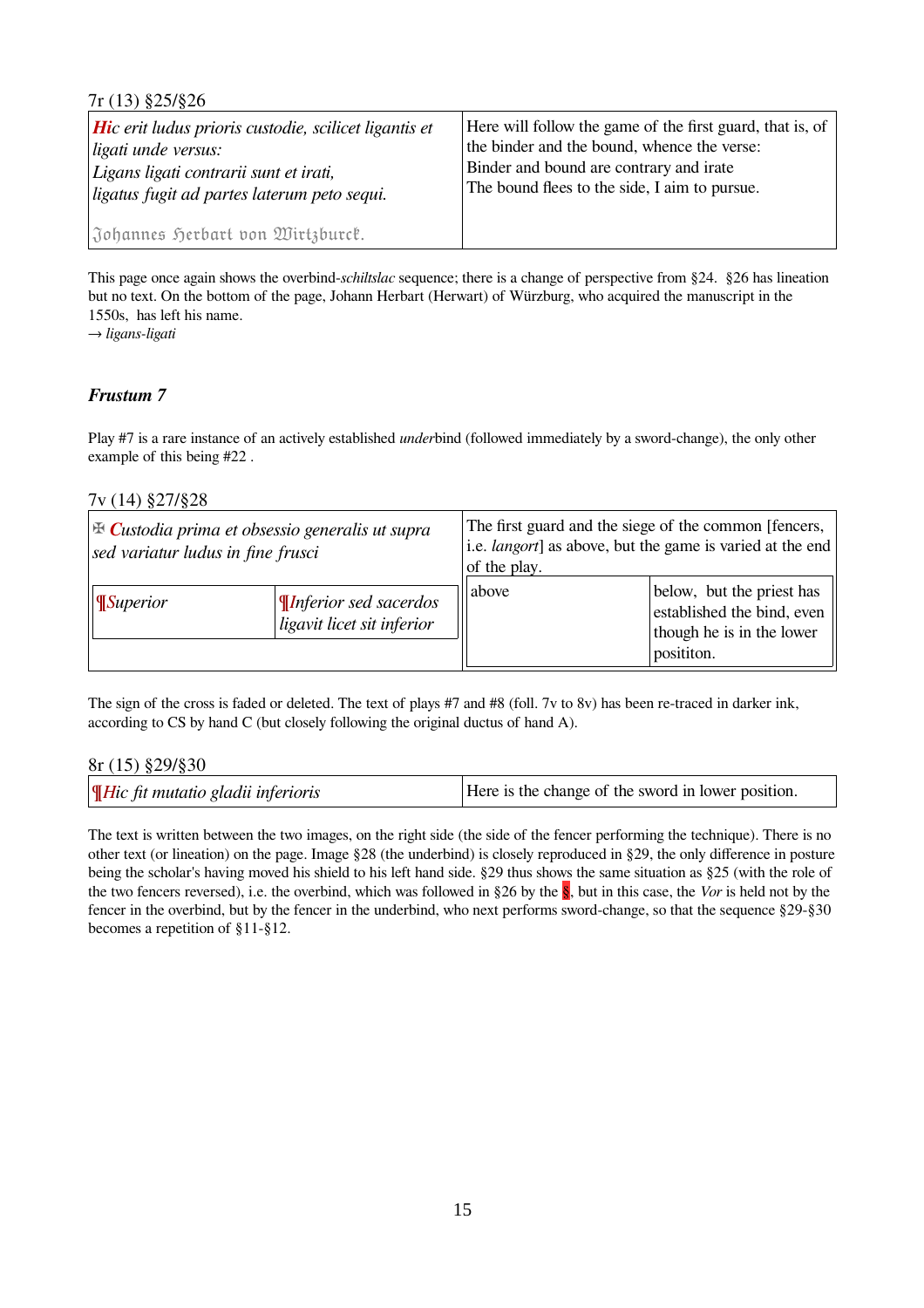8v (16) §31/§32

| $\frac{1}{2}$ $\oplus$ Custodia prima resumitur hic et obsedetur | First guard is resumed here, and it is besieged with the    |
|------------------------------------------------------------------|-------------------------------------------------------------|
| cum prima possessione videlicet halpschilt et                    | first [siege], that is halpschilt, and you will have all of |
| habebis omnia priora.                                            | the things [treated] before.                                |
| versus: Dum ducitur halpschilt cade sub gladium                  | verse: When <i>halpschilt</i> is assumed, fall under sword  |
| $ quoque$ scutum.                                                | and shield.                                                 |

There is a deleted cross patty in the margin, which has been replaced by a cross trefly.

This "play" on the final page of the first quire has no new material, but it is important as the only instance of the frequently used action of "falling under" being shown from the reverse perspective, showing the hands of the fencer in *halpschilt*. The variant *possessio* for *obsessio* here occurs for the last time (otherwise only as *possessor* in §14, and in the late addition in §6).

The verse is written between the two images, on the right side (the side of the fencer performing the technique).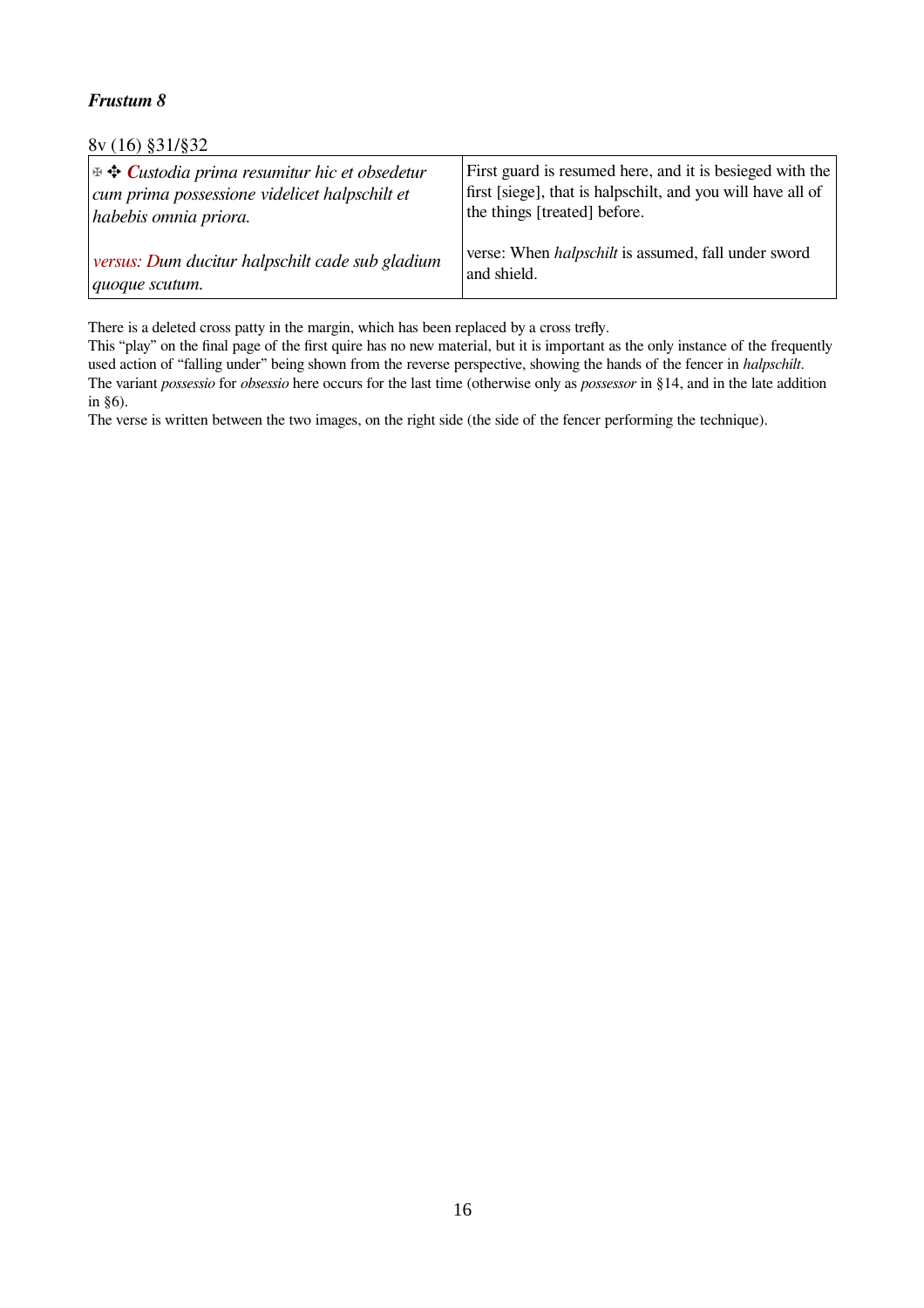### <span id="page-16-0"></span>*Secunda custodia (frusta #9–#11)*

### *Frustum 9*

### 9r (17) §33

→ *schutzen*

#### 9r (17) §34

Hand C?

9v (18) §35

| $\parallel$ Hic scolaris instructus mediante consilio                                                 | Here the scholar, instructed by the priest's counsel,                                                               |
|-------------------------------------------------------------------------------------------------------|---------------------------------------------------------------------------------------------------------------------|
| sacerdotis ducit actum quemdam qui nuncupatur                                                         | performs an action which is called <i>durchtritt</i> . He could                                                     |
| durchtritt. posset tamen recipisse plagam tam                                                         | also? perform a strike on the left, which is done on the                                                            |
| sinistram que ducitur ex parte dimicatorum                                                            | part of general fencers, and also on the right, which is                                                            |
| generalium, quam dexteram que consuevit duci ex                                                       | usually done on the part of the priest and of his                                                                   |
| parte sacerdotis et suorum iuvenium                                                                   | youths. Countering these two possibilities, the priest,                                                             |
| Contrarium illarum duarum viarum erit sacerdotis<br>euntis cum gladio sub brach[io] qui tunc attingit | going with the sword under the arm, who may thus<br>reach the naked hands performing the<br>abovementioned strikes. |
| manus nudas ducentis plagas supradictas.                                                              | However, this counter is not depicted in the example                                                                |
| Licet contrarium istud non sit depictum in                                                            | of the images.                                                                                                      |
| exemplum ymaginum.                                                                                    |                                                                                                                     |

§35 is the only depiction of durchtritt. It carefully depicts the complex geometry... etc.

The text on fol. 9v is the beginning of the portion written in hand C, again interrupted by hand A on 26r to 28v. Hands A and C are two contemporary scribes working in rotation (unlike the somewhat younger hand B responsible for interspersed additions or corrections).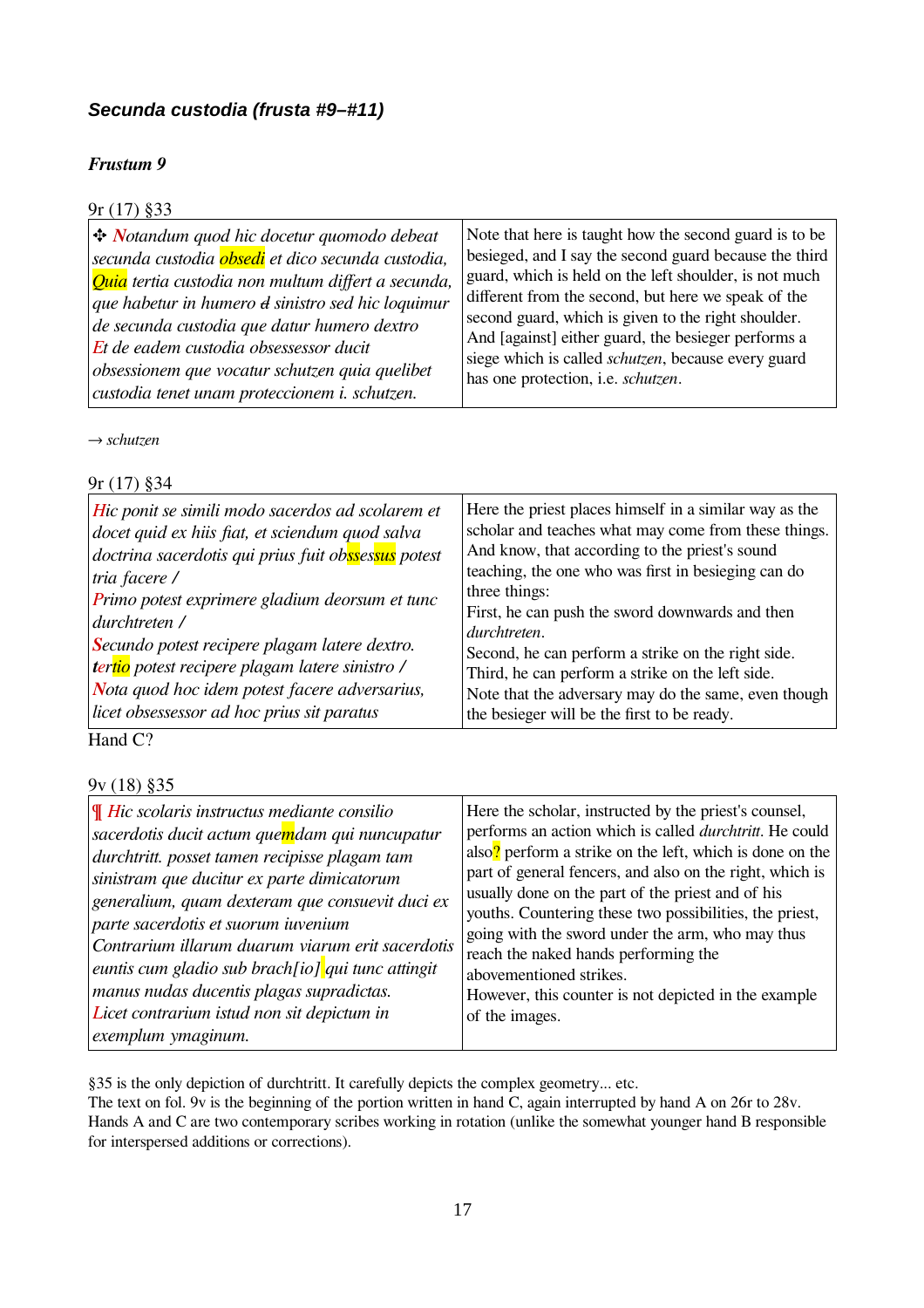#### 9v (18) §36

| ¶ Nota quod sacerdos defendit hic actum superius      | Note that the priest here defends the action performed   |
|-------------------------------------------------------|----------------------------------------------------------|
| <i>ductum. (quia) cum scolaris vero esset in actu</i> | above. As the scholar was just about to act, the priest, |
| itineris sacerdos religando atque subpremendo         | binding and pressing down the scholar's bound sword      |
| gladium scolaris ligatum demonstrat ut hic patet      | demonstrates as <b>shown</b> here in the example.        |
| per exemplum.                                         | What the priest may arrive at doing afterwards from      |
| Preterea quid sacerdotem ex hiis facere contingat     | these things, you may learn if you look carefully, etc.  |
| si diligenter inspexeris poteris edoceri. et cetera.  |                                                          |

The priest's counter consists of the "sword-change" technique, and the resulting position shown in §36 is equivalent to that in §30. *quia* deleted or faded?

| Here, just as the priest was in the <b>[above?]</b> act of<br><b>Tover?</b> Joinding, he instructs the scholar as to what is to<br>be done against this, viz. <i>stichslac</i> , which he is<br>generally accustomed to performing, as shown here in |
|------------------------------------------------------------------------------------------------------------------------------------------------------------------------------------------------------------------------------------------------------|
| the example.                                                                                                                                                                                                                                         |
|                                                                                                                                                                                                                                                      |

→ *stichslac*

#### *Frustum 10*

10r (19) §38

| $ \bigstar H_{\text{UMero}}$ dextrali datur altera, i. custodia. Et | To the shoulder is given the second, i.e. guard. And |
|---------------------------------------------------------------------|------------------------------------------------------|
| nota quod tam rector custodie quam obsessor                         | note that both the one in the guard and his besieger |
| $\epsilon$ eiusdem sunt in eodem actu ut supra, exemplo             | are in the same act as in the preceding example.     |
| proximo                                                             |                                                      |

The text cites the introductory verse for the second guard and notes that the position shown in §38 is equivalent to that in §33, i.e. the first image of the preceding play #9.

10v (20) §39

| $\mathbf{F}$ Hic sacerdos obmisit omnes actus tam ligandi<br>quam religandi et hoc in exemplum suorum<br>scolarium ut possint dischere quid sit faciendum,<br>scolaris vero invadendo eum et ducit illum actum<br><i>qui ponitur hic in exemplum</i> | Here the priest omits all actions of binding or<br>[actively] binding, and he does so as an example for<br>his scholars so that they may learn what is to be done;<br>and the scholar stepping in performs the action which<br>is here put in the example. |
|------------------------------------------------------------------------------------------------------------------------------------------------------------------------------------------------------------------------------------------------------|------------------------------------------------------------------------------------------------------------------------------------------------------------------------------------------------------------------------------------------------------------|
|                                                                                                                                                                                                                                                      |                                                                                                                                                                                                                                                            |

The purpose of play #10 is just to show the attack from the *schutzen* position against the second guard. Note that the use of *invadere* is paired with the explicit depiction in §39 of the scholar's right leg being forward (based on the position of the rear foot, a detail not seen since §22, and seen here for the last time in the book). → *invadere, ligatio, religatio*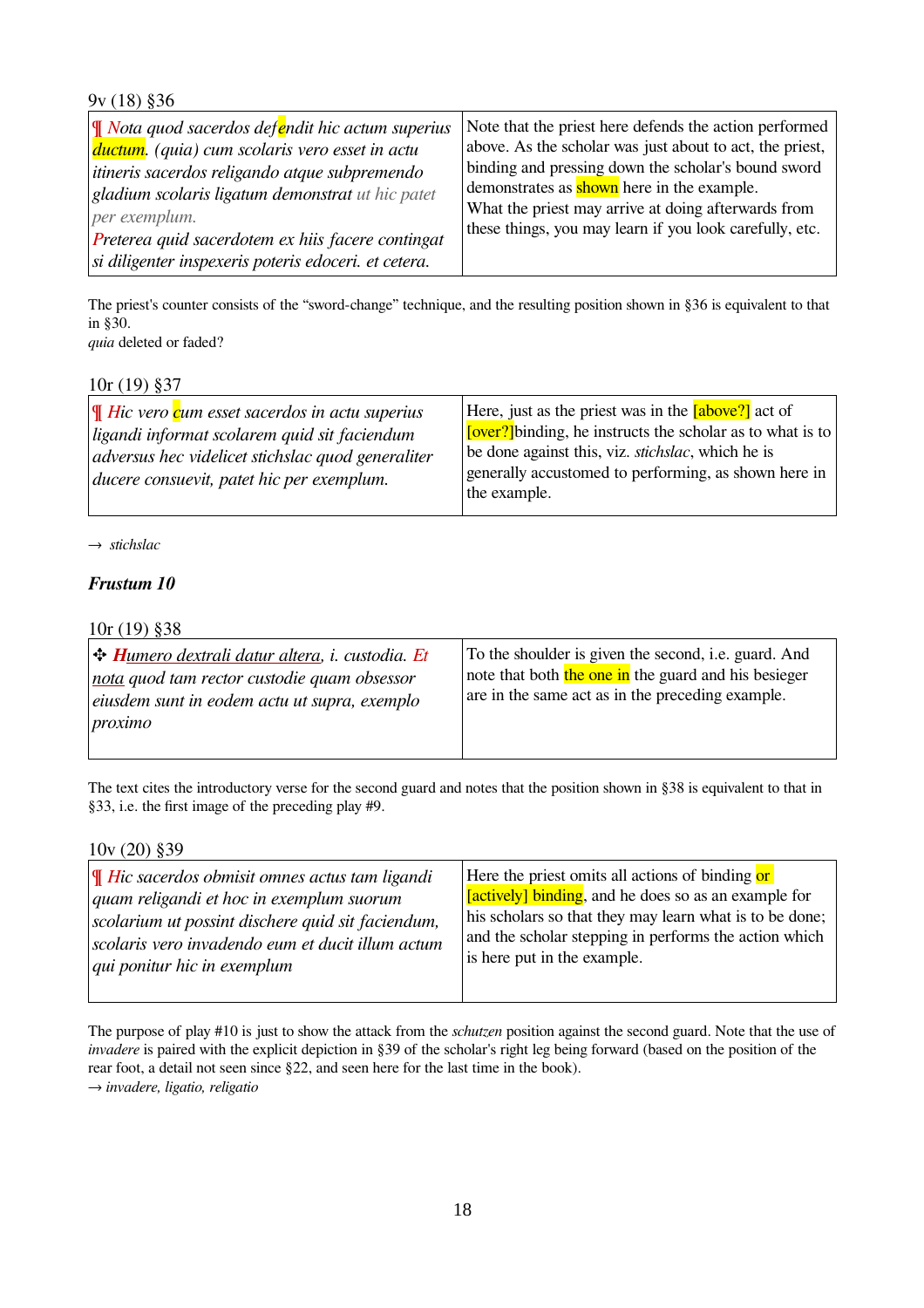10v (20) §40

| $ \mathbf{\mathbb{F}} \mathbf{\P}$ Eadem custodia (et) alia vero obsessio, et est | The same guard but a different siege, and it is the one       |
|-----------------------------------------------------------------------------------|---------------------------------------------------------------|
| $\vert$ illa que appellatur halpschilt pri $\vert \ldots \vert$ us tacta contra   | called <i>halpschilt</i> which we have treated before against |
| $ $ primam custodiam videlicet sub brach[io].                                     | the first guard, viz. the one under the arm.                  |

The lacuna indicated as *pri[...]us* is due to the scribe breaking the line early and then deleting a few words at the beginning of the second line. The *(et)* also appears to have been deleted. Use of *tacta* for "touched upon" as in "treated" recurs below 12v, 20v, 23r, 23v, 25r, 25v, 30r, apparently used equivalently to *superius dictum*, *supradictum*, etc.

#### 11r (21) §41/§42

| Nota quod multi generales dimicatores seducuntur<br>ista obsessione hic posita qui credunt fieri posse<br>separacionem scuti et gladii mediante plaga illa<br>que ducitur hic quod secus est, quia obsessor non<br>facit moram aliquam per quam possit periclitari<br>sed illa hic ducta depicta est in exemplum omnibus<br>volentibus uti consilio sacerdotis | Note that many general fencers are seduced by this<br>siege here presented, because they believe that they<br>might separate sword and shield with this strike being<br>performed here, but this is not so, because the<br>besieger will not make any delay, which might<br>[indeed] be risky, but this [separation] being<br>performed here is depicted as an example for all who<br>are willing to make use of the priest's counsel. |
|----------------------------------------------------------------------------------------------------------------------------------------------------------------------------------------------------------------------------------------------------------------------------------------------------------------------------------------------------------------|----------------------------------------------------------------------------------------------------------------------------------------------------------------------------------------------------------------------------------------------------------------------------------------------------------------------------------------------------------------------------------------------------------------------------------------|
| Hic vero cum sacerdos esset in actu ducendi                                                                                                                                                                                                                                                                                                                    | Here, indeed, as the priest is in the act of delivering                                                                                                                                                                                                                                                                                                                                                                                |
| plagam superiorem docet scolarem vertere scutum                                                                                                                                                                                                                                                                                                                | the strike <i>[from/discussed]</i> above, he teaches the                                                                                                                                                                                                                                                                                                                                                                               |
| et gladium intrando cum gladio ut hic, quod is qui                                                                                                                                                                                                                                                                                                             | scholar to turn his shield and sword, entering with the                                                                                                                                                                                                                                                                                                                                                                                |
| existens adversarius plagam ducere nequivit [?ne]                                                                                                                                                                                                                                                                                                              | sword as shown here, because of which the adversary                                                                                                                                                                                                                                                                                                                                                                                    |
| <i>potuit]</i> ad effectum.                                                                                                                                                                                                                                                                                                                                    | cannot deliver the strike effectively.                                                                                                                                                                                                                                                                                                                                                                                                 |

This play is an important hint as to the geometry of *halpschilt*: the position is apparently thus that it may provoke a strike aimed between the hands, easily defended by turning the weapons slightly clockwise and stepping to the right.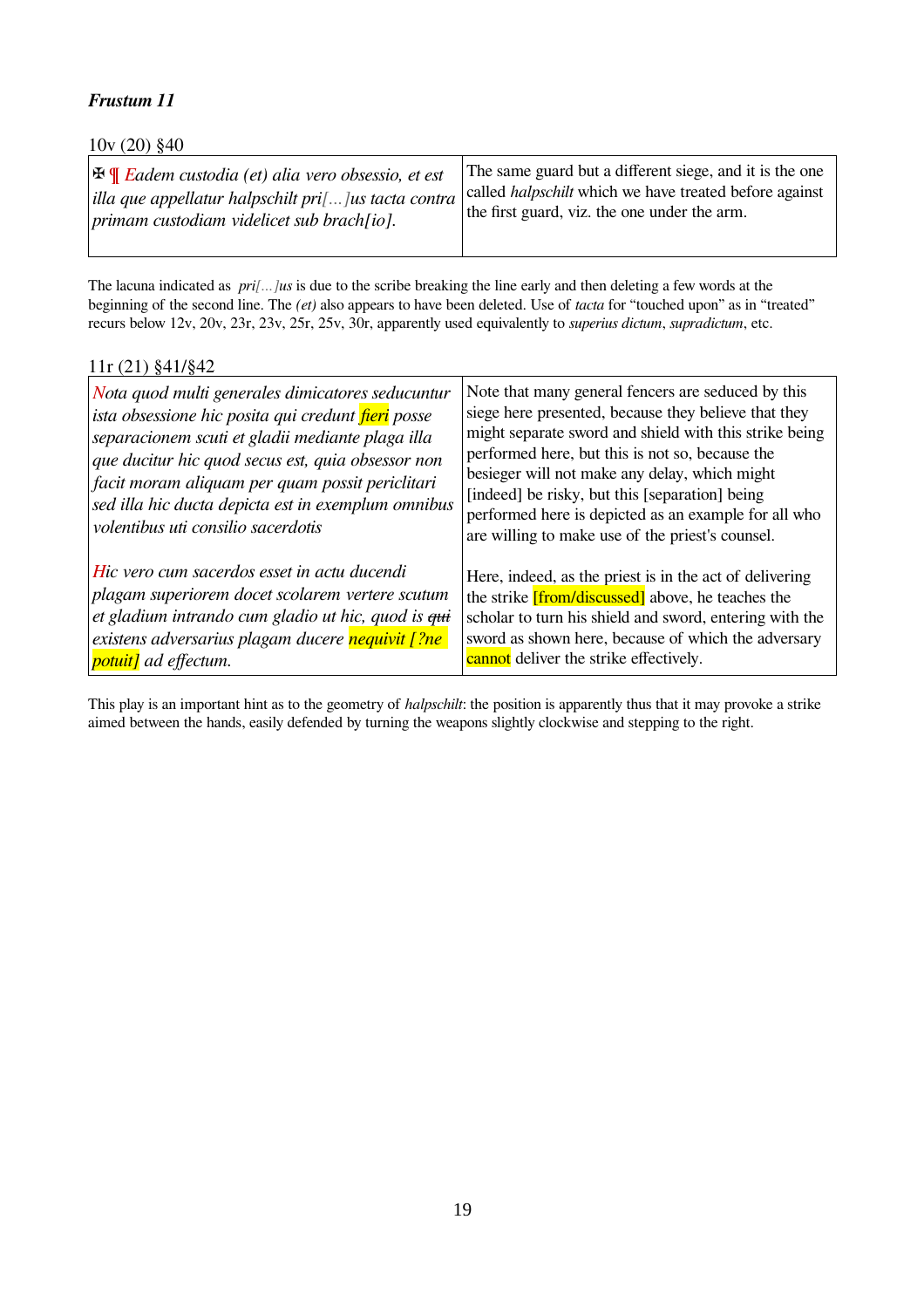### <span id="page-19-0"></span>*Invasio (frustum #12)*

The purpose of play #12 is to illustrate the default attack from *halpschilt*. And as such is an addition to the group of plays #1–#8 and probably should have been included there, making its appearance here the first apparent deviation from the presentation order as originally planned.

#### 11v (22) §43/§44

| $\big $ $\bigoplus$ <i>Hic resumit sacerdos custodiam primam</i>         | Here the priest re-assumes the first guard, viz. the one  |
|--------------------------------------------------------------------------|-----------------------------------------------------------|
| videlicet sub brach[io], obmissis quibusdam prius                        | under the arm, as some things have been omitted           |
| non positis, ut patet infra per exemplum.                                | before, as shown below in the examples.                   |
| ¶ <b>P</b> osset quis dubitare quomodo scolaris invad <mark>er</mark> et | Here one might wonder in what way the scholar             |
| sacerdotem et sciendum quod sacerdos latitando                           | should attack the priest, and know that the priest by     |
| obmittit omnes suas defensiones informando                               | delaying omits all his defenses, in order to instruct the |
| scolarem, qui sicut stat non variando scutum nec                         | scholar, who, as he stands, and, without moving by        |
| $ $ gladium magis appropinquat, i. paulo plus                            | much either sword or shield, approaches, i.e. a little    |
| recipiendo plagam ut hic patet per ymagines.                             | later delivers a strike, as shown here in the images.     |

Note the scope ambiguity of *magis*, i.e. either "*non variando magis" or "magis appropinquat".* From the context and the system's general philosophy, I assume that the point is that the weapons do not have to be moved *much* and not that the attack involves *greatly* advancing.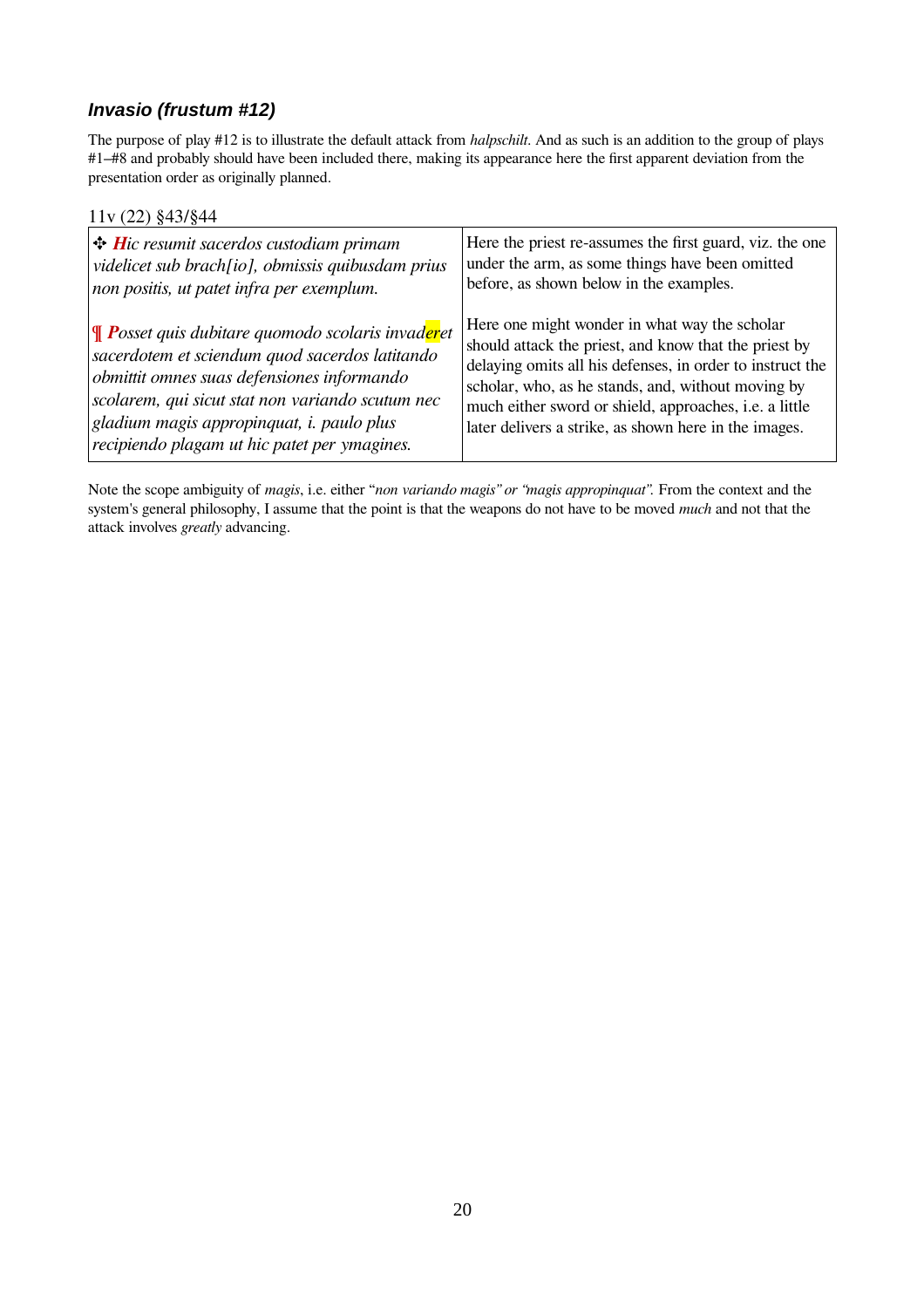### <span id="page-20-0"></span>*Tertia custodia (frusta #13–#16)*

### *Frustum 13*

| $12r(23)$ §45/§46                                                                                                                                                                                                              |                                                                                                                                                                                                                                             |
|--------------------------------------------------------------------------------------------------------------------------------------------------------------------------------------------------------------------------------|---------------------------------------------------------------------------------------------------------------------------------------------------------------------------------------------------------------------------------------------|
| $\bigoplus$ Hic ducetur tertia custodia que per scolarem<br>obsessa est ut hic cuius obsessionis contrarium erit<br>ligacio $\setminus \&$ dico ligacio quia sola superior $\setminus \&$ non<br>alia ut infra proximo exemplo | Here the third guard is assumed, which is besieged by<br>the scholar as here, the counter against which siege<br>will be a bind, and I say a bind but [I mean] only an<br>upper bind and none other, as showin in the following<br>example. |
| Hic ligat sacerdos quod est melius $\&$ utilius<br>quia si quid aliud faceret quo minus gladius<br>adversarii occuparetur in dampnum suum<br>redundaret                                                                        | Here the priest binds, which is better and more useful<br>than anything else he might do, which would less<br>occupy the adversary's sword and result in his damage.                                                                        |

The sign of the cross is a later addition, CS: *fort. per man. C addit.*

#### 12v (24) §47

| $\ \Psi\ $ Ex illa ligacione supfer lius proxime tacta docet | From this bind just treated above, the priest teaches    |
|--------------------------------------------------------------|----------------------------------------------------------|
| sacerdos clientulum suum circumdatis brachiis                | his pupil to receive the adversary's sword and shield by |
| <i>ddversarii recipere gladium et scutum, ut hic patet.</i>  | enveloping the arms, as shown here.                      |

*circumdatis brachiis* ablative absolute "the arms having been enclosed".

#### *Frustum 14*

#### 12v (24) §48

| $\mathbb{E} \mathbb{E}$ Custodia tertia ducetur hic ut prius et eadem | The third guard is performed here as before, and the |
|-----------------------------------------------------------------------|------------------------------------------------------|
| obsessio licet varietur ludus.                                        | same siege, but the play is different.               |

#### 13r (25) §49

| $\mathbf{F}$ Hic docet sacerdos clientulum suum qui ducit | Here the priest teaches his pupil, who is performing    |
|-----------------------------------------------------------|---------------------------------------------------------|
| obsessionem et docet eum intrare si obmittuntur           | the siege, and he teaches him to enter if the binds are |
| <i>ligaciones.</i>                                        | omitted.                                                |

### *Frustum 15*

#### 13r (25) §50

| $ \mathbf{F} $ Eadem custodia tertia videlicet in humero | The same third guard, viz. on the left shoulder, and         |
|----------------------------------------------------------|--------------------------------------------------------------|
| sinistro et est eadem obsessio que vocatur               | the same siege which is called <i>halpschilt</i> , as above. |
| halpschilt ut supra.                                     |                                                              |

In spite of what is suggested by the text, this is the first time we see the third guard against *halpschilt*. Note that the *halpschilt* position shown is somewhat higher than in earlier instances.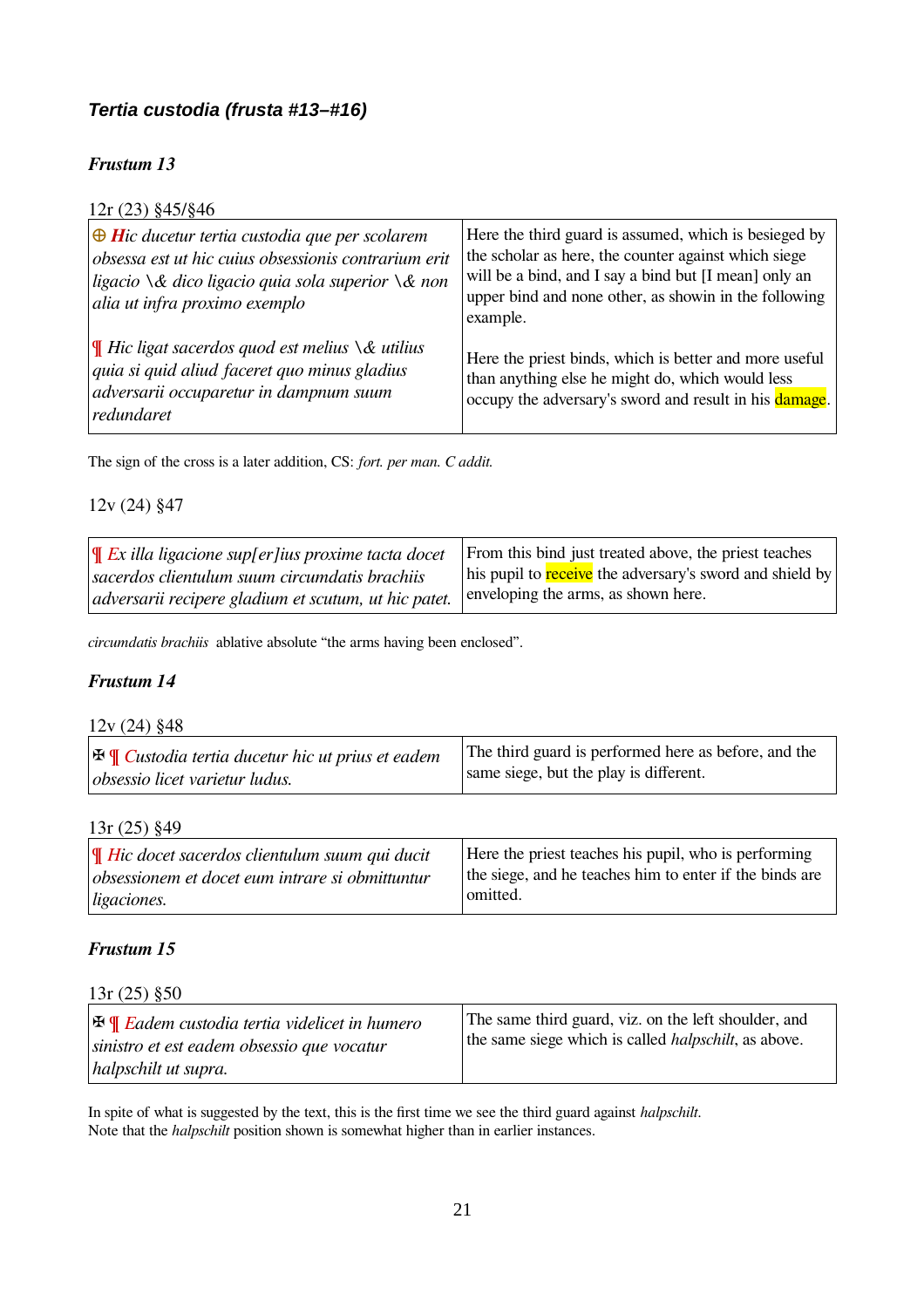### 13v (26) §51/§52, 14r (27) §53

| $\ \Psi\ $ Nota quod omnes actus custodie prime videlicet Note that here are the same actions of the first guard, |                                                        |
|-------------------------------------------------------------------------------------------------------------------|--------------------------------------------------------|
| $ sub\;brach[io],\;habuntur\;hic\;usque\;ad\;proximum$                                                            | viz. the one under the arm, until the next sign of the |
| signum crucis.                                                                                                    | cross.                                                 |

The text refers to the three images §51 to §53 as equivalent to §6 to §8. Lineation but no text in the middle of 13v and at the top of 14r.

### *Frustum 16*

### 14r (27) §54

| $ \mathbf{\mathbf{\Phi}}\mathbf{\Psi}  $ Hic resumitur eadem tertia custodia cuius | Here the same third guard is re-assumed, whose siege      |
|------------------------------------------------------------------------------------|-----------------------------------------------------------|
| obsessio erit langort quam omnes ducunt generales                                  | will be <i>langort</i> , which is performed by all common |
| dimicatores - cuius obsessionis contraria / sunt                                   | fencers, [and] the counters against which siege are two   |
| due ligaciones quarum una est in dexteris super                                    | binds, of which one is on the right above the sword       |
| $\left $ gladium, reliqua vero in sinistris.                                       | and the other on the left.                                |

→ *langort*

#### 14v (28) §55

| <i>versus</i> $\mathbb{I}$ Ligans ligati contrarii sunt et irati, | verse: Binder and bound are contrary and irate, |
|-------------------------------------------------------------------|-------------------------------------------------|
| ligatus fugit ad partes laterum peto sequi.                       | the bound flees to the side, I aim to pursue.   |

→ *ligans-ligati*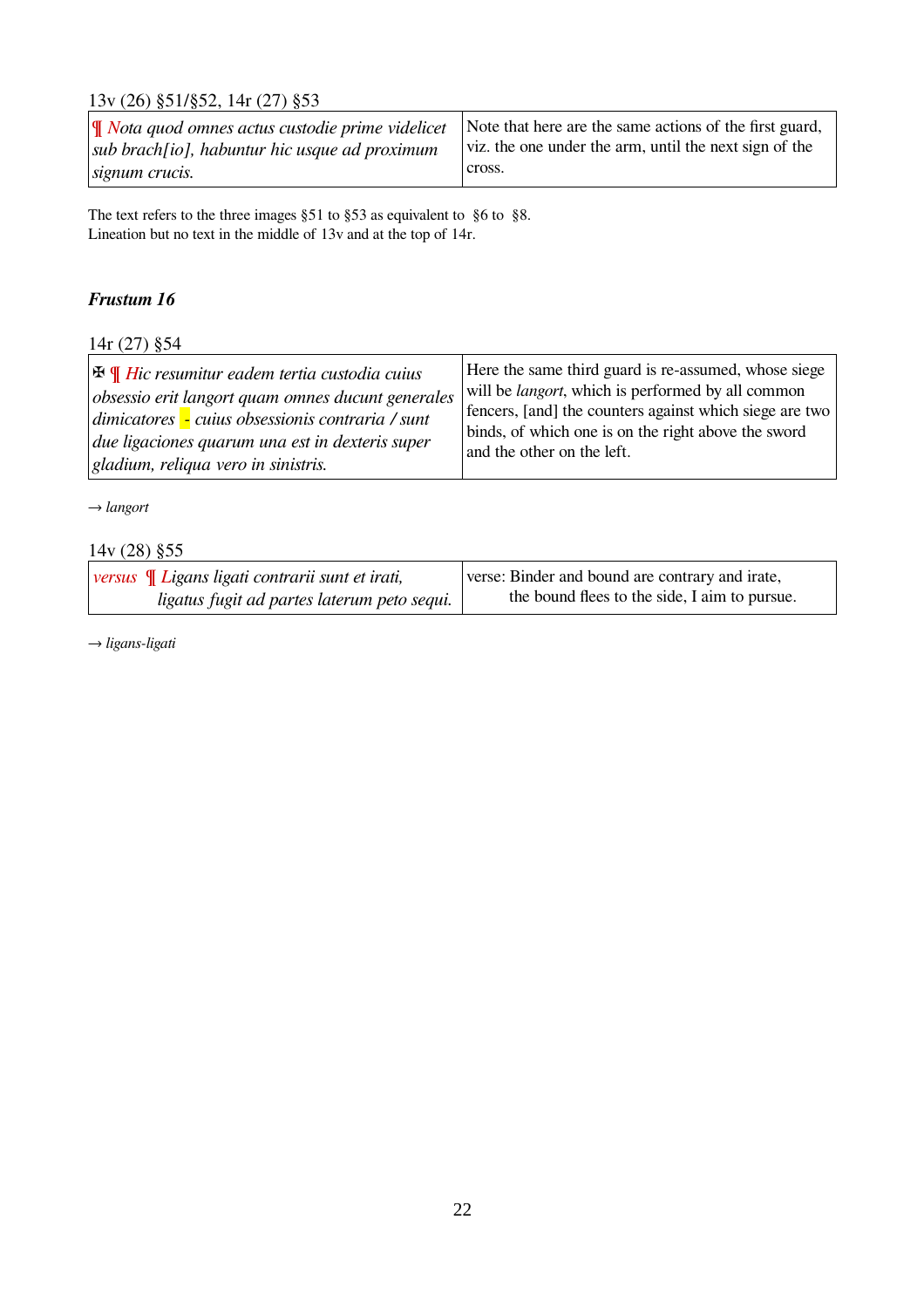### <span id="page-22-0"></span>*Quarta custodia (frusta #17–#18)*

### *Frustum 17*

| $14v(28)$ §56                                                      |                                                          |
|--------------------------------------------------------------------|----------------------------------------------------------|
| $ \bigoplus$ <b>T</b> Postquam determinatum est de tertia custodia | After dealing with the third guard, here we deal with    |
| hic determinat de quarta cuius obsessio erit                       | the fourth, whose siege will be halpschilt, of which all |
| halpschilt que omnia prius habuisti invenies hic                   | which you had before you will find here until the next   |
| usque ad proximum signum crucis.                                   | sign of the cross.                                       |

The first of several problemtic single-image plays, which may indicate either a missing page or a mis-arrangement of the following pages. The next page 15r begins with a cross sign, which is however of the secondary type possibly inserted considerably later, but it also unlikely to have been intended to follow §55 (as it recommences in a guard-siege position). There is doodling on the page taking up the cross trefly and giving it an anthropomorphic appearance.

#### *Frustum 18*

#### 15r (29) §57/58

| $\bigoplus$ Hic sacerdos resumit quartam custodiam cuius | Here the priest re-assumes the fourth guard, of which   |
|----------------------------------------------------------|---------------------------------------------------------|
| custodie quarte erit obsessio custodia prima, et hoc     | fourth guard the siege will be the first guard and this |
| in exemplum suorum scolarium ut hic patet per            | [he does] as an example for his scholars, as shown      |
| exemplum.                                                | here in the example.                                    |
| <b>Postquam scolaris superius obsedit sacerdotem hic</b> | After the scholar has above besieged the priest, here   |
| iterum ipse obsedit eum et hoc sub brach[ium], et        | he [the priest] again besieges him [the scholar], and   |
| notandum quod omnia ista tanguntur in prima              | this under the arm, and note that all this has been     |
| custodia videlicet sub brach[ium], usque ad              | treated under the first guard, viz. the one under the   |
| <i>proximam signum crucis.</i>                           | arm, until the next sign of the cross.                  |

Thee priest is explicitly stated to only show fourth guard "as an example" (i.e. imitatig common fencers) and he does not initiate any action from it against first, instead changing into first guard himself. The text then refers to the four following images §58 to §61 as equivalent to §5 to §8.

15v (30) §59/60, 16r (31) §61

Lineation but no text, repeat of the "privileged sequence" §5 to §8. In §59, the bind was drawn incorrectly, and the mistake has been addressed by drawing the scholar's sword, which is supposed to be in front, in stronger lines.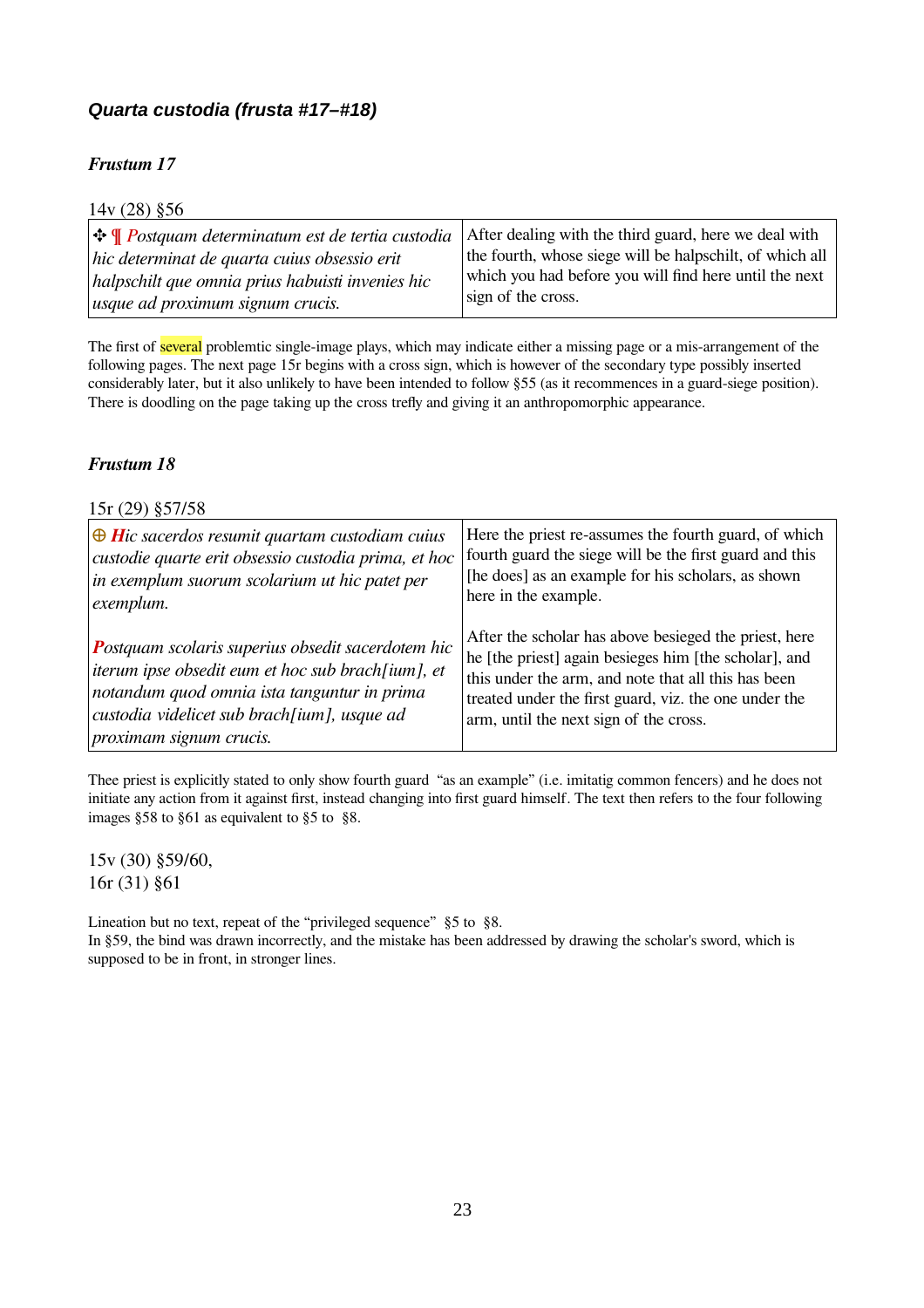### <span id="page-23-0"></span>*Langort (frustum 19)*

| $\big  \mathbf{F} \mathbf{\Psi} \big $ Hic resumitur custodia prima videlicet sub | Here the same first guard is re-assumed, viz. the one  |
|-----------------------------------------------------------------------------------|--------------------------------------------------------|
| brach[io], cuius obsessio erit langort, et est                                    | under the arm, whose siege will be langort, and it     |
| generalis et modicum valens                                                       | [ <i>langort</i> ] is a common and of limited value.   |
| $\mathcal{F}$ Et nota quod regens custodiam tria habet facere,                    | And note that the one in the guard may do three        |
| Primo potest ligare in dextris super gladium                                      | things: First, he may bind on the right side above the |
| Secundo potest ligare in sinistris sub gladio,                                    | sword, second, he may bind on the left under the       |
| Tertio potest comprehendere gladium manu ut                                       | sword, third, he may grasp the sword with the hand, as |
| infra patet exemplo proximo.                                                      | is shown below in the next example.                    |

This is a belated addition to plays #6–#7 which have already treated *langort* against first guard; cf. the text on 6v. → *langort*

#### 16v (32) §63/§64

#### 16v (32) §64

| Hic relevatur gladius scolaris mediante schiltslac,<br>et caveat sacerdos ne scolaris ducat plagam capiti<br>sive fixuram generalem quam sacerdos consuevit<br>docere discipulos suos. Preterea scias quod si<br>scolaris dat plagam capiti protectionem duc gladio<br>connexoque scuto quod habetur in sinistra manu,<br>et sic <i>f</i> [r]angis scutum de manibus tui adversarii<br>ut patet infra proximo exemplo. | Here the scholar's sword is freed by means of a<br>schiltslac, and the priest should take care lest the<br>scholar deliver a strike to the head or the <b>common</b><br>thrust, as the priest is used to teaching his students.<br>Furthermore you should know that if the scholar does<br>a strike to the head, perform a protection with the<br>sword and shield together held in the left hand, and so<br>you may also wrest the shield from the hands of your<br>adversary, as shown below in the next example. |
|------------------------------------------------------------------------------------------------------------------------------------------------------------------------------------------------------------------------------------------------------------------------------------------------------------------------------------------------------------------------------------------------------------------------|---------------------------------------------------------------------------------------------------------------------------------------------------------------------------------------------------------------------------------------------------------------------------------------------------------------------------------------------------------------------------------------------------------------------------------------------------------------------------------------------------------------------|
|------------------------------------------------------------------------------------------------------------------------------------------------------------------------------------------------------------------------------------------------------------------------------------------------------------------------------------------------------------------------------------------------------------------------|---------------------------------------------------------------------------------------------------------------------------------------------------------------------------------------------------------------------------------------------------------------------------------------------------------------------------------------------------------------------------------------------------------------------------------------------------------------------------------------------------------------------|

CS assume that a further illustration has been "lost", because the final techniques (blocking the strike to the head with sword and shield held in the left hand and at the same time using the right hand to wrest the shield from the opponent's hand) are not shown in spite of the promise "as shown below in the next example".

I do think the layout of the work is interrupted at this point, but not necessarily because pages are missing. The book "forgets" to include the material on the fifth guard, but the fact that this material is belatedly inserted later in the book suggests that it was never present here.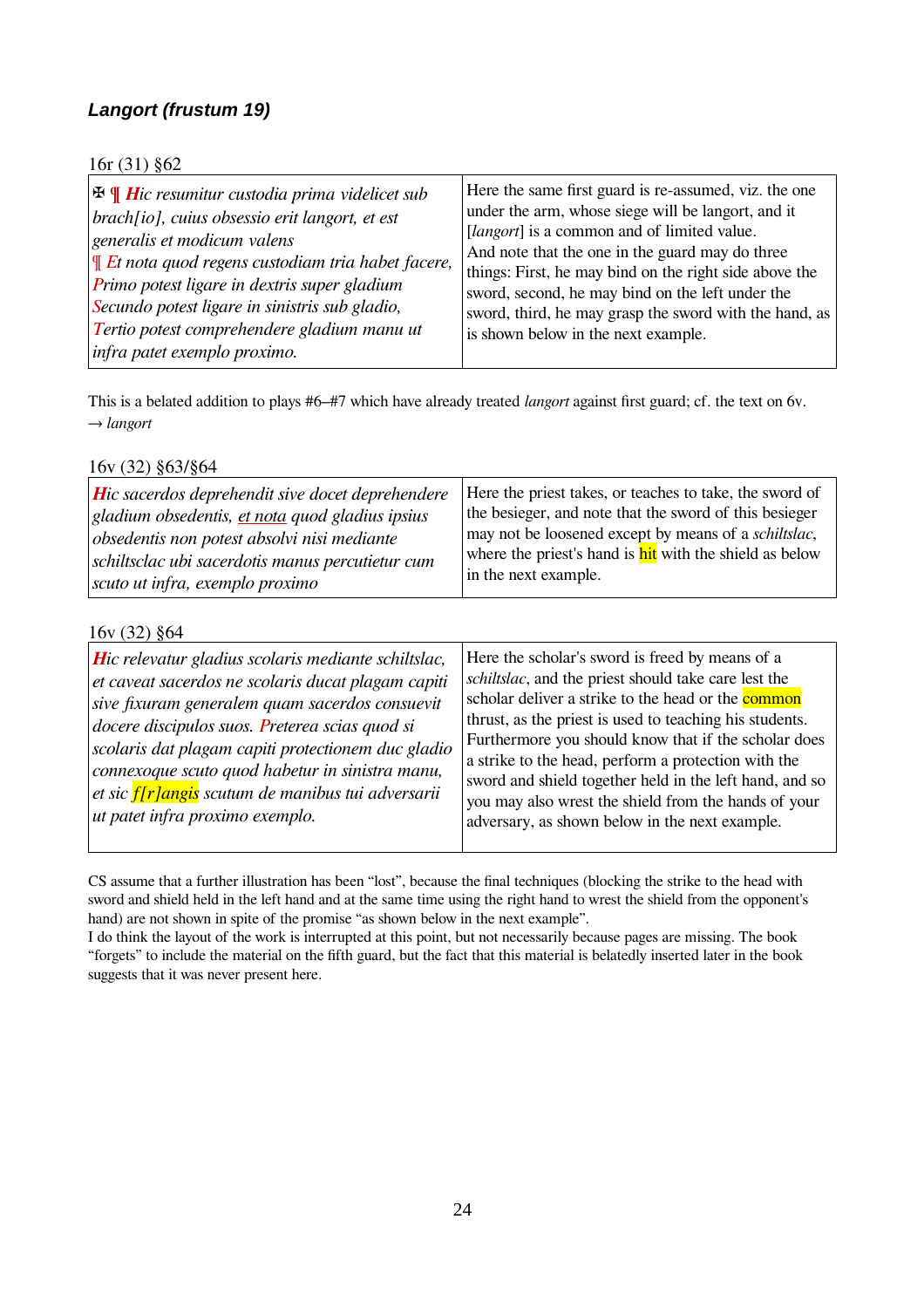### <span id="page-24-0"></span>*Sexta custodia (frustum #20)*

#### 17r (33) §65/§66

| $\div$ Hic sacerdos ducit sextam custodiam que datur    | Here the priest performs the sixth guard, which is     |
|---------------------------------------------------------|--------------------------------------------------------|
| pectori, et nota quod solum illa fixura est ducenda     | given to the breast, and note that only that thrust,   |
| que ducetur de quinta custodia, usque ad                | which is also performed from the fifth guard, is to be |
| proximum signum crucis.                                 | performed; until the next sign of the cross.           |
| Hic sacerdos de ista custodia sexta iam dicta ducit     | Here the priest from that abovementioned sixth guard   |
| $\int$ fixuram, que fixura etiam de quinta custodia est | performs the thrust, which thrust is also to be        |
| ducenda                                                 | performed from the fifth guard.                        |

Image §66 is the first illustration of "that thrust" associated with the fifth guard, but its mention as if it had already been treated suggests that the original plan was to dicuss the guards in their numerical order. When performed from the fifth guard, the technique is drawn from the right side, the only image comparable to §66 is §124. The somewhat redundant second paragraph in the middle of the page was added by the younger hand B. → *fixura*

17v (34) §67

| $\vert$ Hic scolaris per religacionem resistit et defendit<br>  sacerdoti illam fixuram <del>in proximo</del> superius in<br>proximo exemplo per ipsum factam<br>above. | Here the scholar resists with an [active] bind and<br>defends that above thrust of the priest's, which is<br>performed by him [the priest] in the example just |
|-------------------------------------------------------------------------------------------------------------------------------------------------------------------------|----------------------------------------------------------------------------------------------------------------------------------------------------------------|
|-------------------------------------------------------------------------------------------------------------------------------------------------------------------------|----------------------------------------------------------------------------------------------------------------------------------------------------------------|

The scribe wanted to refer to the image just above (§66), writing *in proximo [exemplo]*, but then realising that this expression is otherwise used to refer to the next image below cancels the first *in proximo* and writes the more explicit *superius in proximo exemplo*.

See also §109 (play 36).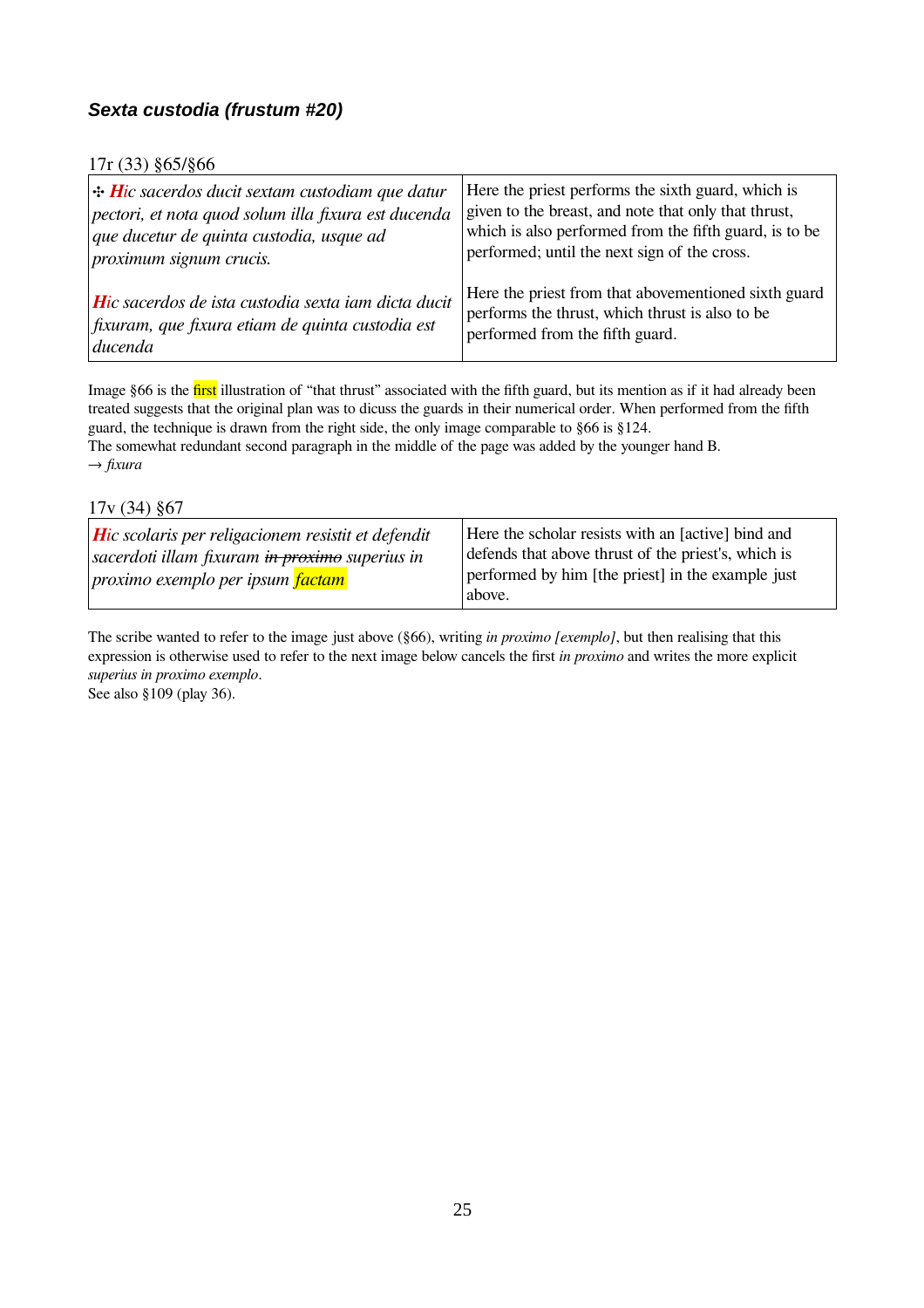### <span id="page-25-0"></span>*Ligaciones (frusta #21–#27)*

### *Frustum 21*

The text appears to introduce a new section or "chapter", after treating the system of guards and sieges, the following plays (21 to 25) are dedicated to the binds. This again suggests that discussion of the fifth guard was omitted accidentially (and inserted belatedly as plays 36 to 38). Play 21 is dedicated to the "upper right" bind which has already figured several times, and the text suggests that images §68 and §70 are to be taken as equivalent to §7 and §8 (but with §69 an intermediate step not seen before is presented). Play 21 then goes a little overboard with a wrestling sequence (§70 to §73) before the topic of binds is continued in play 22.

#### 17v (34) §68

#### 18r (35) §69/§70

| $\vert$ Notandum quod scolaris prius in exemplo    | Note that the scholar at first, in the immediately         |
|----------------------------------------------------|------------------------------------------------------------|
| inmediate precedenti fecit ligaturam super gladium | preceding example, establishes a bind above the            |
| sacerdotis. hic sacerdos appropinquat erigendo     | priest's sword; here, the priest approaches while lifting  |
| gladium et scutum propter proteccionem capitis     | sword and shield for the protection of the head.           |
| Hic scolaris recipit schiltslac et ex contrario    | Here the scholar performs a <i>schiltslac</i> and from the |
| plagam infert sacerdoti                            | counter he inflicts a strike on the priest.                |

Image §69 is a valuable addition to the "privileged sequence" of overbind-plus-*schiltslac*, as it shows the reaction of the fencer being overbound.

18v (36) §71/§72

| <b>H</b> ic recipit ligatus, <i>i.</i> inferior gladium et scutum | Here the bound, i.e. the one below, captures sword      |
|-------------------------------------------------------------------|---------------------------------------------------------|
| superioris.                                                       | and shield of the one above.                            |
| $\vert$ Hic dereliquit voluntarie scolaris gladium et             | Here the scholar voluntarily drops sword and shield,    |
| scutum volens luctare cum sacerdote, ut infra.                    | intending to wrestle with the priest, as [shown] below. |

The style of beards (horseshoe moustaches) drawn on the faces in §72 may be a clue as to the date of the "doodler": it seems likely to me that the doodling was added in the  $17<sup>th</sup>$  century (after Gunterrodt's death but before its acquisition by the ducal library of Gotha), perhaps by a child.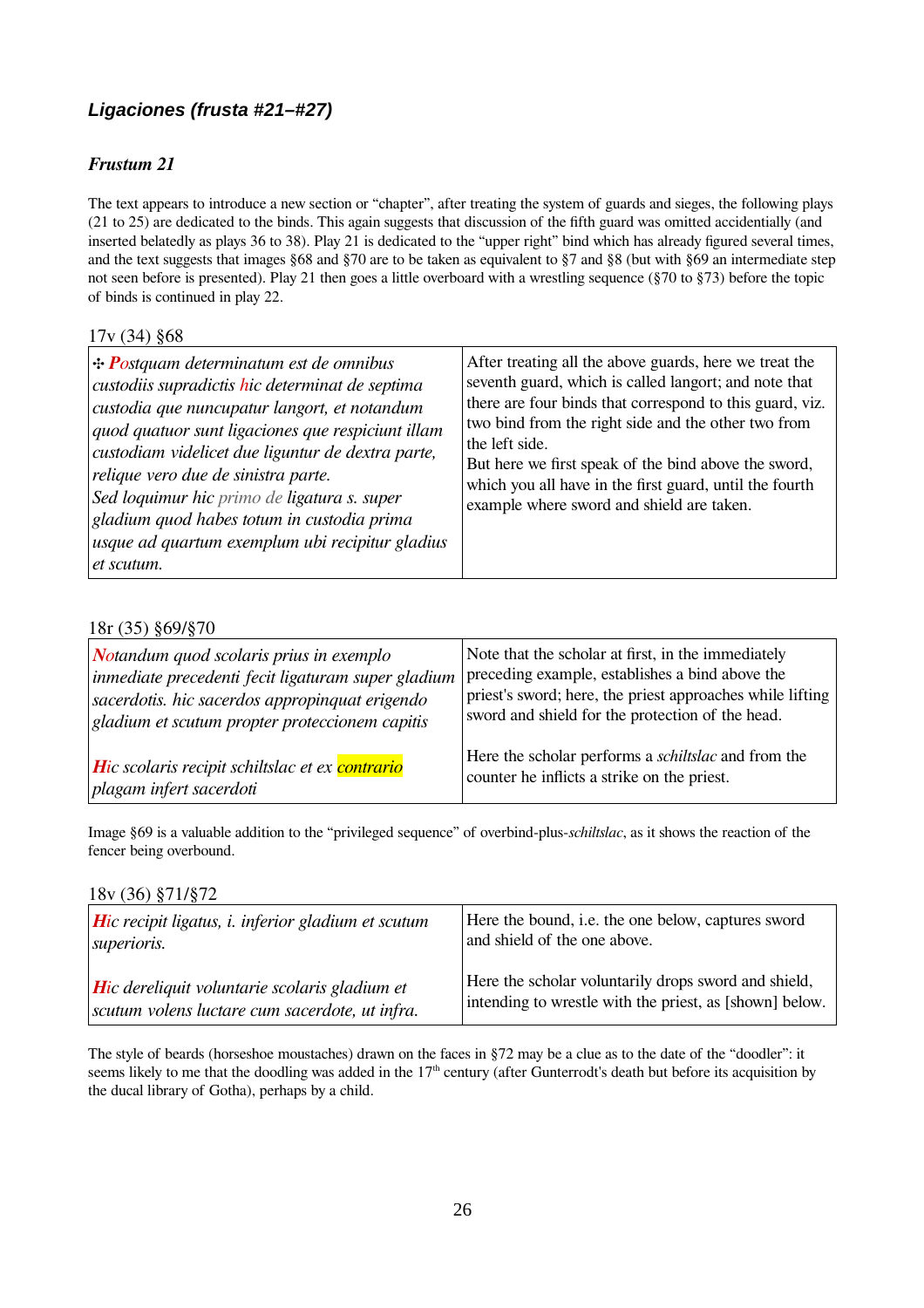| $19r(37)$ §73                                           |                                                         |
|---------------------------------------------------------|---------------------------------------------------------|
| <i>Superius sacerdos deprehensus fuit per scolarem</i>  | Above the priest was being gripped in the mode of       |
| $\vert$ in modum luctationis quod sacerdos hic defendit | wrestling by the scholar, which the priest here defends |
| $ $ ut patet per exemplum.                              | against, as shown in the example.                       |

| $19r(37)$ §74                                                                                                                                                                                                                                 |                                                                                                                                                                                                                    |
|-----------------------------------------------------------------------------------------------------------------------------------------------------------------------------------------------------------------------------------------------|--------------------------------------------------------------------------------------------------------------------------------------------------------------------------------------------------------------------|
| $\left  \div Hic$ resumitur iterum illa custodia ultima que<br>ducetur per scolarem Contrarium vero ducet<br>sacerdos, et est una ligatura de illis quatuor<br>ligaturis videlicet subligacio in sinistra parte ut hic<br>patet per ymagines. | Here the same final guard is again resumed, held by<br>the scholar. The counter is held by the priest, and it is<br>one of those four binds, viz. the under-bind on the left<br>side, as shown here in the images. |

| 19y (38) §75/§76                                                                                                                                                                                                                                                                                                                                    |                                                                                                                                                                                                                                                                                                                                                                                                    |
|-----------------------------------------------------------------------------------------------------------------------------------------------------------------------------------------------------------------------------------------------------------------------------------------------------------------------------------------------------|----------------------------------------------------------------------------------------------------------------------------------------------------------------------------------------------------------------------------------------------------------------------------------------------------------------------------------------------------------------------------------------------------|
| Postquam superius exemplo proximo subligatum<br>est per sacerdotem scolaris vero recipit capud<br>sacerdotis quia fuit superior gladius suus et nota<br>quod quandocunque subligatur capud debet teneri<br>in custodia ne percutiatur ut hic, unde versus, dum<br>subligaveris caveas ne decipieris, dum subligatur<br>c[apud] ligantis recipiatur. | After he was under-bound by the priest in the last<br>example above, the scholar reaches the priest's head,<br>because his sword was above, and note that whenever<br>one under-binds, one must take care of the head lest it<br>be hit as [seen] here, whence the verse:<br>When you under-bind, take care lest you be deceived,<br>When under-binding, the head of the binder may be<br>reached. |
| Superius scolaris duxit plagam percutiens capud<br>sacerdotis, quod sacerdos hic defendit, quia ducit<br>contrarium ut patet per exemplum.                                                                                                                                                                                                          | Above, the scholar delivered a strike, cutting the<br>priest's head, which the priest here defends against<br>because he performs a counter, as shown in the<br>example.                                                                                                                                                                                                                           |

§75 may stand in as a replacement for the missing depiction of "nucken", even though the implied dynamic is different ("nucken" implies a two-part movement down-up, while here the movement is just upwards).

§76 is important as a rare depiction of this type of counter; there is no explanatory text or follow-up action, but the left arm extended under the right suggests a counter-attack by stepping left with a shield-strike.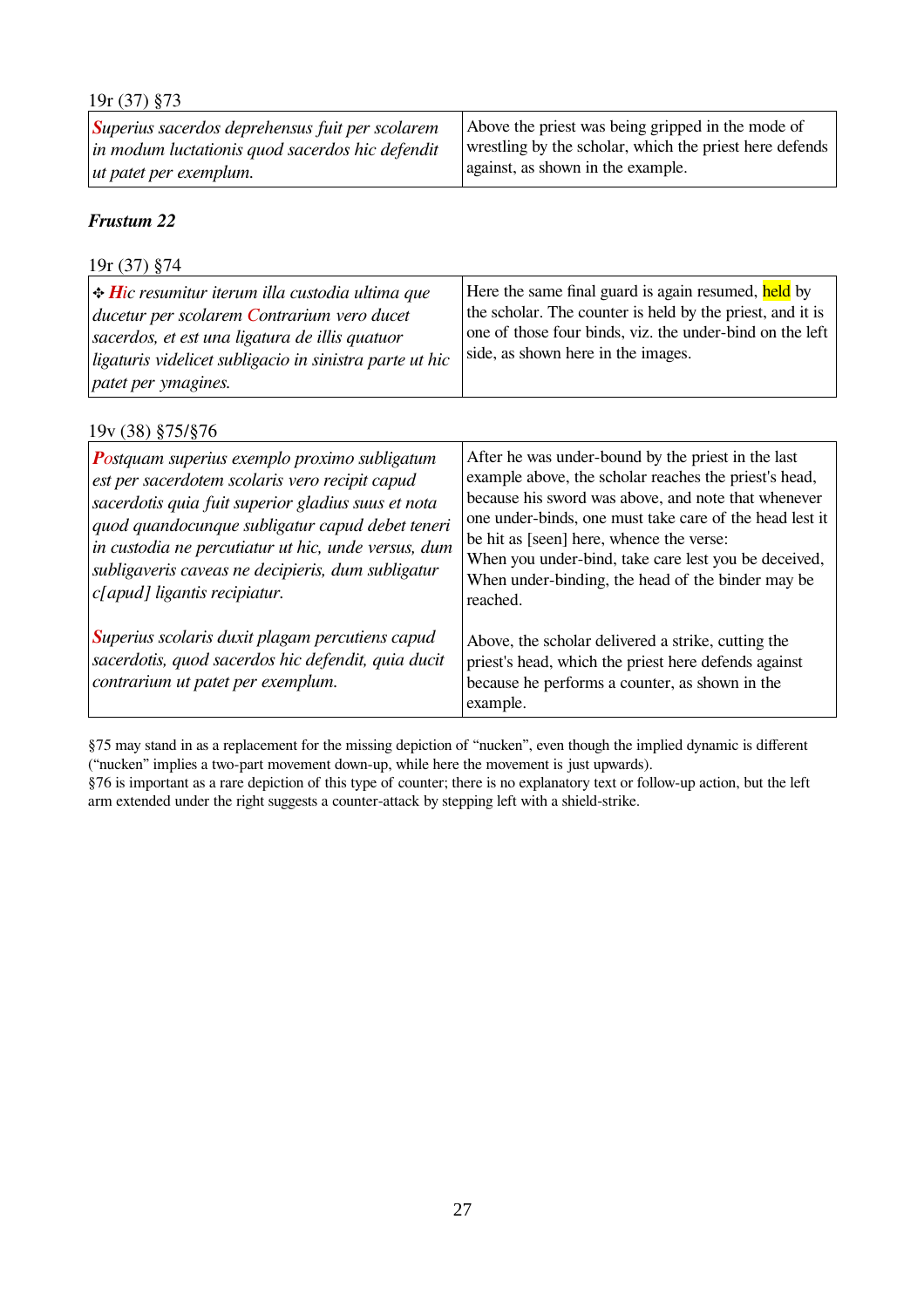20r (39) §77/§78

| $\div$ Hic iterum ducitur ultima custodia que<br>nuncupatur langort quam in hoc loco regit<br>sacerdos, scolaris vero de hiis quatuor ligacionibus<br>ducit unam videlicet super gladium ut patet hic per<br>exemplum.<br><b>Postquam superius ligatum est super gladium</b><br>sacerdotis ut supra visum est, hic vero sacerdos<br>defendit per illum actum qui vocatur sthich, ut<br><i>patet hic.</i> | Here again the final guard, which is called <i>langort</i> , is<br>performed, in this case by the priest, while the scholar<br>performs one of those four binds, viz. [left] above the<br>sword, as shown here in the example.<br>After above an upper bind is established above the<br>priest's sword, as seen above, here the priest defends<br>against that action which is called <i>stich</i> , as shown here. |
|----------------------------------------------------------------------------------------------------------------------------------------------------------------------------------------------------------------------------------------------------------------------------------------------------------------------------------------------------------------------------------------------------------|---------------------------------------------------------------------------------------------------------------------------------------------------------------------------------------------------------------------------------------------------------------------------------------------------------------------------------------------------------------------------------------------------------------------|
|----------------------------------------------------------------------------------------------------------------------------------------------------------------------------------------------------------------------------------------------------------------------------------------------------------------------------------------------------------------------------------------------------------|---------------------------------------------------------------------------------------------------------------------------------------------------------------------------------------------------------------------------------------------------------------------------------------------------------------------------------------------------------------------------------------------------------------------|

There is some terminological confusion here between words for "above (in the text)" and "above (the sword)". After writing *superius ligatum est*, the scribe appears to become aware of the dual meaning and explicitly repeats *super gladium* as well as *supra visum*.

The text fails to specifiy which of the upper binds is being discussed (the left one); comparing the text of the preceding and succeeding plays, this is clearly an oversight on the part of the scribe.

### *Frustum 24*

#### 20v (40) §79/§80

| $+$ Hic ultima custodia videlicet Langort ducitur hic             | Here the final guard, viz. <i>langort</i> , is performed by the |
|-------------------------------------------------------------------|-----------------------------------------------------------------|
| per scolarem super quam custodiam ligat sacerdos                  | scholar, above which guard the priest binds with one            |
| de illis quatuor ligacionibus unam videlicet super                | of those four binds, viz. on the right above the sword,         |
| gladium in dextris. Et nota quod quandocumque                     | and note that whenever one is bound, the bound one              |
| ligatum est ex parte ligantis ligatus potest fugere               | can flee wherever he wants, either to the left or to the        |
| quocumque vult aut in sinistris aut in dextris, unde              | right, therefore you should diligently check if he              |
| diligenter videas si fugere incipiat dum sequaris                 | begins to flee so that you may follow, whence the               |
| unde versus, ligatus fugit ad partes laterum peto                 | verse: the bound flees to the side, I aim to pursue.            |
| sequi.                                                            | From the bind treated above, which is performed by              |
| $\boldsymbol{E}$ x illa ligatura superius tacta que ducta est per | the priest, the scholar flees as discussed above, as            |
| sacerdotem scolaris fugit ut supra dictum est ut                  | shown here, because he flees under the arm, and the             |
| patet hic, quia fugit sub brachio quod inmediate                  | priest immediately follows, hitting the head, as                |
| sequitur sacerdos percutiendo capud ut hic.                       | [shown] here.                                                   |

The text contains the most detailed explanation of the *ligans-ligati* verse in the book. The second image shows a "nachreisen" technique after as of the fencers retreats from the bind.

→ *ligans-ligati*

A simple cross sign has been added in faded ink on the margin, but the text makes clear that this is the beginning of a new play, and the cross sign was apparently simply forgotten by the painter.

Play #24 concludes the discussion of the four binds to the [lower] langort; it is followed by a brief treatment of "upper langort" (#25) and of vidilpoge (#26-#27), but play #28 (23r) consists of an explicit addition to the "four binds" topic, before the next "chapter" dealing with the "priest's special guard" is started with play #29 (23v).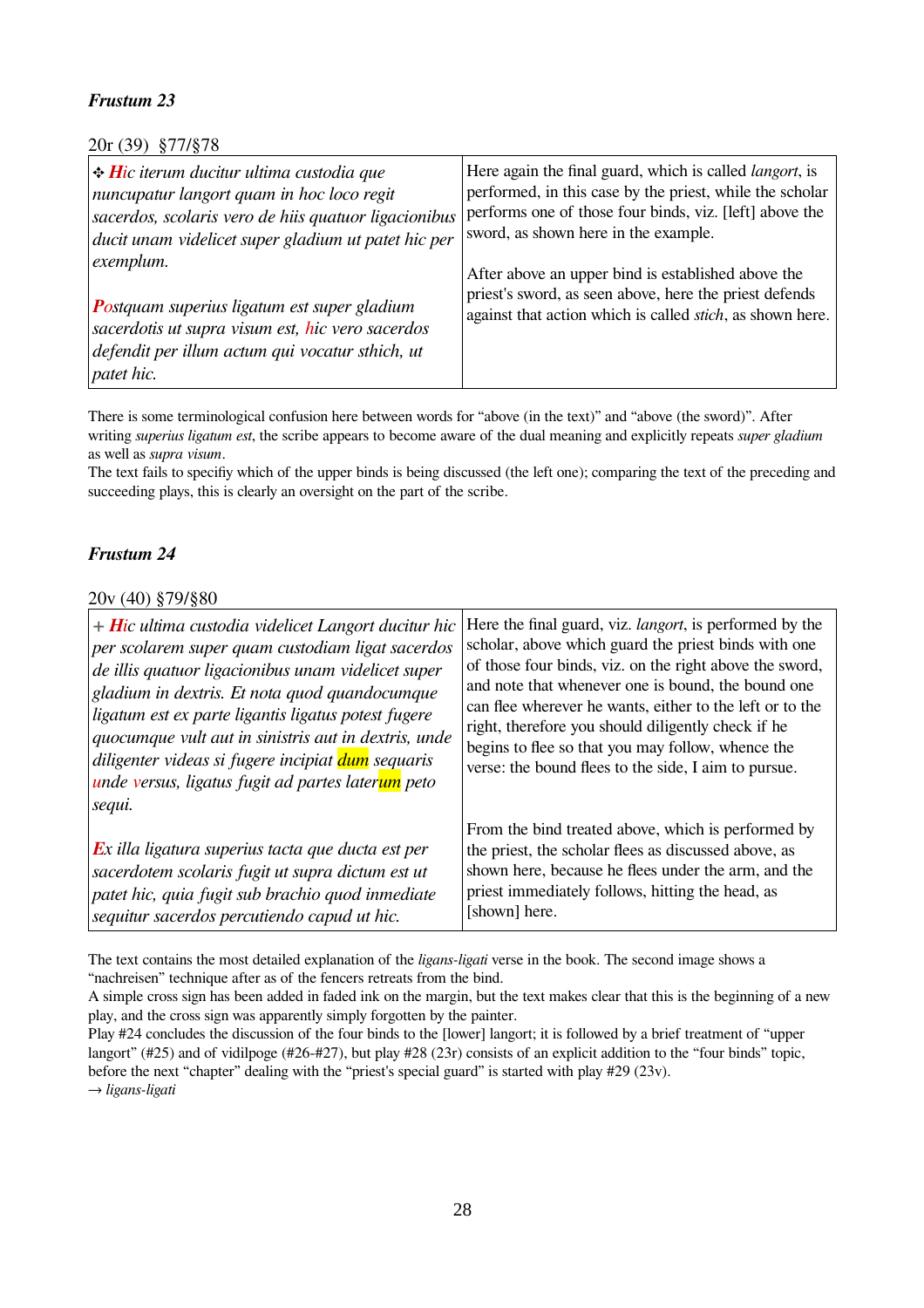### 21r (41) §81/§82

| $\left \div\text{Nota} \right $ and hic est alia custodia videlicet                                                                                                                                                      | Note that here is a different guard, viz. upper langort,                                                                                                                                                           |
|--------------------------------------------------------------------------------------------------------------------------------------------------------------------------------------------------------------------------|--------------------------------------------------------------------------------------------------------------------------------------------------------------------------------------------------------------------|
| superior Langort que ducitur hic per sacerdotem                                                                                                                                                                          | which is here performed by the priest, as an example                                                                                                                                                               |
| suis scolaribus in exemplum iubendo scolarem                                                                                                                                                                             | for his scholars, and instructing his scholar to perform                                                                                                                                                           |
| suum ducere illum actum videlicet ponendo se ad                                                                                                                                                                          | this action, viz. placing himself to him as shown here                                                                                                                                                             |
| eum ut patet hic per exemplum.                                                                                                                                                                                           | in the example.                                                                                                                                                                                                    |
| $ $ <b>H</b> ic sacerdos religat defendendo atque<br>contradicendo scolari et erit una ligacio de illis<br>quatuor ligacionibus videlicet super gladium in<br>dextris quod habes superius totum in aliis<br>supradictis. | Here the priest binds, defending and answering the<br>scholar, and it will be one bind out of those four<br>binds, viz. above the sword on the right, which you<br>have above, with all that has been said before. |

The offensive possibilities from this "upper *langort*" (presumably *zwerchhau*?) are not discussed, instead the focus is on how to effectively neutralise the guard, resulting in a right overbind (the text suggests treating §82 as equivalent with §79). The overbind is assumed to be especially strong (because of the greater vertical distance it has to cover), and the following technique is comparable to a "winding" action depending on a strong bind, with a discussion of *fühlen*.

#### 21v (42) §83/§84

| <b>Postquam superius religatum est per sacerdotem</b><br>hic scolaris querit alias vias percutiendi<br>sacerdotem, et notandum quod cum credit se<br>sacerdos posse ligare scolaris interim percutit<br>brachia ipsius sacerdotis supradicti. Nota hic<br>etiam quod non solum percutuntur brachia, <sed><br/>vis istius actus sive plage consistit in fixura que<br/>potest hic duci.</sed> | After the priest has bound above, here the scholar<br>seeks for other ways of hitting the priest, and note that<br>as the priest believes that he may establish a bind, the<br>scholar meanwhile is hitting the arms of this<br>abovementioned priest. Note also that here not only<br>the arms are hit, but the power of this action or strike<br>consists in the thrust which may here be delivered. |
|----------------------------------------------------------------------------------------------------------------------------------------------------------------------------------------------------------------------------------------------------------------------------------------------------------------------------------------------------------------------------------------------|--------------------------------------------------------------------------------------------------------------------------------------------------------------------------------------------------------------------------------------------------------------------------------------------------------------------------------------------------------------------------------------------------------|
| <b>H</b> ic sacerdos sentiens brachia sua esse lesa volens<br>ducere plagam trahendo se seorsum demum<br>scolaris sequitur ut hic, et cetera.                                                                                                                                                                                                                                                | Here, the priest feeling that his arms have been<br>injured and intending to deliver a strike, the scholar is<br>drawing himself back and <b>eventually</b> follows, as<br>[shown] here, etc.                                                                                                                                                                                                          |

Here we have an explicit presentation of a *Nachschlag* situation (hitting the head after having been hit on the arms). The hit on the arm is performed from optimal distance, while the "powerful" thrust is omitted because it would open the attacker to a double hit, with the counter against the *Nachschlag*, still avoiding close distance, shown in §84.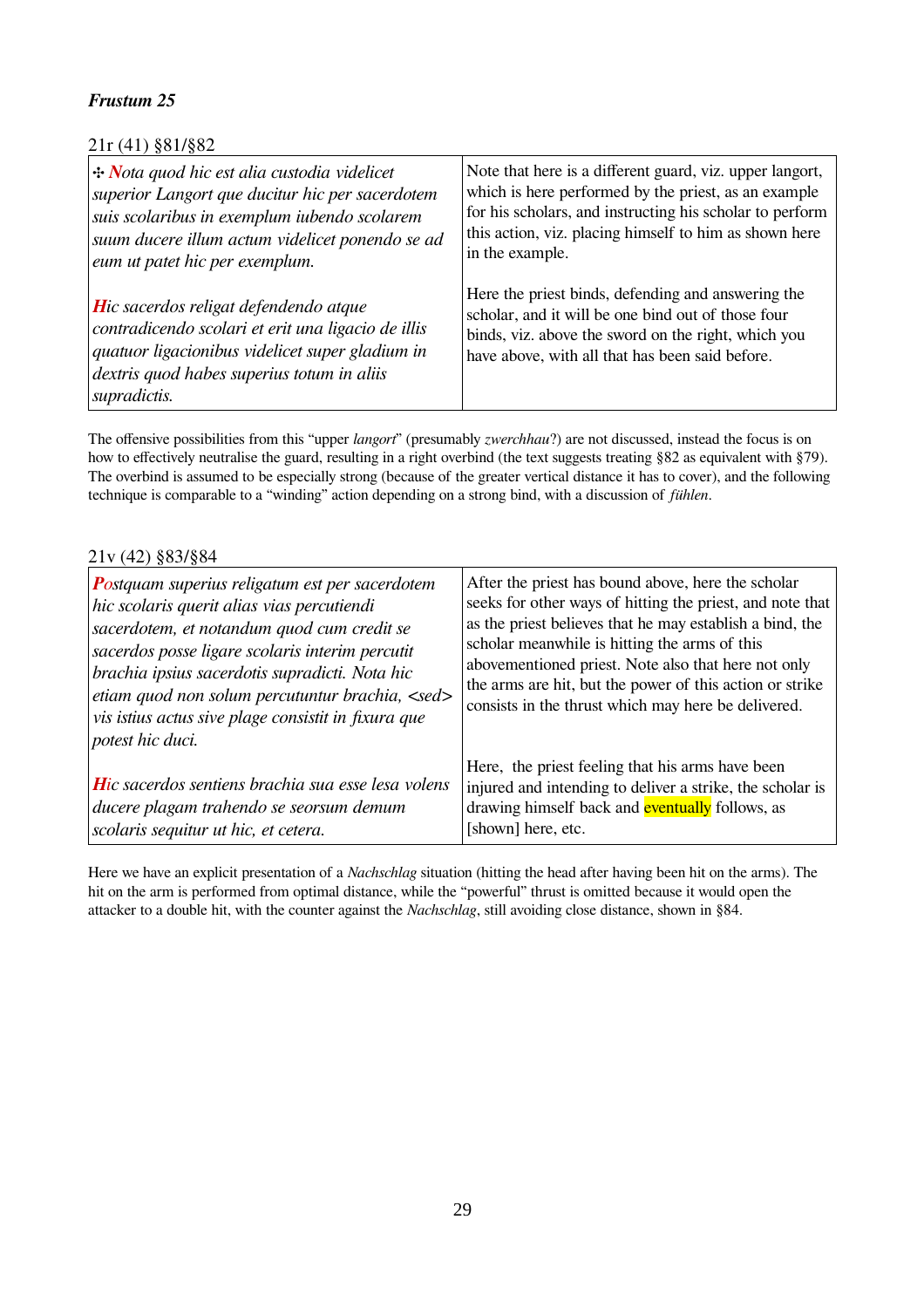### 22r (43) §85/§86

| $\div$ Hic ducetur quedam custodia generalis que                                                                                                                                                                                      | Here is performed a certain common guard, which is                                                                                                                                                                                       |
|---------------------------------------------------------------------------------------------------------------------------------------------------------------------------------------------------------------------------------------|------------------------------------------------------------------------------------------------------------------------------------------------------------------------------------------------------------------------------------------|
| nuncupatur vidilpoge quam regit sacerdos, scolaris                                                                                                                                                                                    | called <i>vidilpoge</i> , by the priest, while the scholar is                                                                                                                                                                            |
| vero contrariando sic ponendo se <ad> ipsum ut</ad>                                                                                                                                                                                   | countering thus, placing himself towards him as                                                                                                                                                                                          |
| patet hic per ymagines.                                                                                                                                                                                                               | shown here in the images.                                                                                                                                                                                                                |
| <b>Postquam scolaris posuit gladium suum super</b><br>brachium sacerdotis quod habetur etiam pro<br>ligatura ut patet superius hic sacerdos vertit<br>manum que regit scutum recipitque gladium ipsius<br>scolaris ut in hoc exemplo. | After the scholar places his sword on the priest's arm,<br>which also counts as a bind, as shown above, here the<br>priest turns the hand which holds the shield and takes<br>the sword of this <b>same</b> scholar, as in this example. |

→ *vidilpoge*

#### *Frustum 27*

### 22v (44) §87/§88

| $\left  \cdot \right $ Hic iterum resumitur illa custodia videlicet | Here that guard is re-assumed, viz. <i>vidilpoge</i> , and it is |
|---------------------------------------------------------------------|------------------------------------------------------------------|
| vidilpoge et ducitur per sacerdotem scolaris ducit                  | performed by the priest; the scholar here does the               |
| hic idem ut supra.                                                  | same as above.                                                   |
| $ $ <b>H</b> ic religat sacerdos vt supra.                          | Here the priest binds as above.                                  |

→ *vidilpoge*

# 23r (45) §89

| $ \cdot $ Ex illa ligatura sacerdos recipit schiltslac ut | From this bind the priest delivers a <i>schiltslac</i> , as has |
|-----------------------------------------------------------|-----------------------------------------------------------------|
| supra sepius tactum est ex ligaturis supradictis          | often been treated above, from the above-mentioned              |
|                                                           | binds.                                                          |

The text suggests equivalence of §88/§89 to §7/§8.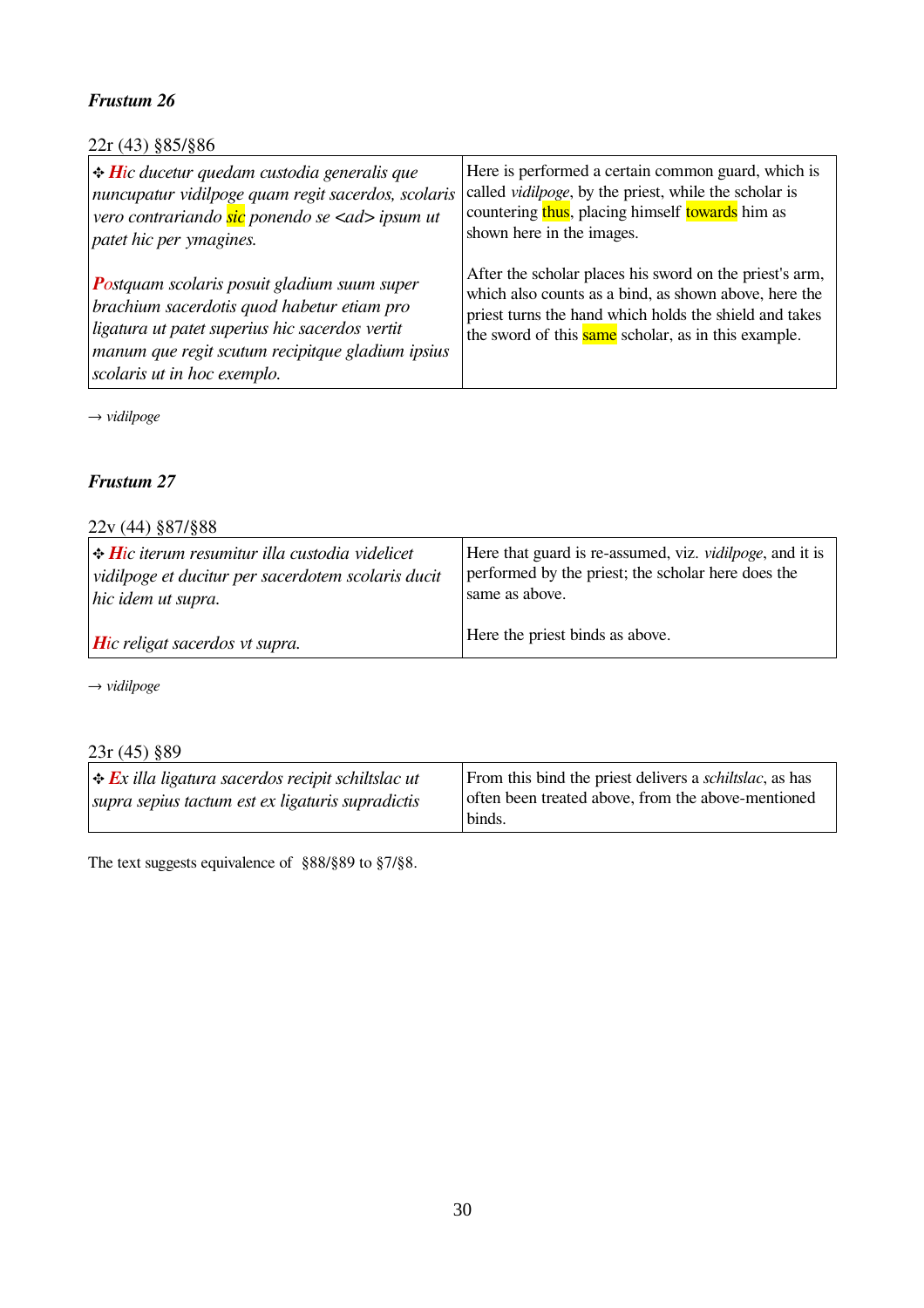### <span id="page-30-0"></span>*Ultima custodia (frustum #28)*

#### 23r (45) §90

| $ \div N$ ota quod iterum hic resumitur ultima custodia | Note that here the final guard, viz. <i>langort</i> , is again |
|---------------------------------------------------------|----------------------------------------------------------------|
| videlicat Langort. Circa quod notandum est quod         | resumed, regarding which should be noted <that> this</that>    |
| illa fixura ducetur hic mediante qua regens             | thrust here delivered, by means of which the one in            |
| custodiam fingitur super ventrem sive penetratur        | the guard is pierced in the belly or penetrated by the         |
| gladio, et nota quod non est plus depictum de illo      | sword, and note that no more is depicted regarding             |
| $\vert$ frusto quam ille due ymagines quod fuit vicium  | this play other than these two images, which was the           |
| pictoris.                                               | painter's fault.                                               |

A "single-image play" explicitly mentioned as exceptional, apparently a technique that was intended to be presented in the context of plays 21 to 25. The sentence is strictly speaking anacoluthic, but the meaning is that this thrust to the belly delivered against *langort* was omitted above by mistake and is important enough to show here even if there was only space to draw a single position. There also seems to have been a problem in the depiction of geometry, with the priest's sword should be drawn in front, i.e. the technique is performed from "left overbind".

*imaginum* is still used close to its original meaning of "likeness", i.e. "two images" refers to the depiction of the two fencers in a single "exemplum".

*fingitur* should read *figitur*.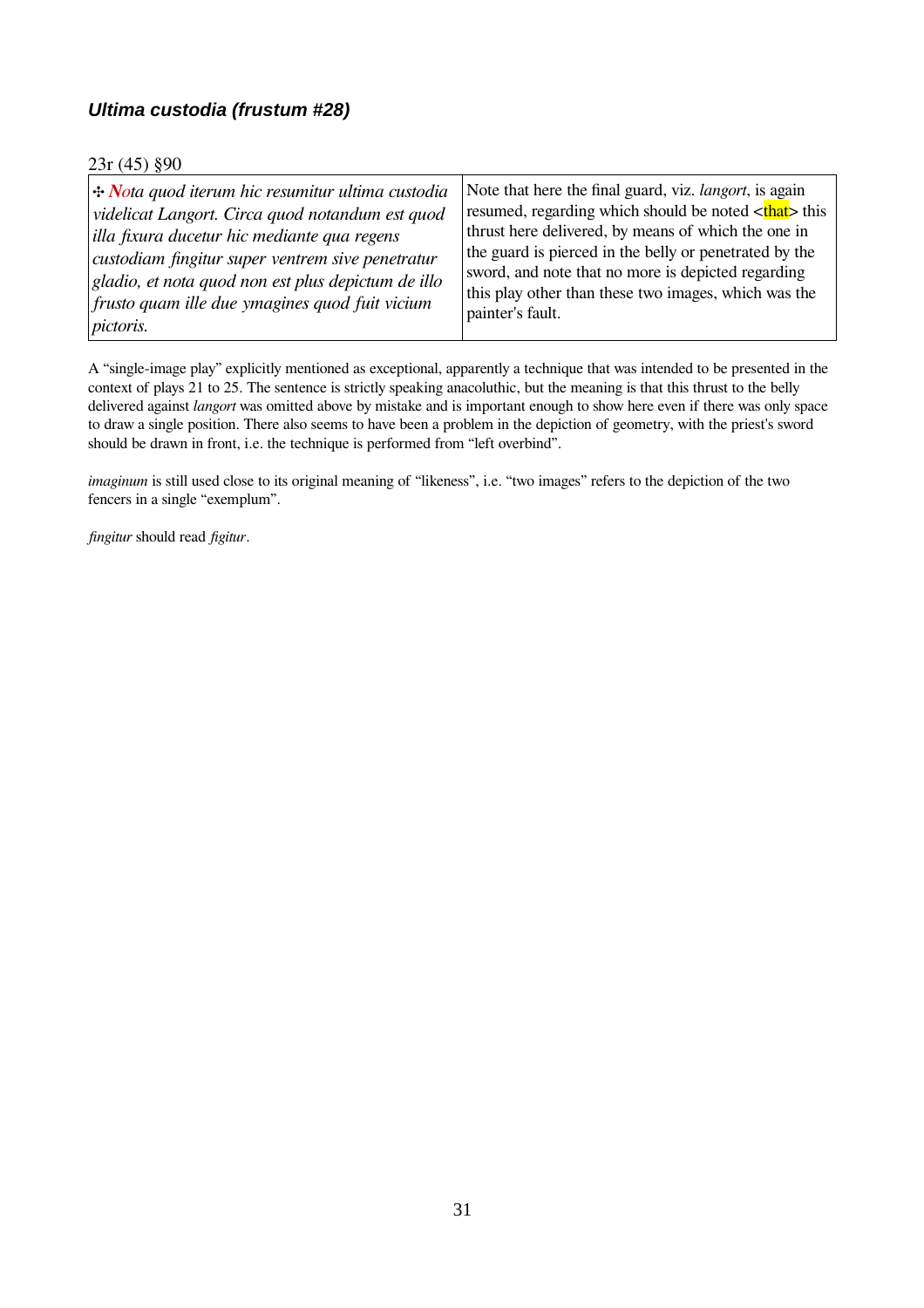### <span id="page-31-0"></span>*Custodia specificata (frusta #29–#35, #39–#40)*

### *Frustum 29*

| 23v (46) §91/§92                                                                                                                                                                         |                                                                                                                                                                                   |
|------------------------------------------------------------------------------------------------------------------------------------------------------------------------------------------|-----------------------------------------------------------------------------------------------------------------------------------------------------------------------------------|
| $\parallel$ <b>+ H</b> ic ducit sacerdos suam custodiam<br>specificatam videlicet Langort que opsedetur per<br>scolarem cuius opsessio erit halpschilt vt patet hic<br>$ per\> evenplum$ | Here the priest performs his special guard, viz.<br>Langort, which is besieged by the scholar, whose siege<br>will be halpschilt, as shown hre in the example.                    |
| $\vert$ Hic ponit se sacerdos sub gladium scolaris quod<br>sepius prius tactum est unde Versus Dum ducitur<br>halpschilt cade sub gladium quoque scutum                                  | Here the priest places himself under the scholar's<br>sword, which has often been treated before, whence<br>the verse: When halpshilt is assumed, fall under sword<br>and shield. |

This is the beginning of the section or "chapter" on the "priest's special guard" or "special *langort*", consisting of eight plays (29-34, 39-40). The application or advantage of the "special guard" is however not elucidated in this play, instead §92 is simply identified as equivalent with §6.

The cross trefly is here simplified to a cross crosslets. → *cade-sub*

#### 24r (47) §93

| $ $ <b>P</b> ostquam sacerdos superius posuit se ad scolarem<br>hic scolaris religat calcat volens facere quod<br>  <mark>sub</mark> sequitur et quia multas formas superius habe <mark>tis</mark><br>unde non est necesse plura ponere exempla, unde<br>versus, Ligans ligati et cetera. | After the priest above has placed himself against the<br>scholar, here the scholar binds and applies pressure,<br>intending to do what follows, and what you had in ma<br>y variants above, so that it is not necessary to give<br>more examples, whence the verse The binder and<br>bound, etc. |
|-------------------------------------------------------------------------------------------------------------------------------------------------------------------------------------------------------------------------------------------------------------------------------------------|--------------------------------------------------------------------------------------------------------------------------------------------------------------------------------------------------------------------------------------------------------------------------------------------------|
|-------------------------------------------------------------------------------------------------------------------------------------------------------------------------------------------------------------------------------------------------------------------------------------------|--------------------------------------------------------------------------------------------------------------------------------------------------------------------------------------------------------------------------------------------------------------------------------------------------|

#### 24r (47) §94

| $\vert$ Nota quod ex illa religacione ex parte scolaris      | Note that from this bind on the part of the scholar, a     |
|--------------------------------------------------------------|------------------------------------------------------------|
| ducetur <mark>utilis</mark> plaga videlicet faciendo         | useful strike is delivered, viz. achieving a separation of |
| separacionem gladii et scuti sacerdotis necnon               | the priest's sword and shield, and/while entering, on      |
| intrando <del>ut p</del> quod nusquam plus in libro scriptum | which is written nowhere else in the book, as shown        |
| $\epsilon$ est ut patet hic per exemplum.                    | here in the example.                                       |

In this play, the "special *langort*" starting position is quickly reduced to the bind as already discussed (i.e. §93 equivalent to §7), so the author decides instead of re-iterating this material he can show a technique from the bind not yet treated but topically part of the "four binds" section. It is explicitly stressed that the positon shown in §94 is unique in the entire book (but c.f. §41 for *separatio* against *halpschilt*).

→ *intrare* → *calcat* → *ligans-ligati* → *separatio*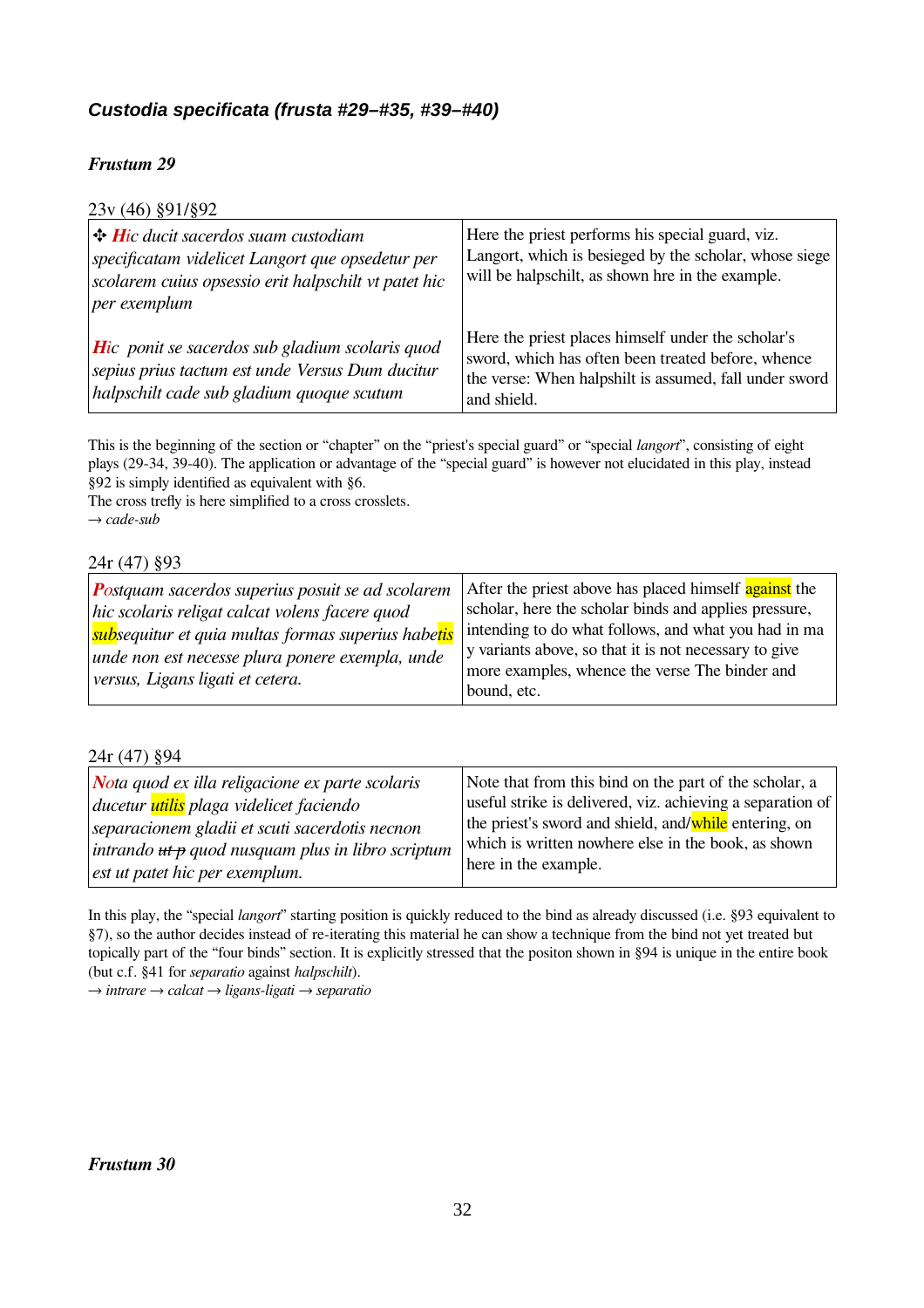24v (48) §95/§96

| $\vert + \mathbf{H}$ ic iterum resumitur specificata custodia<br>sacerdotis que nuncupatur Langort ut superius<br>visum est deinde scolaris obsedit eum ut supra<br>quod est halpschilt sed alia exempla subsecuntur,<br>ut patet infra. | Here the special guard of the priest, which is called<br>langort, is resumed, as seen above, the scholar again<br>besieges it with halpschilt, but other examples follow,<br>as shown below. |
|------------------------------------------------------------------------------------------------------------------------------------------------------------------------------------------------------------------------------------------|----------------------------------------------------------------------------------------------------------------------------------------------------------------------------------------------|
| Hic sacerdos ponit se ad scolarem ut sepius prius                                                                                                                                                                                        | Here the priest places himself towards the scholar as                                                                                                                                        |
| <i>visum est</i>                                                                                                                                                                                                                         | often seen before.                                                                                                                                                                           |

new type of cross sign with four dots. §95/§96 is said to be equivalent with §91/§92.

| $25r(49)$ §97                                                                                                                                                                                                                                                                                                                            |                                                                                                                                                                                                                                                                                                                                                       |
|------------------------------------------------------------------------------------------------------------------------------------------------------------------------------------------------------------------------------------------------------------------------------------------------------------------------------------------|-------------------------------------------------------------------------------------------------------------------------------------------------------------------------------------------------------------------------------------------------------------------------------------------------------------------------------------------------------|
| Notandum quod scolaris ducit hic plagam<br>generalem quam consueverunt ducere omnes<br>generales dimicatores ex supradictis proxime tactis<br>videlicet quando ligans et ligatus sunt in lite tunc<br>ligans qui est superior vadit post caput et obmittit<br>schiltslac mediante quo subsequitur plaga,<br>sacerdos vero intrat ut hic. | Here the scholar delivers this common strike which all<br>common fencers are wont to deliver from what was<br>treated just above, viz., when binder and bound are in<br>conflict and the binder, who is above, aims to the head<br>and omits the <i>schiltslac</i> , by means of which the strike<br>follows; the priest then enters as [shown] here. |

The image shows an attempted direct attack with the short edge from the bind and its counter. The idea seems to be that the scholar from §96 has overbound and now attempts the attack as in the "privileged sequence", but omitting the *schiltslac*. Here we have therefore a rare instance of a "common mistake" deemed worthy of a full image. Because of misreported foliation according to which fol. 20 was considered a single folium (see appendix), I have formerly accepted as likely that a fol. 24a, the missing half of a bifolium 20-20a, had been lost between fol. 24 and fol. 25. Since we now know that fol 20 is attached to fol. 25, I do no longer think this is likely; §97 is simply a somewhat unusual conclusion of play #30.

### *Frustum 31*

25r (49) §98

| $\vert + \textit{Nota} \vert$ quod resumitur hic specificata custodia | Note that here is resumed the special guard of the           |
|-----------------------------------------------------------------------|--------------------------------------------------------------|
| sacerdotis apellata Langort sed est valde aliena                      | priest known as <i>langort</i> , but a very strange and very |
| obsessio hic depicta et valde rara et sciendum                        | rare siege is depicted here, and it should be known          |
| quod omnia ista reducuntur ad custodiam primam                        | that all these things are reduced to the first guard and     |
| et ad obsessionem que dicitur halpschilt et cetera.                   | to the siege which is called <i>halpschilt</i> , etc.        |

cross potent with four dots.

The play seems to be a concession to "strange" positions outside of Liutger's system of guards that may be assumed by "common" fencers, with the general conclusion that slight deviations from the system may still result in the same dynamics, but also (in the next image) that deviations from the "optimal" positions may be exploited. This "strange" position is also suggestively similar to the "common strike" shown in the preceding image, even though there are noticeable differences in both the position of the sword and the shield.

25v (50) §99/§100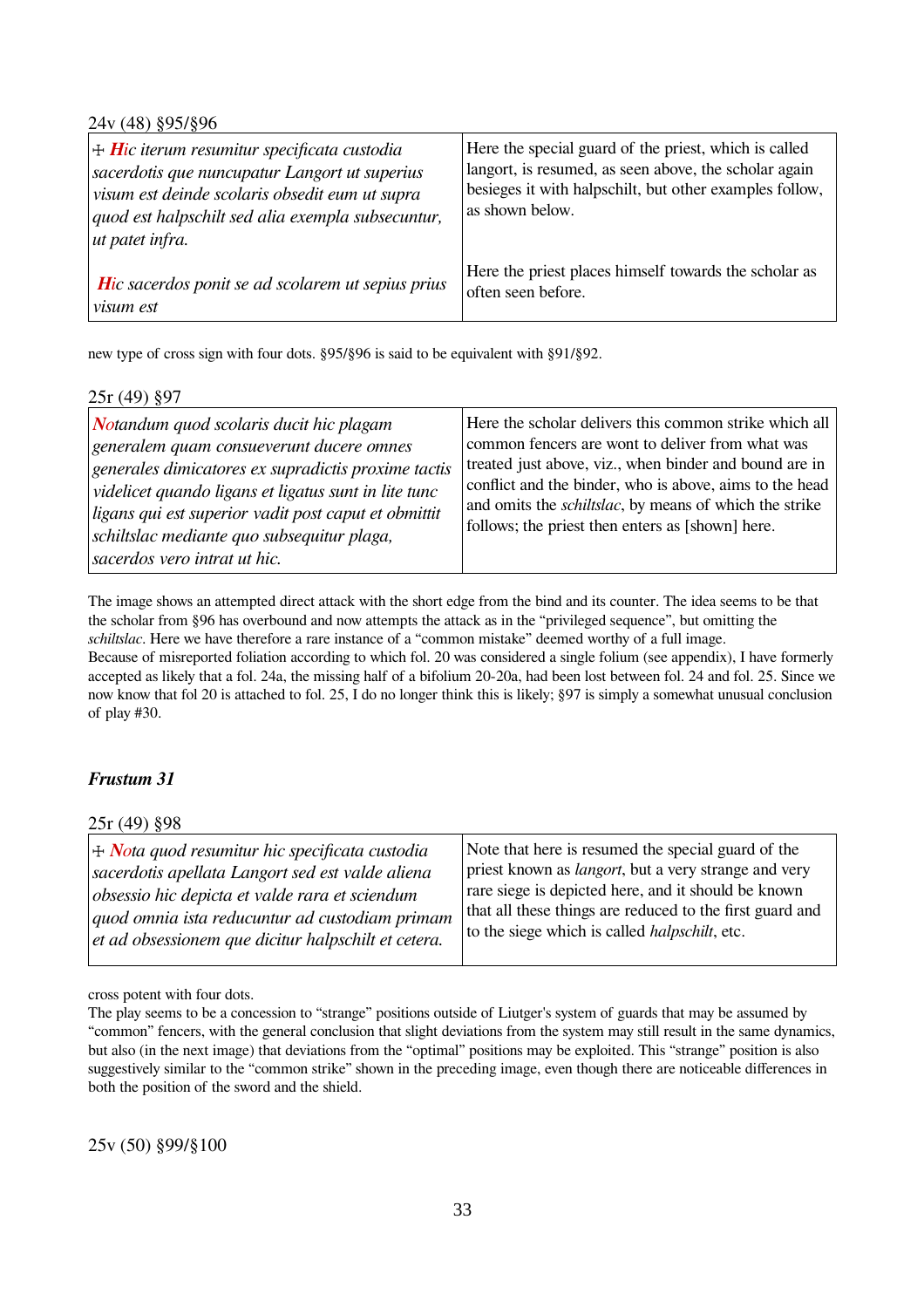| $\pm$ Hic sacerdos ducit quandam fixuram prius   | Here the priest delivers a <b>certain</b> thrust treated above, |
|--------------------------------------------------|-----------------------------------------------------------------|
| tactam quia scolaris qui fuerat obsessor supra   | which the scholar, who was the besieger in the                  |
| exemplo proximo obmittit omnes suos actos, quia  | example just above, omits all his actions because, had          |
| si religasset fuisset subportatus ut patet infra | he sought the bind, he would have been pushed                   |
| exemplo proximo.                                 | [aside], as shown in the next example below.                    |
| Notandum quod ex hiis ista fixura superius tacta | Note that from this thrust by the priest treated above,         |
| per sacerdotem erit hic quedam religacio facta   | there will here be a <b>certain</b> bind established by the     |
| per scolarem quod oportet de necessitate si      | scholar, which is necessary if we want that the thrust          |
| volumus quod defendatur fixura superius depicta. | shown above should be defended against.                         |

*subportatus* "conveyed, carried" is used only here. It seems to express that from the position in §98, the priest would have much more force in a bind and could just push through. Nevertheless, the scholar does manage to get into a bind against the thrust in §100, presumably by taking a step to improve the angle and to be able to turn his hand to bind with the strong edge.<br> $\rightarrow$  fixura  $\rightarrow$  religatio bind with the strong edge.

### *[Fruscum 32]*

#### 26r (51) §101

| <i>Ligans ligati contrarii sunt et [i]rati</i> | Binder and bound are contrary and irate,      |
|------------------------------------------------|-----------------------------------------------|
| ligatus fugit ad partes laterum peto sequi.    | the bound flees to the side, I aim to pursue. |

"play 32" is here counted merely for compatibility with CS.

It is a single image showing overbind with the *ligans-ligati* verse, but I do not necessarily think that anything is missing between §100 and §101.

#### *Fruscum 33*

#### 26r (51) §102

| custodia sacerdotis que nuncupatur langort                            | of the priest which is called <i>langort</i> , and I counsel in |
|-----------------------------------------------------------------------|-----------------------------------------------------------------|
| $ Et$ consulo bona fide quod is qui regit tertiam                     | good faith that he who is in the third guard should not         |
| custodiam non protrahat suos actus alioquin is                        | delay his actions in any way, [because] he who is in            |
| qui regit obsessionem, < <mark>sacerdotis</mark> > intrat cum         | the siege enters with thrust, which is in the usual habit       |
| fixura quod <mark>est</mark> in <mark>co</mark> mmuni usu sacerdotis. | of the priests'.                                                |

This play for the first time mentions the main strength of the "priest's special langort", i.e. the delivery of a strong thrust (supported by the shield), arguably shown twice before in illustration, §97 and §99. We have seen the "priest's special langort" three times before,

in each instance shown by the priest. Here and in the remaining six instances, it is shown by the scholar.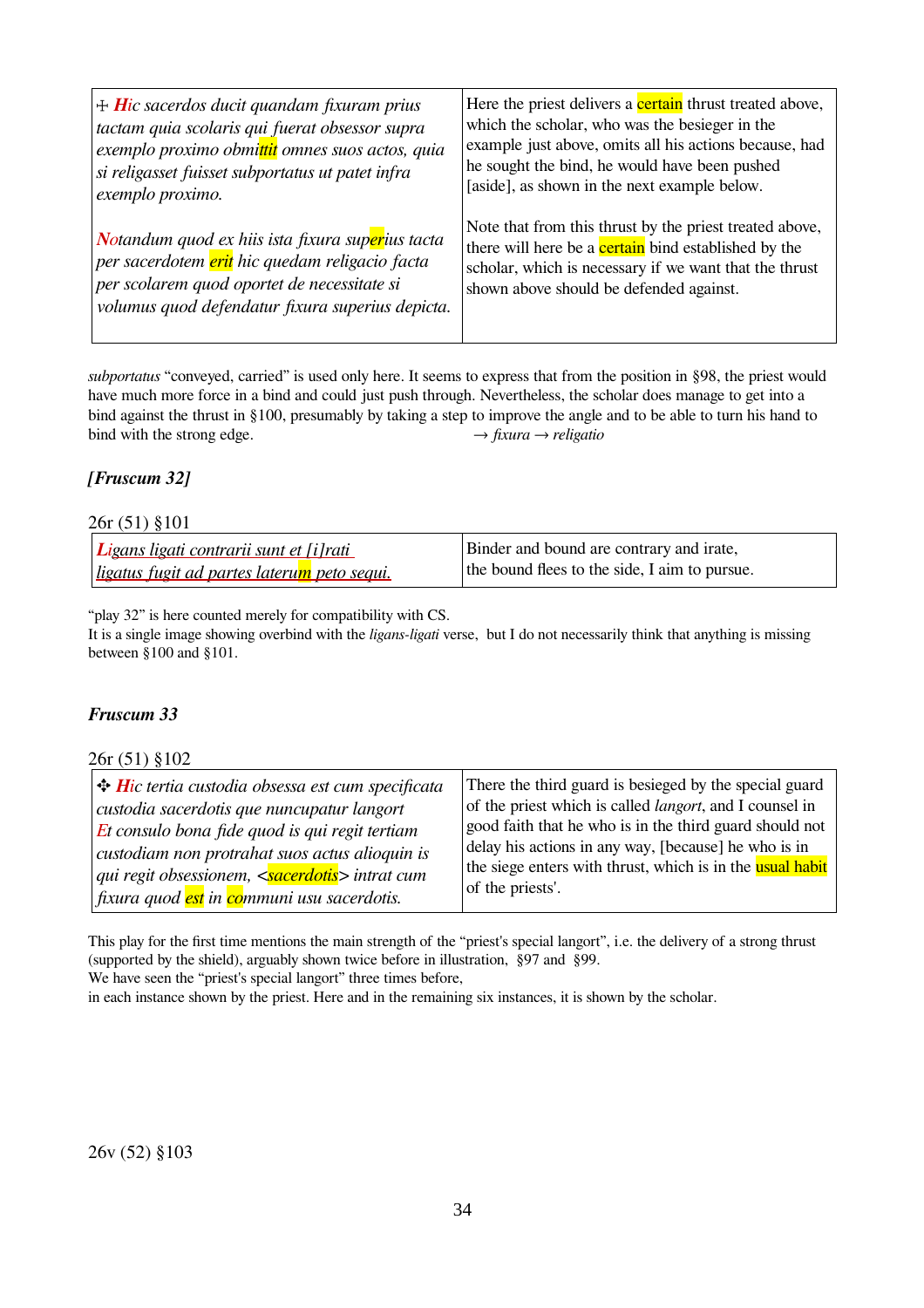| <b>Postquam sacerdos superius obsessus fuit hic</b> | After the priest was besieged above, here the scholar             |
|-----------------------------------------------------|-------------------------------------------------------------------|
| scolaris schutzet sacerdos vero ducit quandam       | <i>schutzet</i> and the priest establishes <b>a</b> bind as shown |
| religacionem ut hic patet.                          | here.                                                             |

The finite German verb *schutzet* in the Latin text, "the scholar *schutzet*" as in "the scholar performs *schutzen*". There is more than one possible interpretation of what is going on here. The text describes accurately what is going on in the images, but there is a logical disconnect; we were just told that the one in third guard was at a disadvantage, ...

#### *Fruscum 34*

26v (52) §104

| $\big $ $\bigoplus$ Hic resumitur quarta custodia que est obsessa | Here the fourth guard is resumed, which is besieged      |
|-------------------------------------------------------------------|----------------------------------------------------------|
| cum specificata custodia sacerdotis sacerdotis est                | with the priest's special guard. It is for the priest to |
| econtra obsidere aliquin scolaris intrat ut prius et              | besiege anything the scholar does, he enters as before,  |
| veniunt omnes actus quos prius habuisti.                          | and all actions which you had before follow.             |

Apparently a single-image play, possibly by design, its point being just tick off fourth guard against special *langort*. §104 is nominally equivalent to both §117 and §122 (but note the difference in the way the shield is held in fourth guard).

 $\mathbb{R}$  here we insert foll. 30-31, plays #39–#40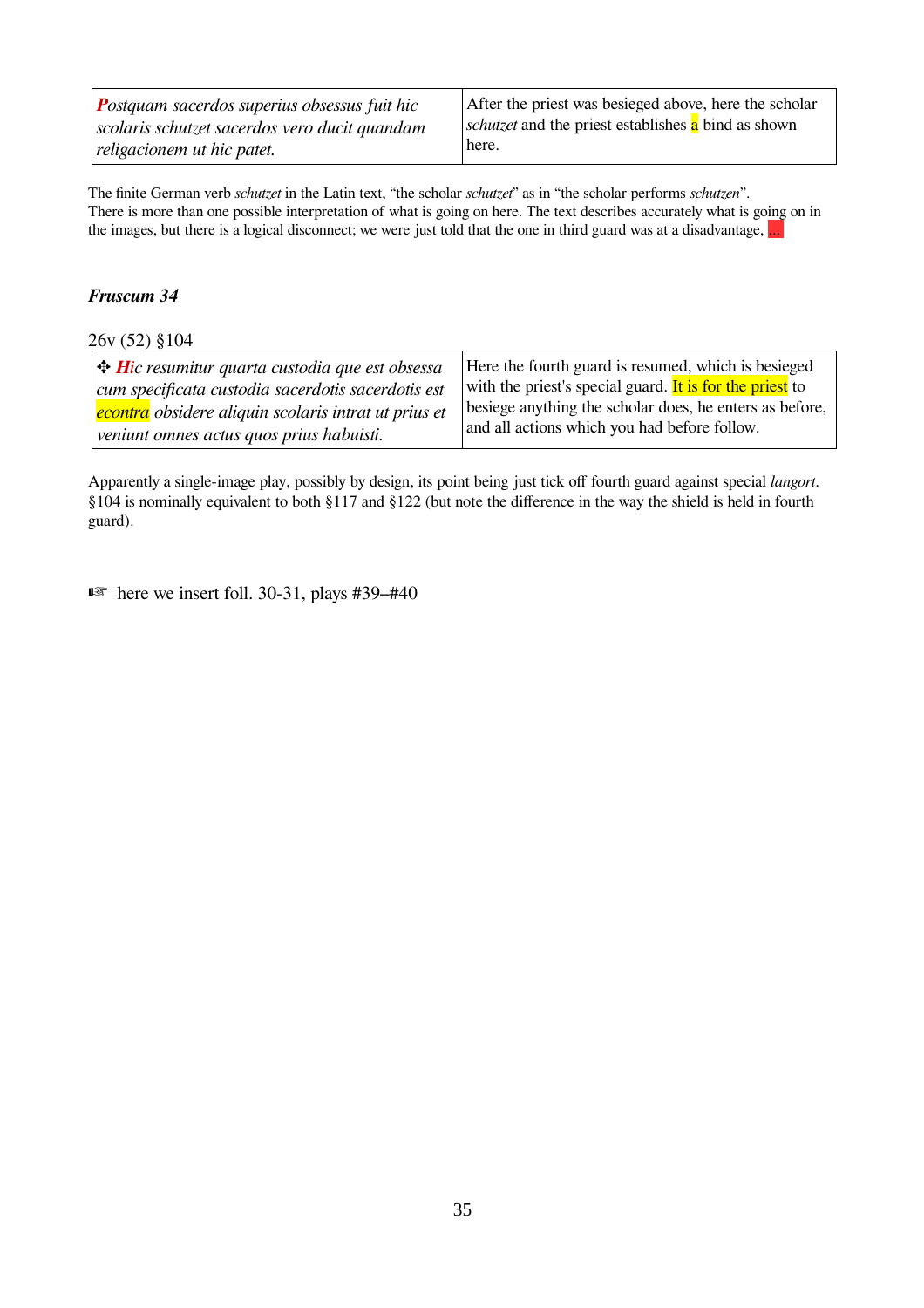### 30r (59) §117/§118

| $\frac{1}{2}$ <b>W</b> Notandum quod hic resumitur quarta<br>custodia cuius quarte custodie obsessio est<br>specificatum langcort sacerdotis, videat autem<br>obsessor ne regens custodiam ducet aliquam<br>plagam, quia periculosum erit <mark>sic diu</mark> latiare, unde<br>ducat primo schuzin demum fixuram non<br><i>obmittat.</i><br>$\parallel$ Hic sacerdos econtrario obsedit scolarem quod<br>$ $ puto melius esse quod potest ab aliquo edoceri<br>quia si hoc non fiet scolaris ipsum invaderit cum<br>fixura quod nunc suus erit sed ex hiis oritur ludus<br>prime custodie videlicet ligantis <mark>\&amp;</mark> ligati quod | Note that here the fourth guard is resumed, the siege<br>to which fourth guard being the priest's langort, but<br>the besieger should see that the one in the guard do<br>not deliver any strike, because it would be perilous to<br>tarry for long, so he should at first perform schutzen,<br>and then not omit the thrust.<br>Here, on the other hand, the priest besieges the<br>scholar, which I hold to be better, which one may<br>learn from anyone, because if he did not do so, the<br>priest would enter towards him with a thrust, which<br>now would be for him to do, but from these things<br>follows the play of the first guard, viz. Of the binder<br>and bound, as shown below in the next example. |
|-----------------------------------------------------------------------------------------------------------------------------------------------------------------------------------------------------------------------------------------------------------------------------------------------------------------------------------------------------------------------------------------------------------------------------------------------------------------------------------------------------------------------------------------------------------------------------------------------------------------------------------------------|------------------------------------------------------------------------------------------------------------------------------------------------------------------------------------------------------------------------------------------------------------------------------------------------------------------------------------------------------------------------------------------------------------------------------------------------------------------------------------------------------------------------------------------------------------------------------------------------------------------------------------------------------------------------------------------------------------------------|
| patet infra in exemplo proximo                                                                                                                                                                                                                                                                                                                                                                                                                                                                                                                                                                                                                |                                                                                                                                                                                                                                                                                                                                                                                                                                                                                                                                                                                                                                                                                                                        |

30v (60) §119/§120

| $\P$ hic erunt ligaciones que superius tacte sunt   | Here will be the binds which are often treated above, |
|-----------------------------------------------------|-------------------------------------------------------|
| sepius unde versus, Ligans ligati contraria sunt et | whence the verse: Binder and bound are contrary and   |
| irati et cetera.                                    | irate, etc.                                           |
| $\P$ Ex illis ligacionibus superius ductis scolaris | From these binds performed above, the scholar         |
| ducit illam plagam per caput ducendo gladium        | delivers this strike (directing the sword towards the |
| [median]te schiltslac.                              | head) by means of a schiltslac.                       |

The text suggests a generic overbind, but the picture emphasizes the scholar's raised elbow leading up to the *schiltslac*.

31r (61) §121

| Notandum quod plagam superius ductam per<br>scolare sacerdos defendit hic in hunc modum quia<br>scolaris gladius fuit inferior et cum esset in actu<br>ducendi plagam ducendo gladium seorsum<br>sacerdos vero <i>antequam</i> scolaris ducat gladium<br>suum ad usum debitum recipit plagam ut patet hic<br>per exemplum. | Note that the priest here defends against the strike<br>delivered above by the scholar in this fashion, because<br>the scholar's sword was lower, and as he was in the act<br>of delivering the strike, moving the sword backwards,<br>the priest performs a strike before the scholar puts his<br>sword to use as shown here in the example. |
|----------------------------------------------------------------------------------------------------------------------------------------------------------------------------------------------------------------------------------------------------------------------------------------------------------------------------|-----------------------------------------------------------------------------------------------------------------------------------------------------------------------------------------------------------------------------------------------------------------------------------------------------------------------------------------------|
|----------------------------------------------------------------------------------------------------------------------------------------------------------------------------------------------------------------------------------------------------------------------------------------------------------------------------|-----------------------------------------------------------------------------------------------------------------------------------------------------------------------------------------------------------------------------------------------------------------------------------------------------------------------------------------------|

An explicit *indes* technique against the *schiltslac*.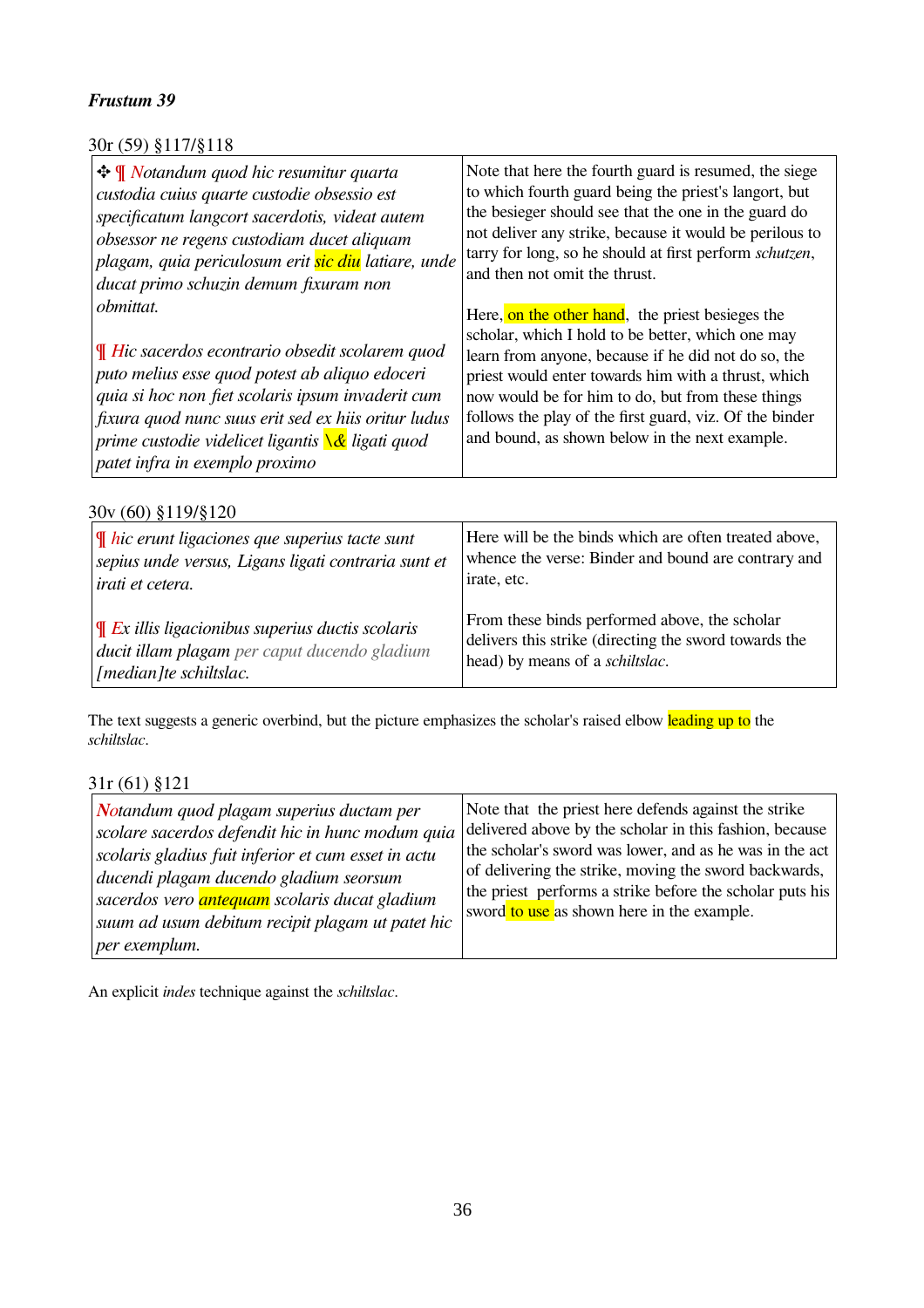| 31r (61) §122                                      |                                                          |
|----------------------------------------------------|----------------------------------------------------------|
| $\div$ Hic iterum resumitur quarta custodia cuius  | Here the fourth guard is again resumed, the siege for    |
| custodie obsessio erit specificatum langort        | which fourth guard will be the priest's special langort, |
| sacerdotis, et notandum quod quandocunque sic      | and note that whenever the play is such as here, I       |
| se habet ludus ut hic tunc consulo tam regenti     | counsel that the one in the guard, and also the one      |
| custodiam quam obsedenti eam, ne quisquam          | besiegeing him, that neigher of them should delay        |
| eorum protrahendo obmittat quod suum est,          | what they have to do, viz. on the part of the one in the |
| videlicet ex parte regentis custodiam obsessio, et | guard, the siege, and on the part of the besieger, the   |
| ex parte obsidentis fixura.                        | thrust.                                                  |

### 31v (62) §123/§124

| Superius dictum est $\langle \langle \mathbf{r} \rangle$ de eo qui regit<br>custodiam quam de eo qui eam po <b>ssedit et<br/>quia prior erit scolaris qui superius fuerat<br/>obsessessor ducit quod suum est videlicet primo<br/>schuzin ut hic et infra exemplo proximo fixuram,<br/>quia sacerdos omnes suos actus obmittit unde qui<br/>prior vadit prior erit ad faciendum dampnum suo</b> | Above both the one in the guard and the one besieging<br>him were discussed, and because the scholar, who<br>above was the besieger, will be the first [to act], he<br>performs what is for him to do, viz. first schutzen as<br>here, and in the next example below a thrust, because<br>the priest omits all his actions, thus he who goes first<br>will be the first to do damage to his adversary. |
|-------------------------------------------------------------------------------------------------------------------------------------------------------------------------------------------------------------------------------------------------------------------------------------------------------------------------------------------------------------------------------------------------|--------------------------------------------------------------------------------------------------------------------------------------------------------------------------------------------------------------------------------------------------------------------------------------------------------------------------------------------------------------------------------------------------------|
| adversario                                                                                                                                                                                                                                                                                                                                                                                      | After above the actions of the scholars and the<br>omission of all actions by the priest have been                                                                                                                                                                                                                                                                                                     |
| <b>Post quam determinatum est superius de actibus</b>                                                                                                                                                                                                                                                                                                                                           | discussed, here the priest again omits what would be                                                                                                                                                                                                                                                                                                                                                   |
| scolaris et de obmissione actuum sacerdotis, hic                                                                                                                                                                                                                                                                                                                                                | for him [to do], and thus his scholar executes the next                                                                                                                                                                                                                                                                                                                                                |
| iterum sacerdos obmittit quod suum est donec                                                                                                                                                                                                                                                                                                                                                    | attack as shown here.                                                                                                                                                                                                                                                                                                                                                                                  |
| scolaris suam perducit adessentem intracionem ut                                                                                                                                                                                                                                                                                                                                                |                                                                                                                                                                                                                                                                                                                                                                                                        |
| patet hic.                                                                                                                                                                                                                                                                                                                                                                                      |                                                                                                                                                                                                                                                                                                                                                                                                        |

### *Frustum 35*

27r (53) §105/§106

| $+$ Hic iterum sumitur quinta custodia que etiam | Here the fifth guard is again assumed, which is again    |
|--------------------------------------------------|----------------------------------------------------------|
| obsessa est cum specificata custodia sacerdotis  | besieged with the priest's special guard which is called |
| que dicitur langort ut patet hic per exemplum.   | langort, as shown here in the example.                   |
| Ligans ligati <contr>arii sunt et irati</contr>  | Binder and bound are contrary and irate                  |
| Ligatus fugit ad partes laterum peto sequi.      | The bound flees to the side, I aim to pursue.            |

faded or deleted Greek cross.

The text makes explicit that the fifth guard has been treated before; it was "forgotten" before (see commentary to plays 19 and 21), and it seems that after completing play 35, the authors realised the omission and present the forgotten material as plays 36 to 38 without, however, making explicit mention of the oversight.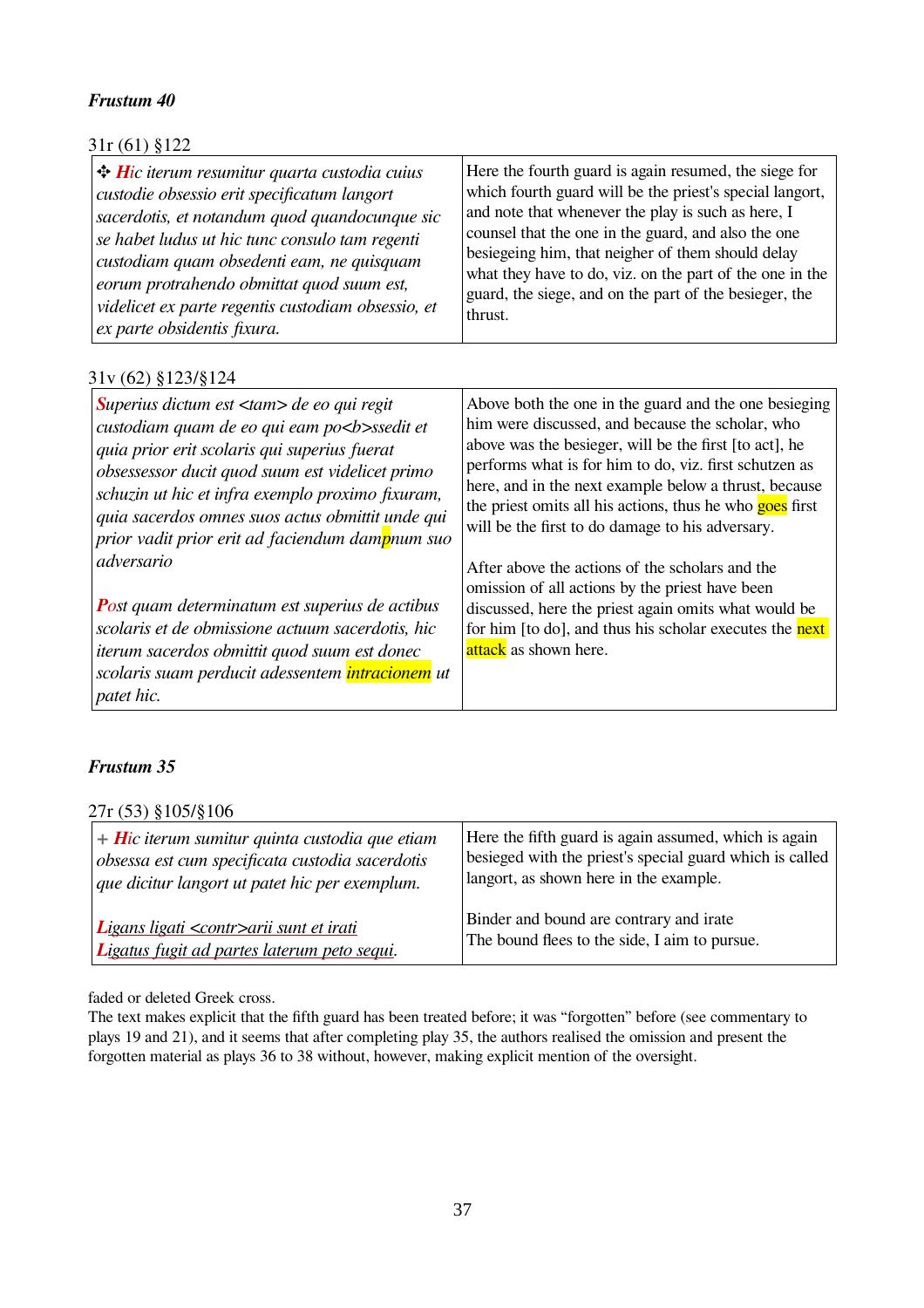### <span id="page-37-0"></span>*Quinta custodia (frusta #36–#38)*

### *Frustum 36*

### 27v (54) §107/§108

| $\div$ Hic obsedetur quinta custodia cuius obssessio         | Here the fifth guard is besieged, [and] its siege will be |
|--------------------------------------------------------------|-----------------------------------------------------------|
| erit halbschilt et nota regens <custodiam> solum</custodiam> | halpschilt, and note that the one doing the guard only    |
| habet due facere, primo potest ducere fixuram,               | has two things to do: first, he can deliver a thrust, and |
| secundo, potest ducere plagam dividendo scutum               | second, he can deliver a strike separating sword and      |
| et gladium.                                                  | shield.                                                   |
| Superius scolaris obsessessus est, hic vero recipit          | Above, the scholar is besieged, and here he delivers a    |
| fixuram ut patet per exemplum                                | thrust, as shown in the example.                          |

§108 shows "that thrust from the fifth guard" mentioned earlier but omitted in the original presentation of the guard (compare §66, play 20). → *separatio* → *fixura*

28r (55) §109

| <b>P</b> ost fixuram superius ductam per scolarem, hic | After the thrust delivered by the scholar above, here    |
|--------------------------------------------------------|----------------------------------------------------------|
| sacerdos defendendo schutzet et recipit plagam,        | the priest defending does <i>schutzen</i> and delivers a |
| $ hoc$ est generalis regula in arte sacerdotis.        | strike; this is a general rule in the priest's art.      |

The text suggests equivalence of *defensio* and *schutzen*; it is also interesting in expressing the intent of the author of presenting a specific system ("the priest's art" specifically, as opposed to the "art of fencing" in general, c.f. *generalis regula* with *communis usus* in §102, play 33) with specific core principles (the dynamic of *obsessio*-*schutzen*-counter when fencing from the *nach*). The defending action is not shown here, but the situation corresponds to that in play 20, with §67 showing the intermediate position.

→ *schutzen*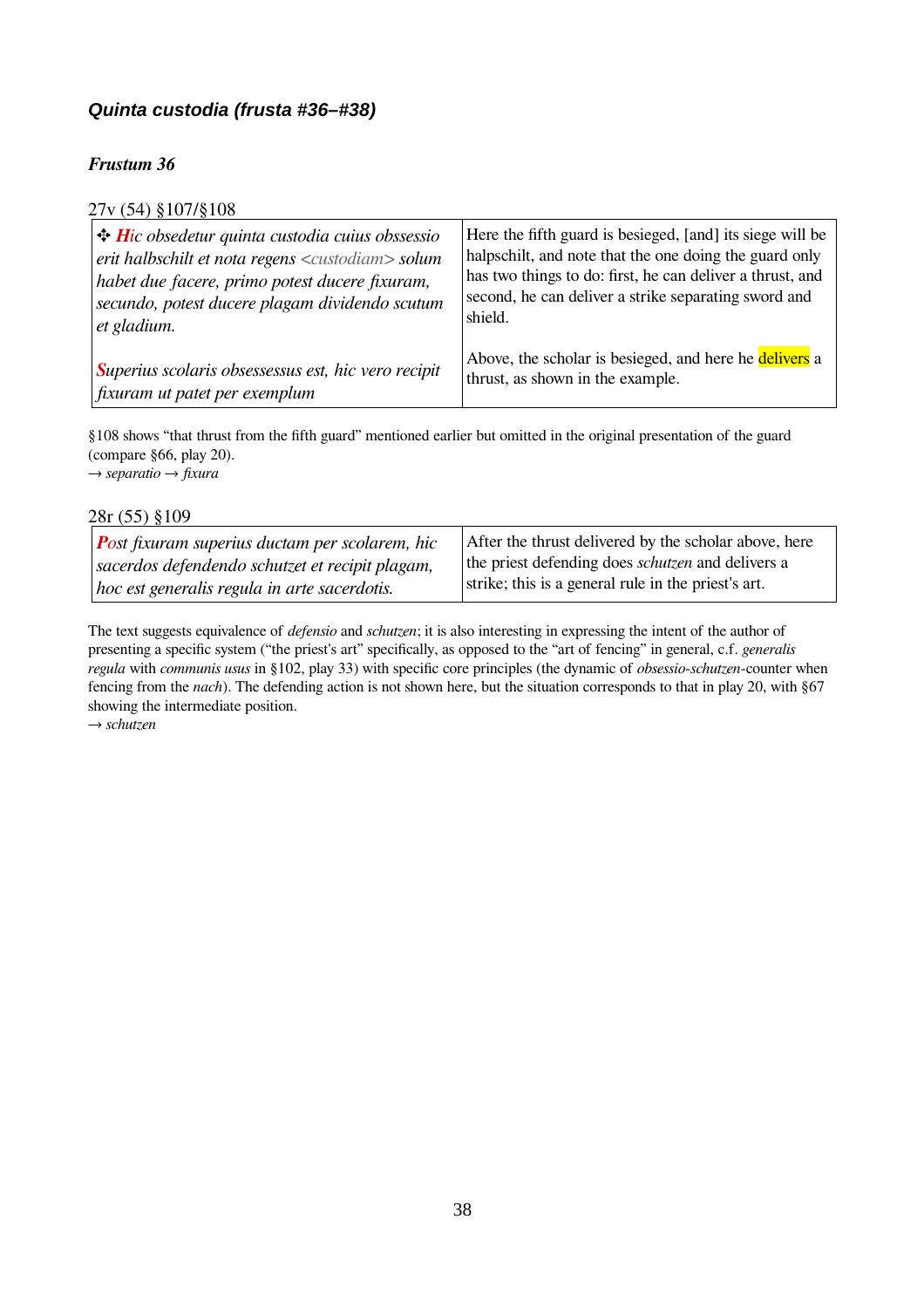### 28r (55) §110

| $\big $ $\bigoplus$ <i>Hic iterum resumitur quinta custodia cuius</i><br>contrarium erit halpschilt, ut patet hic per<br>exemplum.                                                                                                                                                                                                                                                 | Here the fifth guard is resumed, whose counter will be<br><i>halpschilt</i> , as shown here in the example.                                                                                                                                                                                                                                                   |
|------------------------------------------------------------------------------------------------------------------------------------------------------------------------------------------------------------------------------------------------------------------------------------------------------------------------------------------------------------------------------------|---------------------------------------------------------------------------------------------------------------------------------------------------------------------------------------------------------------------------------------------------------------------------------------------------------------------------------------------------------------|
| Nota quod quandocumque ducetur halpschilt<br>contra illam quintam custodiam vel contra<br>secundam custodiam, tunc semper timendum est<br>$\vert$ de plaga ducenda ex parte regentis custodiam,<br>dividendo scutum et gladium cum plaga, unde<br>consulo quod quandocumque ducis illam<br>obsess[ionem] videlicet halpschilt intres cum<br>  fixur[a] sine m[ <mark>or</mark> ]a. | Note that whenever <i>halpschilt</i> is assumed against that<br>fifth guard, or against the second guard, the strike to<br>be delivered by the one in the guard dividing shield<br>and sword, is always to be feared; therefore I counsel<br>that whenever you assume this siege, viz. <i>halpschilt</i> ,<br>you should enter with a thrust without [delay]. |

The two paragraphs are written side to side.

*contrarium*: CS *contraria* this poorly written word is here used instead of the expected *obsessio.*

The second paragraph runs on for seven lines beyond the lineated space, squeezed on the right margin, with some letters cut off, presumably at a later date when the pages were cut down (the priest's rear foot is also, exceptionally, cut off by the page margin); the final word, read as *misericordia* by Forgeng and CS, is abbreviated to *mia* for lack of space. I find the use of emotional or "moral" vocabulary like *misericordia* a little out of character; the context is that any delay should be avoided due to the threat (c.f. §102, play 33), whence my tentative reading of *minuta*

But if he wanted to write "without delay", why not just sine mora, which would have fit on the line?

Also, it may as soon be inia, ima. The warning against the vulnerability of *halpschilt* against the thrust from fifth or second guard is reasonable, indeed this attack across the center line to the opponent's sword side is at the core of the system, but the counsel to "enter with a thrust without [delay]" seems to advise a direct, straight thrust from long distance, as opposed "that thrust" from the fifth guard, which sounds more like a description of what a "common fencer" might do, and it is not explicitly shown in later images. → *separatio* 

#### 28v (56) §111/§112

| Hic scolaris ducit stich quia sacerdos obmittit   | Here the scholar delivers a <i>stich</i> , because the priest |
|---------------------------------------------------|---------------------------------------------------------------|
| suam defensionem ut patet hic per exemplum        | omits his defense, as shown here in the example.              |
| <b>Hic sacerdos defendit illum actum superius</b> | Here the priest defends against that action delivered         |
| ductum ut patet hic per sacerdotem                | above, as shown here in the [example]                         |

*sacerdotem* clearly written instead of *exemplum* by mistake (so also CS).

### 29r (57) §113

| $\mathbf{y}$ Prius quam superius in tertio exemplo<br>ymaginarum fixura quedam ducta est per<br>scolarem eandem vero fixuram sacerdos hic<br>defendit recipiendo scilslac schiltslac ut patet hic<br>per exemplum | Before, in the third example of images above, a thrust<br>is delivered by the scholar, but here the priest defends<br>against this thrust, performing a <i>schiltslac</i> , as shown<br>here in the example. |
|-------------------------------------------------------------------------------------------------------------------------------------------------------------------------------------------------------------------|--------------------------------------------------------------------------------------------------------------------------------------------------------------------------------------------------------------|
|-------------------------------------------------------------------------------------------------------------------------------------------------------------------------------------------------------------------|--------------------------------------------------------------------------------------------------------------------------------------------------------------------------------------------------------------|

The second scribe (hand C) takes over again, in the middle of an ongoing play, but establishes the continuity between foll. 28 and 29 by referring to §111 above (counting inclusively of the image described here).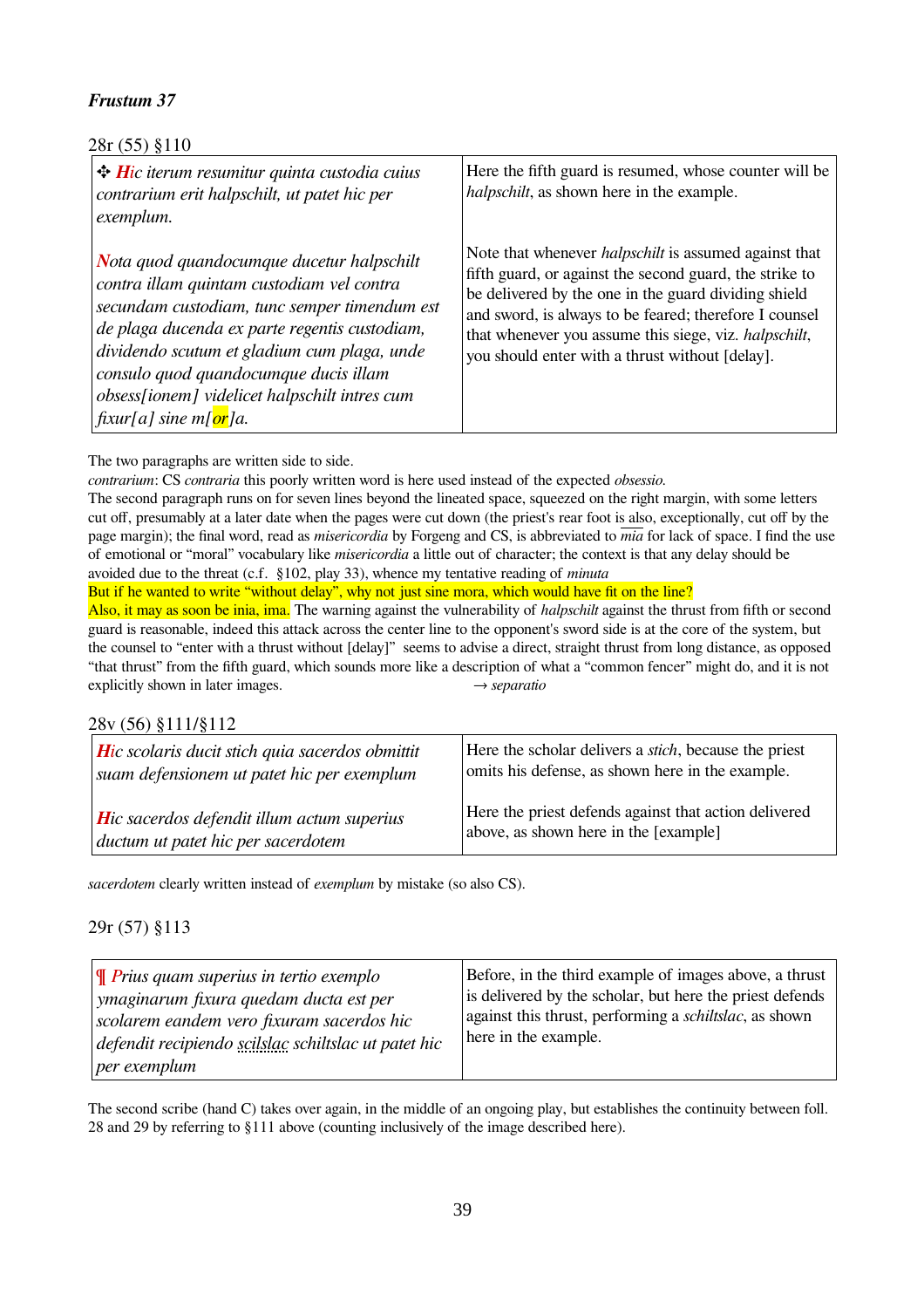### 29r (57) §114

#### → *fixura* → *cade-sub*

This "obsessio rara" seems to be a further optimised position to deliver "that thrust" preferred by the priest. It seems to combine advantages of the fifth and the "special langort" guards, both of which are already designed as starting positions for "that thrust".

#### 29v (58) §115/§116

| $\parallel$ <i>hic</i> scolaris perfecit suam fixuram, sacerdos | Here the scholar completes his thrust, while the priest |
|-----------------------------------------------------------------|---------------------------------------------------------|
| vero obmittit omnes suos actus.                                 | omits all his actions.                                  |
| $ \P$ hic nota, quod sacerdos defendit hic fixuram              | Here note that the priest defends against the scholar's |
| scolaris.                                                       | thrust.                                                 |

☞ foll. 30-31, plays #39–#40 have been inserted following play #34.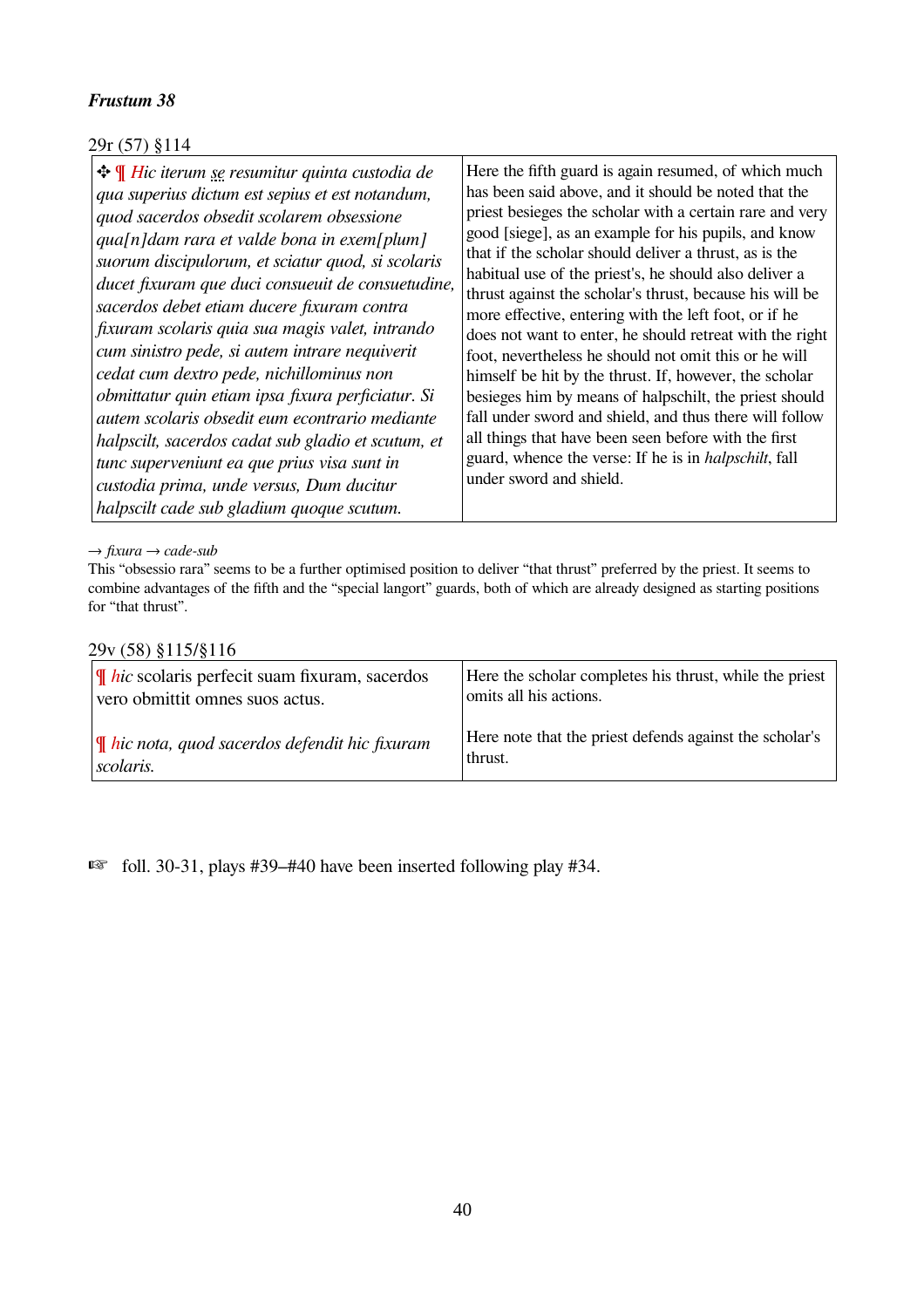### <span id="page-40-0"></span>*Walpurgis (frustum #41)*

### 32r (63) §125/§126

| <b>E Notandum est quod hic resumitur custodia</b><br>prima, videlicet sub brach[io], cuius obsessio erit<br>specificata custodia secunda sacerdotis locata in<br>humero dextro. Et nota quod regentis custodiam<br>statim erit schuzin nulla mora interposita alioquin<br>ex parte adversarii ducetur halpschilt quod erit<br>regenti custodiam valde perniciosum, et ex hiis<br>generantur omnia que habuntur de prima<br>custodia de quibus habetur in primo quaterno. | Note that here the first guard is resumed, viz. under<br>the arm, the siege for which will be the priest's special<br>second guard, located at the right shoulder. And note<br>that the one in the guard should immediately do<br>schutzen, without the slightest delay; on the part of the<br>adversary, halpschilt is assumed, which will be very<br>pernicious to the one in the guard, and from this will<br>follow all the things about the first guard, which were<br>treated in the first quire. |  |  |  |  |
|--------------------------------------------------------------------------------------------------------------------------------------------------------------------------------------------------------------------------------------------------------------------------------------------------------------------------------------------------------------------------------------------------------------------------------------------------------------------------|---------------------------------------------------------------------------------------------------------------------------------------------------------------------------------------------------------------------------------------------------------------------------------------------------------------------------------------------------------------------------------------------------------------------------------------------------------------------------------------------------------|--|--|--|--|
| <b>H</b> ic sacerdos qui regebat custodiam ducit schutzin<br>quod erit pro[pter]eo quia prior erit paratus et est<br><b>bene</b> [?] consulendum quod obsidens statim ligat<br>super gladium ipsius regentis custodiam quod hic<br>obmittitur ut patet per exemplum.                                                                                                                                                                                                     | Here the priest, who is in the guard, performs<br>schutzen, because he was the first to be ready, and it is<br>good counsel that the besieger should bind<br>immediately above the sword of the one in the guard,<br>which is omitted here, as shown in the example.                                                                                                                                                                                                                                    |  |  |  |  |
| 32v (64) §127/§128                                                                                                                                                                                                                                                                                                                                                                                                                                                       |                                                                                                                                                                                                                                                                                                                                                                                                                                                                                                         |  |  |  |  |
| <b>Hic e[runt] ligationes superius et inferiores que</b> [?<br>sepius] ducte sun[t] [] unde versus Ligans ligati<br>$et$ c[etera]                                                                                                                                                                                                                                                                                                                                        | Here will follow the binds above and below which<br>[have often been treated], whence the verse, Binder<br>and bound, etc.                                                                                                                                                                                                                                                                                                                                                                              |  |  |  |  |
| <b>Ex</b> hiis superioribus allegacionibus <u>sacerdos</u><br><walpurgis> recipit schiltslac quia erat superior et<br/>prius parata.</walpurgis>                                                                                                                                                                                                                                                                                                                         | From these above binds, Walpurgis delivers a<br>schiltslac, because she was above, and the first to be<br>ready.                                                                                                                                                                                                                                                                                                                                                                                        |  |  |  |  |

The name *Walpurgis* is inserted above the line (by the same hand), but the participle *parata* is feminine, independently of the personal name confirming that the second fencer is now a woman. *Walpurgis* is strictly speaking a genitive, the nominative being *Walpurga*, but the form *Waltpurgis* is already used as a nominative in Othlo's *Vita s. Bonifati* (11th c.) Compare §127/§128 to §119/§120: the first image is practically equivalent, and the second image shows *shiltslac*, but in §119 performed by the bound, and in §128 by the binder. It is a pretty detail that the losing binder in §119 is distracted, looking at the bind, while the winning binder in §127 (Walpurgis) is much more relaxed, looking at the opponent; at the same time, the winning fencer in §119 has a controlled stance, raising his shield not more than is necessary, while the losing fencer in §127 is raising his shield too much, awkwardly obstructing his own line of sight. This kind of attention to minute detail, even in seemingly "equivalent" images, is found throughout the book.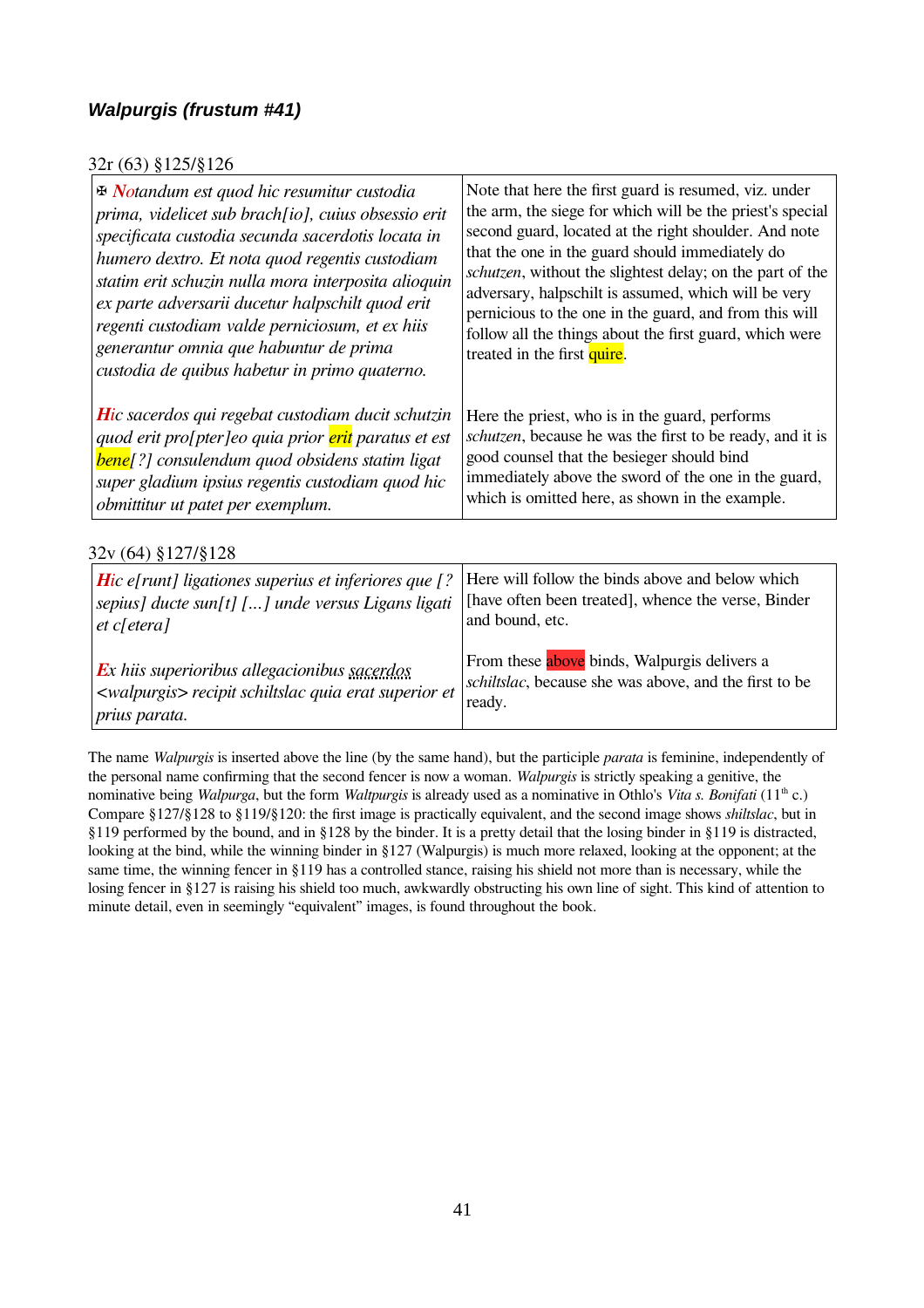# <span id="page-41-2"></span>**Glossary**

### <span id="page-41-1"></span>**German technical terms**

*durchtreten, durchtrit* (modernised *Durchtritt*) *halbschilt, halpschilt* "half-shield" (modernised *Halbschild*) *krucke "*crutch" (modernised *Krücke*) *langort* "long-point" *stichslac* "thrust-strike" (modernised *Stichschlag*) *schiltslac* "shield-strike" (modernised *Schildschlag*); *stich* and *schild* are *fixura* and *scutum*, respectively, and *slac* corresponds to *plaga* (*slac* is the normal MHG term for strikes or blows dealt in battle; but note that *slac* was replaced by *houw*, *hau* the Liechtenauerian terminology). *stich* "thrust" (3v, 4r, 20r, 28v), apparently used interchangeably with *fixura nucken* "nod" or "push, poke" (CS translate *basculer*); the word is related to modern German *nicken* ("to nod"); MHG *nicken* has the transitive meaning of "to bend downward, to suppress"; *nucken* or *nücken* seems to have been a Middle German dialectal variant of *nicken* already im MHG; if so, this is the only trace of a regional dialect in the text. *nücken* was specifically also used in the sense of "to balk, shy (of horses)". In modern Middle German dialects (Rhenish-Palatine), *nucken* also means "to shove, push, poke".

*schutzen, schutzin, schuzet* "protection", "protects" (modernised *Schützen; schützt*), apparently(?) used interchangeably with *protectio*.

### <span id="page-41-0"></span>**Latin verses**

There are ten "verses" in the text. Of these, eight occur only once, while the other two describe core techniques and are referenced throughout the book, recurring nine and five times, respectively. These two verses are given entries under *ligans-ligati* and *cade-sub* in the glossary below.

Two verses belong to the introductory material in the first folium:

 1r *Septem custodie sunt etc.* a mnemonic listing of the seven guards on the first page (also invoked, for the second guard, in play #10, fol. 10r)

 1v *Tres sunt que preeunt etc.*, a verse apparently introducing the core principles, discussed in the appendix below ("Clerus Lutegerus").

Further four verses are part of the detailed treatment of the first play in fol. 2:

2r *Custodia prima retinet contraria bina etc.*, a verse introducing *halbschilt* and *langort*.

2r *Dum ducitur halbschilt etc.*, the first part of this verse recurs four more times  $(\rightarrow$  *cade-sub*).

2v *Hic religat calcat etc.*, a verse introducing the overbind  $(\rightarrow$  *religat, calcat*), *schiltslac* and grappling.

2v *Hec tria sunt cleri etc.*, a verse introducing *durchtreten*, *mutatio gladii* and grappling.

Most of remaining verses follow over the next few pages, with a single exception found only in the second half of the book:

3v *Clerici sic nucken etc.*

4v *Ligans ligati etc.*, recurring eight further times (→ *ligans-ligati*)

6v *Dum ducitur langort etc.*

19v *Dum subligaveris etc.*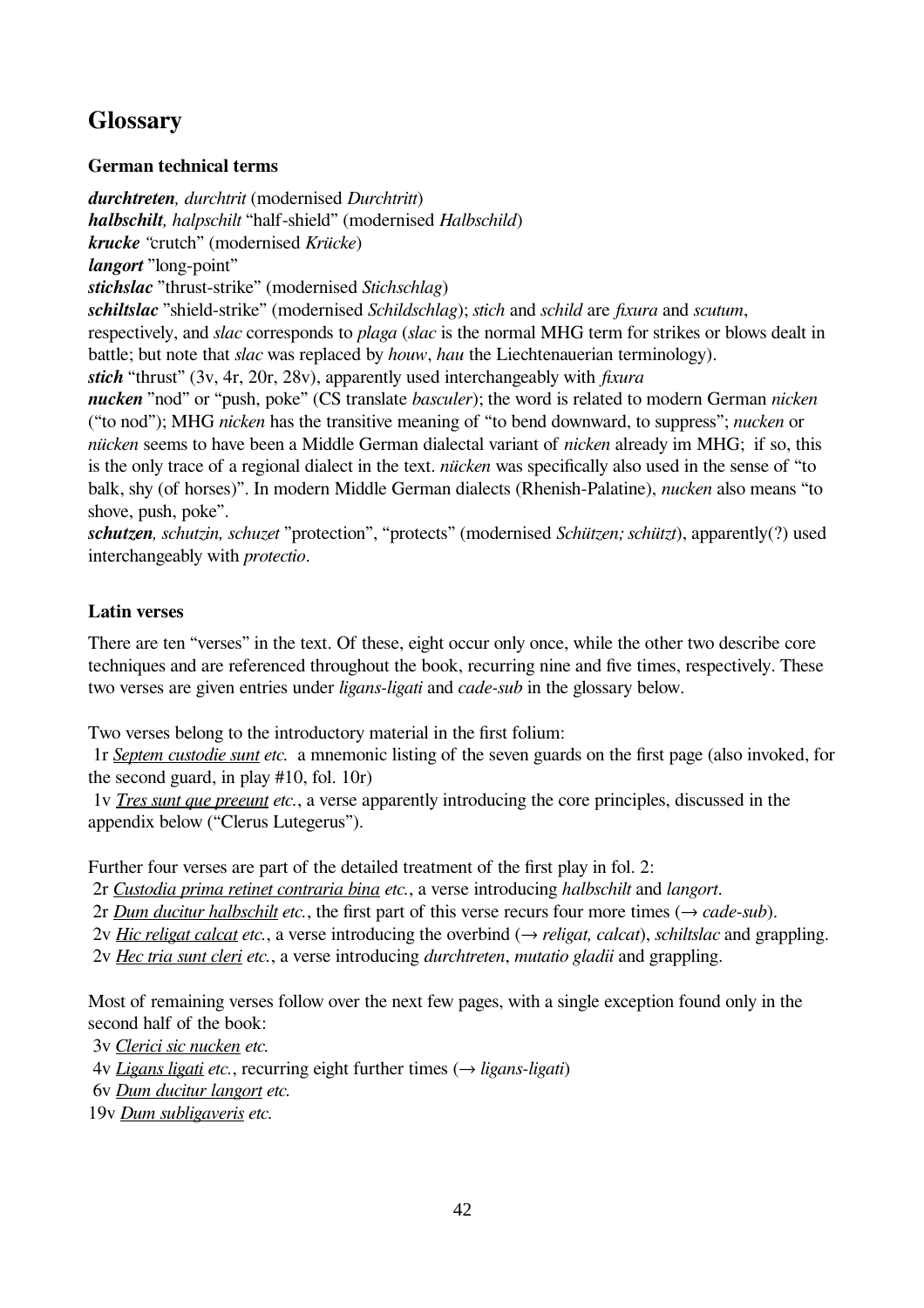The presence of such "verses" is an important testimony for the background of the mnemonic *Zettel* of the Liechtenauerian tradition. Neither the "verses" in our manuscript nor those attributed to Liechtenauer are in any way candidates for "poetic" qualities of any kind; they are purely mnemonic. Liechtenauer's verses do, however, make a visible effort at rhyming even in cases where there is no metrical structure to speak of. Of our ten verses, some make an apparent effort at rhyming, while others would not be recognisable as "verse" if they were not explicitly labelled as such. This may be due to their being translations from German: While *Dum ducitur halpschilt / cade sub gladium quoque scutum* makes no pretence of rhyming, if *scutum* renders German *schilt*, there might have been at least an identical rhyme in the original. By contrast, *Ligans ligati / contrarii sunt et irati* makes an obvious effort at coming up with a rhyme, even at the cost of breaking Latin syntax.

*Ligans ligati etc.* 4v, 7r, 14v, 20v, 24r, 26r, 27r, 30v, 32v *Dum ducitur halbschilt*, *etc.* 2r, 3r, 8v, 23v, 29r

#### <span id="page-42-0"></span>**Latin technical terms**

*calcare* "press" (2r, 2v, 24r); CS translate *piaffer* "stamp (one's feet)" (p. 20, *entraînant son adversaire dans un tiraillement*, i.e. they assume the instruction is literally to stamp with the foot in order to startle the opponent). The primary meaning of the Latin word is indeed "to tread upon, stamp" (e.g. of grapes), but also "to tread across, over" when traversing an object in space, and finally also "to press close together, to press in". I assume it is this last sense that is being invoked here: "to stamp" is meaningless in the context and "to step in" is already covered by *intrare*, while the verb *calcare* is used together with *religare*, in combination expressing the active formation of a strong bind, and, in my interrpretation, the application of lateral pressure to create an advantageous geometry.

*contraria, defensio [to be added]*

*custodia* "guard" doubtlessly renders MHG *hut,* and indeed it retains pretty much the same meaning as a technical term in Liechtenauer's system.

*dimicator, ars dimicatoria; dimicatio* is classical Latin for `a fight, combat' (*dimico* `to fight, attack'), but here seems to be used already in a technical sense later taken by *fechten*. But the question is if the German term behind the Latin is already *fechten*, or perhaps still *schirmen*. The presence of *dimicator* would seem to favour *fechten*, as this has the agent noun *fechter*, while an agent noun \**schirmer* is unattested(?)

*ducere* `execute' *führen* (not as in `lead', but as in `perform, execute', *einen streich führen*? I did choose not to translate this verb consistently, as its meaning may pale to simply "to do", and to give "execute" in the translated text every time would have been too awkward; so translation varies between "perform", "deliver" and simple "do" (or even omission of any verb, as in "the one in the guard").

*fixura* "thrust", the Latin word properly means "a fastening, driving in [of a nail]", from *figo* "fasten, fix; transfix, pierce", but the text uses the term for the attack, even if it is deflected, so the term is equivalent to *stich* "thrust, stab", the mode of attack contrasting with *plaga* (*hau*) "blow, strike". The equivalence is made explicit in play #37, where the same action is referred to as *stich* in 28v but as *fixura* in 29r. The term may refer to any thrust (c.f. 21v as an example of *fixura* referring to a straight thrust to the belly), but it is most frequently used of the specific technique repeatedly referred to as a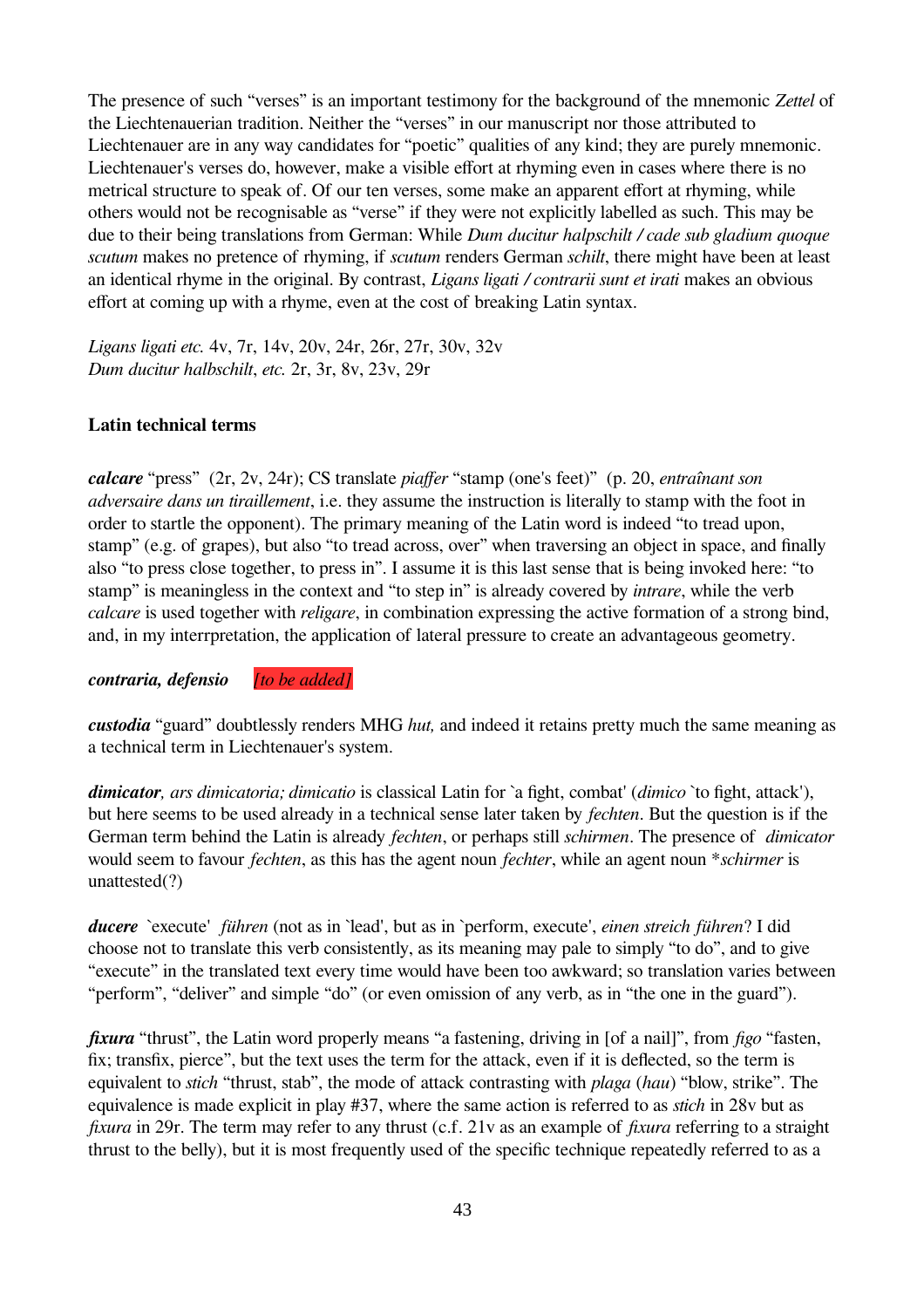favourite of the priest's, but it is given no specific name, instead it is variously called *fixura generalis que sacerdos consuevit docere discipulos suos (*16v)*, fixura que ducetur de quinta custodia* (17r)*, quedam fixura prius tacta* (25v)*, fixura quod est in communi usu sacerdotis* (26r), or even *fixura que duci consuevit de consuetudine* (29r). This is so awkward that one must wonder why the author stopped short of simply calling it "the priest's thrust" (*fixura sacerdotis*), or even "the priest special thrust" (*specificata fixura sacerdotis*); apparently he did not want to claim it as his own invention, or even as a very advanced technique, but simply as a comparatively "common" technique which he was nevertheless very fond of.

 #19, #20, #25, #28, #31-40. 16v, 17rv, 21v, 23r, 25v, 26r, 27v, 28r, 29rv, 30r, 31rv

*intrare, invadere [to be added]*

*plaga* `strike' (*hau*?) *recipere plagam*

*obsessio* "siege", one of the system's core concepts, variously *obsidere, obsidens; obsedere, obsedens; obsessor, obsessus*; 2r, 4r, 8v also *possessio, possessor*, also occasionally (9r, 27v, 31v) *obsessessus, obsessessor, possessessor, possessessio* (CS p. XCII: "*stupefiant*"). The literal translation of *ob-sedere* is "to sit against"; the intended meaning is "to obstruct; to sit in the way; to besiege", a meaning also carried by MHG *versetzen*, properly "to obstruct, be in the way" (a meaning even found in Old English, *forsettan* "to obstruct"; the modern German *belagern*, earlier *belegern*, arises only at the end of the medieval period). I therefore think it is not unlikely that the Latin term renders MHG *versetzen, versatz* etc. This same word is also an important concept in Liechtenauerian fencing, but here it has a different meaning, implying blade contact, i.e. where Liutger's *obsessio* "obstructs" a *potential* attack, the Liechtenauerian Versatz "obstructs" an *actual* attack. It might be best to leave this technical term untranslated in English, but because of the general principle of rendering all Latin text in English, I opted to translate it as "siege", "to besiege", etc., but I might revisit this choice in the future.

*ligatio, ligat, ligans, ligatus* "bind", "binds", "binder", "bound" ; only once *allegacio* (32v). Clearly corresponds to German *Band*, *(an)binden* as still used in Liechtenauerian fencing, i.e. any prolongued blade contact.

*religatio, religare* "strong bind", "to bind fast": *religatio* is clearly used in contrast to simple *ligatio,*  once in explicit contrasst (*tam ligandi quam religandi*, 10v); while *ligatio* neutrally refers to any blade contact, *religatio* is an actively, strongly established bind, hence *religat et calcat* ("binds fast and applies pressure"), *religando atque subpremendo* ("binding and pressing down", 9v). Medieval authors derived the word *religio* from *religo* (e.g. Guillaume de Saint-Thierry (d. 1148), *De natura et dignitate amoris,*  14.44: *a religando religio dicitur).*

*subligatio, subligare* "underbind", only in play #19, otherwise *inferior ligacio* "lower bind" for the equivalent position, but *subligare* seems to be used for the (rare) case where a lower bind is actively established.

*cade-sub ligans-ligati*

*preeunt* / *fugiunt* 1v could be related to *vor* / *nach*?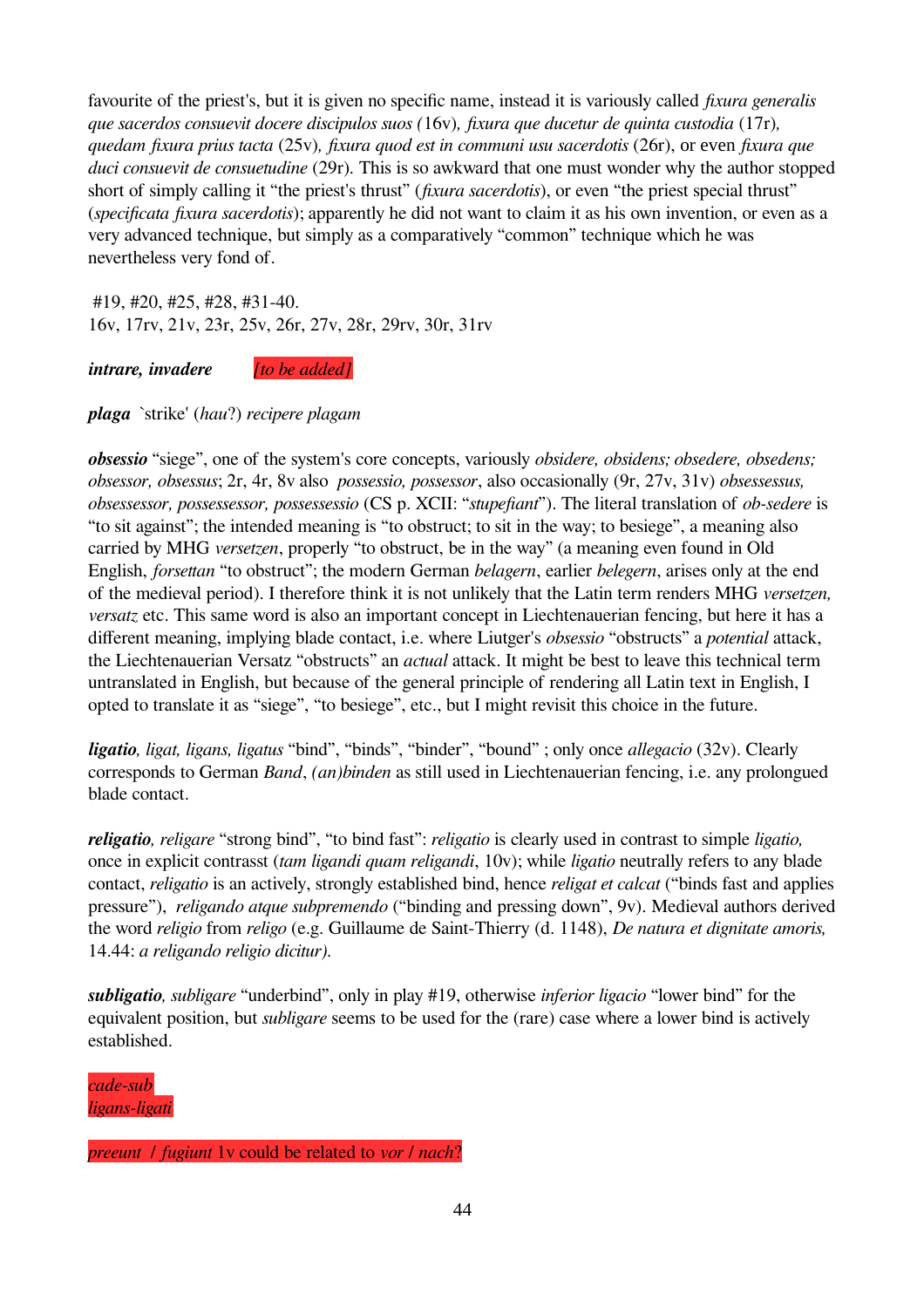*oppositum / medium 1v `the opposite / middle'*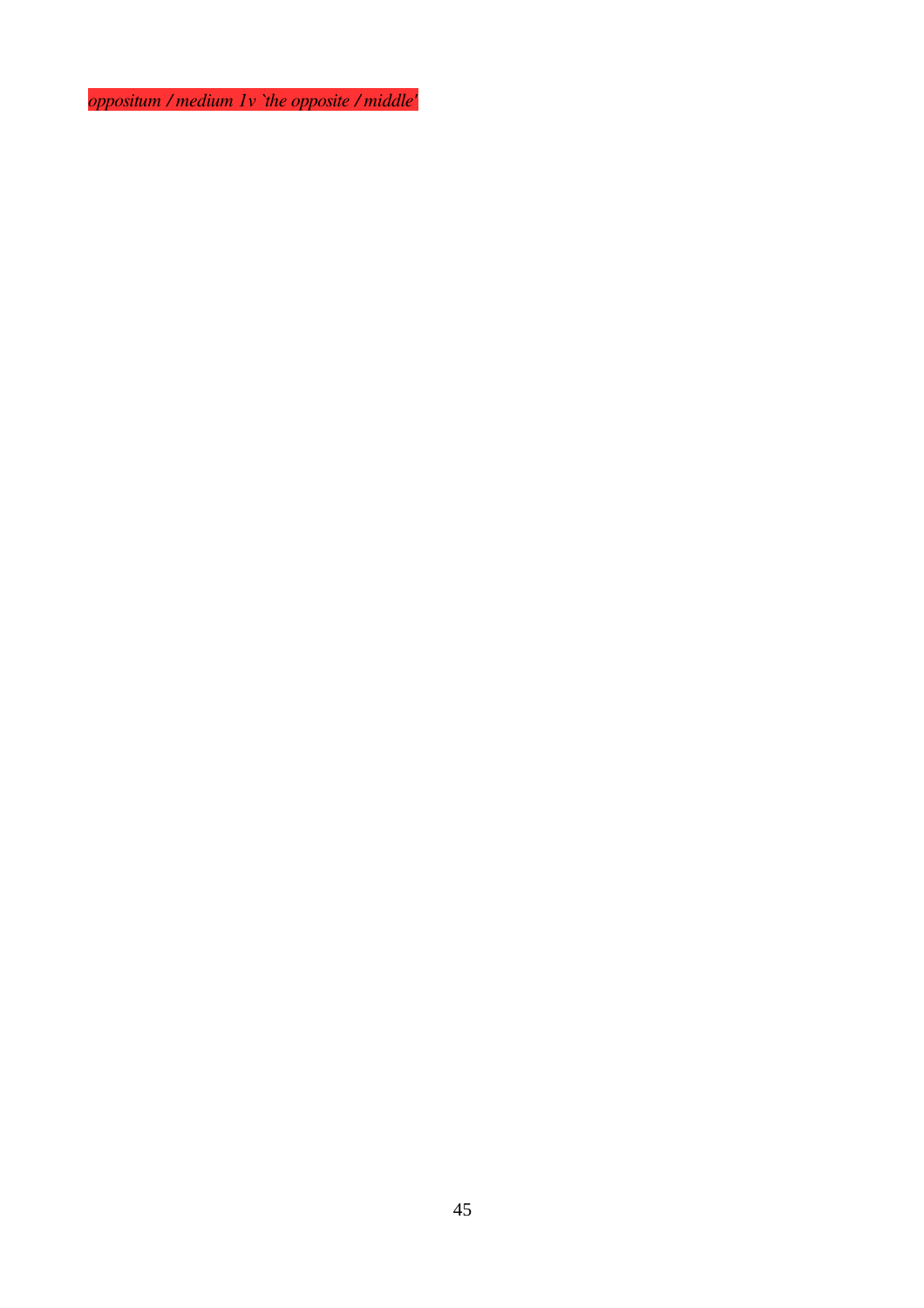# <span id="page-45-2"></span>**Appendices**

### <span id="page-45-1"></span>**Stygius Pluto (1r)**

The distichon given at the top of fol. 1r was apparently added in the  $15<sup>th</sup>$  century, when the manuscript was still kept in a monastery library. It seems to express a disparaging view of "armed clerics" and clearly also refers to the depiction of a female fencer on the last folium. This verse is attested in print in the  $16<sup>th</sup>$  century, and there attributed to Aeneas Sylvius Piccolomini (Pope Pius II, 1405–64), as follows:

Andreas Gärtner, *Proverbialia dicteria* (1574): "*Non audet Stygius Pluto tentare, quod audet Effrenis monachus plenaque fraudis anus*" (cited after Wilhelm Binder, *Novus Thesaurus Adagiorum Latinorum,* 1861 who offers the German paraphrase "Wo der Teufel nicht selbst hin will, schickt er entweder einen Pfaffen, oder ein altes Weib.")

*Holinshed's Chronicles* (1577): "Æneas Sylvius (and before him many more driving upon the like argument) dooth saie in this distichon: *Non audet Stygius Pluto tentare, quod audent / Effrænis monachus, plenaque fraudis illa*. Meaning *Mulier*, a woman."

A longer variant is given by Richard Gough, *Human Nature Displayed in the History of Myddle* (1824): "I remember what Eneas Sylvius said: *Non audet Stygius Pluto tentare, quod audet / Effrenis monachus, plenaque fraudis anus*. / *Vix adfert Stygius Pluto tot damna quot audet / Credo bibax ebrius, plenaque fraudis anus*. Not Stygian Pluto ever durst pursue, What a rogue monk, and treacherous hag can do. The Stygian fiend can scarce such mischief do man, as This drunken cobler and dissembling woman has."

I have not been able to locate the verse in Aeneas Sylvius' works directly; in any case, the presence of the verse (with *dolis* for *fraudis*) in a 15<sup>th</sup>-century hand in our manuscript (more or less conteporary with Aeneas Sylvius, and certainly predating any printed edition of his works) would seem to suggest that he is not its original author.

### <span id="page-45-0"></span>**Clerus Lutegerus (1v)**

It is suggestive that the author (if we accept the instructor in the verses and in the manual as the same person) is called *cler[ic]us* "the cleric" (or "the clerk") three times in these verses, but never in the text; conversely, the text consistently calls him *sacerdos*, and never *clericus* (Middle Latin use of *clerus* for *clericus* is noted in Du Cange's *Glossarium*). It is almost as if he had composed the verses as a mnenomic orally at an earlier time, before envisaging the project of creating this manual, when he was younger and not yet ordinated as a priest. Latin *clericus* renders MHG *pfaffe*, which may could to either a priest, a deacon or a member of the minor orders. Note that it is not unusual to find the designation *pfaffe* associated with fencing masters of the late medieval tradition, so Hanko Döbringer (still in the  $14<sup>th</sup>$  century) and Hans Leküchner (in the later  $15<sup>th</sup>$  century).

The interpretation of the name Lutegerus in the verse on fol. 1v depends on the interpretation of the verse of which it forms a part. This verse is very difficult to interpret in a number of ways. In fact, nothing about it is entirely clear to me.

*Tres sunt que preeunt relique tunc fugiunt / Hee septem partes ducuntur per generales / Oppositum clerus mediumque tenet lutegerus.*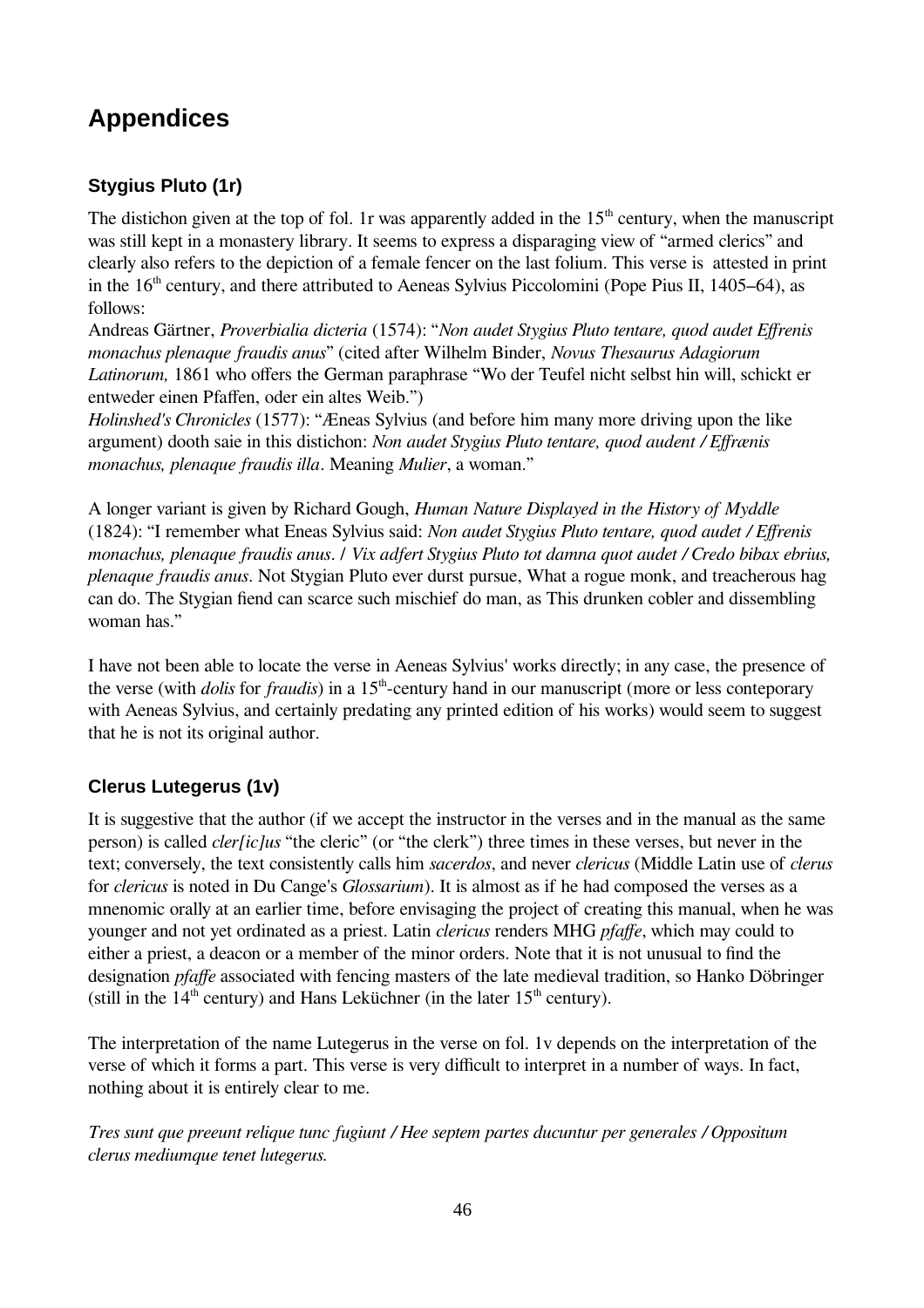Are we to understand that the seven guards are the same as the "seven parts", and of these three "precede" (or "go forward" as antonym to *fugiunt*?) and the remaining (i.e. four) "flee" or "go backward" in some way? CS translate *Il y en a trois qui avancent, tandis que les autres replient.* But "reply" isn't really what a *custodia* does, the system has the separate term *obsessio* just for that, and there is nothing in the subsequent material that would somehow suggest that some of the guards have a function of replying or reacting to the others. It is also anyone's guess how the guards are to be grouped. One reasonable assumption would be the the first four, shown on 1r, as opposed to the final three, shown on 1v. There is, in fact, a conceptual difference between the groups, guards 1-4 as described in the manual initiate a strike, while 5 and 6 initiate a thrust, and 7 is a special case, inviting a bind instead of posing a direct threat.

Now, the verse goes on to say "these seven (parts, guards) are done by the common fencers", followed by "the cleric holds the opposite, and Luitger holds the middle". This may be interpreted in a number of ways. It is important to note that neither *medium* nor *oppositum* is used in any technical sense anywhere in the manual outside of this verse.

CS have *Le clerc est a l'opposé et Luitger à mi-chemin* "the cleric is opposite, and Luitger is at halfway", i.e. they here treat "the cleric" as a different person from Luitger. In the reading of Ukert, Lutegerus is a reference by name to a notable "common fencer", so that the cleric holding "the opposite" would presumably be preferable to the "common fencer" Luitger who holds merely "the middle".

It does seem more probable to me, however, that the entire line refers to a single person, *clerus Lutegerus*, who holds "both the opposite and the middle" and that this statement, as a whole, contrasts with the "common fencers" mentioned in the preceding line. Note that this would mean that the author here employs *hyperbaton* (the separation of the two associated nominatives), in apparent aspiration to a "poetic" mode of speech entirely absent from the rest of the "verses".

I am unsure whether the terms *oppositum* and *medium* should be interpreted in a figurative way, as it were "he is in possession of the counter and the means", or in a strictly spatial sense, as it were "he holds *against* (his opponent)" and at the same time "he holds or occupies the *center*" between the fencers. This latter interpretation strikes me as a useful description of the "conflict of binder and bound" referenced throughout the manual, but it must be admitted that a discussion in the terms used in the verse is not repeated anywhere in the following text. It nevertheless remains my preferred reading, against both CS and Ukert, that "clerus Lutegerus" here refers to a single person, and most likely the manual's author himself (compare the discussion of *de Alkersleiben* below).

#### <span id="page-46-0"></span>**De Alkersleiben (2r)**

Gunterrodt (1579) read this name as *Albenslaiben* recognising it as the name of the "ancient stem and most famous family" (*vetustissima prosapia et clarissima familia*) of Alvensleben. Ukert, on the other hand, reads *Alkersleiben*. Both Gunterrodt and Ukert recognised the word as a personal name (while a reading *albersleiben* is due to Forgeng, who identified the word as a fencing term, a "proto-Liechtenauerian" version of *Alber*). *Alkersleiben* is clearly more consistent with the manuscript, and Gunterrodt's reading should perhaps be considered an emendation, inserting the more familiar name of Alvensleben, a prominent noble family of Brandenburg in Gunterrodt's time (which also had held extensive possessions already in the 1300s). For Gunterrodt, it was obvious that the author of the manuscript must have been a nobleman who had retired to a monastery in his old age, and he took his reading as a confirmation of the association with nobility without positively identifying the name as referencing the manual's author.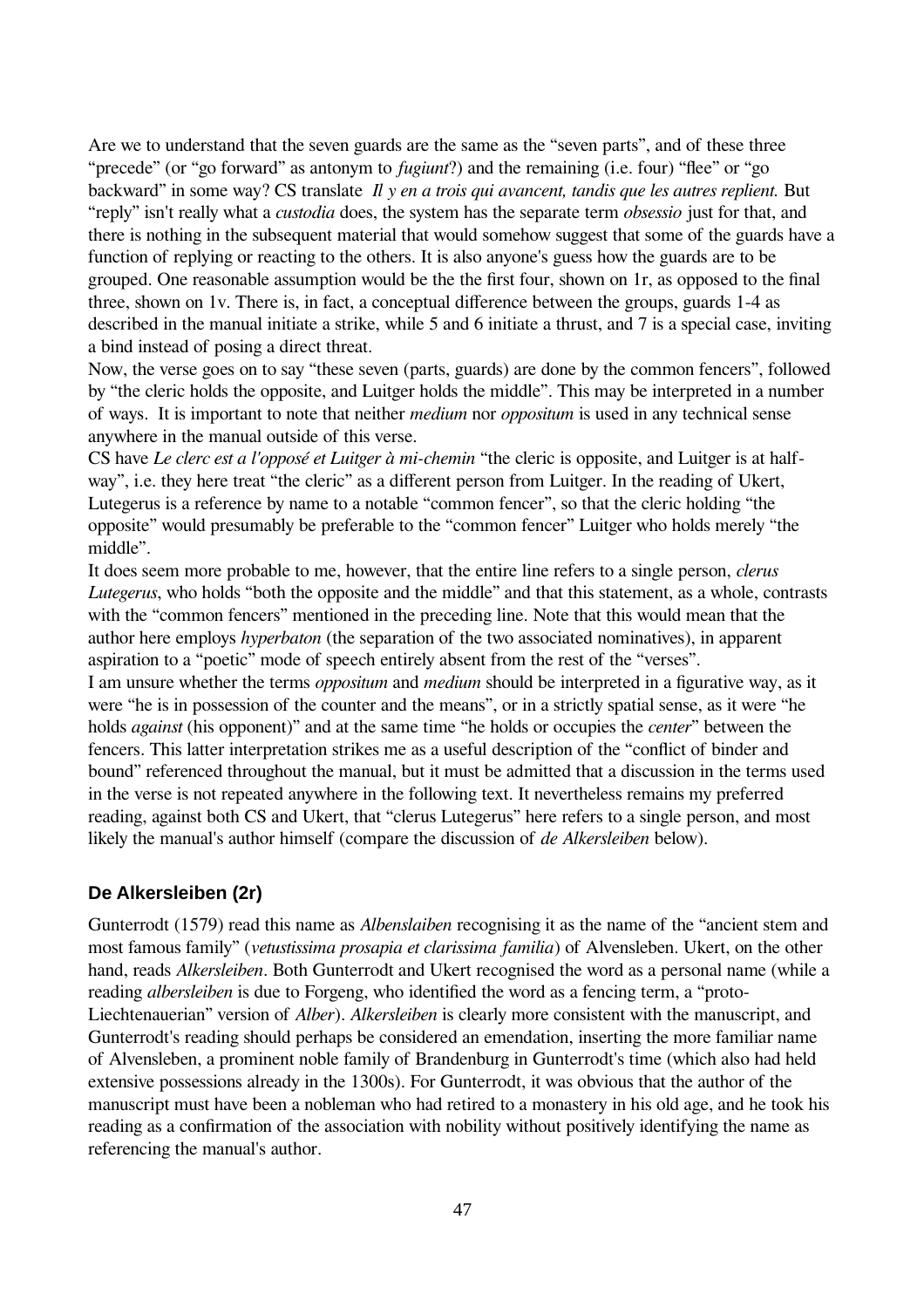Howerver, reading *de Alkersleiben* (with Ukert) we have a reference to the Thuringian village of Alkersleben (recorded in the 13<sup>th</sup> century as *Alkesleibin*), at the time of merely local importance as the site of a manor and a deanery. Alkersleben is some 200 km to the north of the parts of Franconia affected by the Second Margravian War, the presumed area of production of our manuscript. Ukert interprets both *Lutegerus* and *de Alkersleiben* as the names of "common fencers" (*generales dimicatores*, "gemeine Fechtmeister"). This depends entirely on the context we give to the occurrence of the names, in the case of *de Alkersleiben*: N*on ducat aliquam plagam quod probat de Alkersleiben* "He should not deliver any strike, as recommended by *de Alkersleiben*" – are we to understand that this is a counsel against the recommendation to "deliver a strike" attributed to a notable "common fencer" known as *de Alkersleiben*, or are we much rather to understand that the counsel not to deliver a strike is attributed to the highly proficient fencer known by this name, which would amount to nothing less than yet another reference by the author to himself in the third person? If we are ready to interpret *Lutegerus* in this way, I see no obstacle to adopt the same position here, which would give us an author *Clericus Lutegerus de Alkersleiben*, or, in German, *Pfaffe Luitger von Alkersleben*. Incidentially, the term *nucken* happens to be more consistent with a Thuringian rather than a Franconian origin of whoever is responsible for coining it.

#### <span id="page-47-0"></span>**Foliation**

The manuscript's 32 folia have an irregular arrangement. The pagination has been reported both by Cinato and Surprenant (2009) and by Hester (2012). Only its first quarter, foll. 1-8 form a regular quire of four bifolia, 1-8, 2-7, 3-6 and 4-5, followed by a quire (or *ternion*) of three bifolia, 9-14, 10- 13 and 11-12. For the remainder of the manuscripit, unfortunately, the two accounts are at odds with one another, and more unfortunately, while Hester (2012) reports that Cinato and Surprenant have "suggested that it has been rebound out of order", he does not remark on the fact that these authors give an account of foliation which happens to be in conflict with his own.

| Cinato and Surprenant (2009),<br>Dalewicz-Kitto (2012) | Hester $(2012)$                          |
|--------------------------------------------------------|------------------------------------------|
| $1-8, 2-7, 3-6, 4-5$                                   | $1-8, 2-7, 3-6, 4-5$                     |
| $9-14$ , 10-13, 11-12                                  | $[8a-14a]$ , 9-14, 10-13, 11-12          |
| 15-18, 16-17                                           | [14b-17c], [14c-17c], $15$ -[17a], 16-17 |
| $19, 20-25, 21-24, 22-23$                              | 18-[25a], 19-25, 20-[24a], 21-24, 22-23  |
| $26, 27-32, 28-31, 29-30$                              | $26-32, 27$ -[31a], 28-31, 29-30         |

In summary, there are three contradictions:

- CS claim foll. 15-18 form a bifolium while Hester identifies 15 and 18 each as as single folia.
- CS have a single folium 19 and a bifolium 20-25, while Hester has a single folium 20 and a bifolium 19-25.
- CS have a single folium 26 and a bifolium 27-32, while Hester has a single folium 27 and a bifolium 26-32.

Howerver, the conservation report by Dalewicz-Kitto (2012) reports foliation in agreement with Surprenant and Cinato. I will therefore assume that their variant is in agreement with reality and that Hester made a mistake.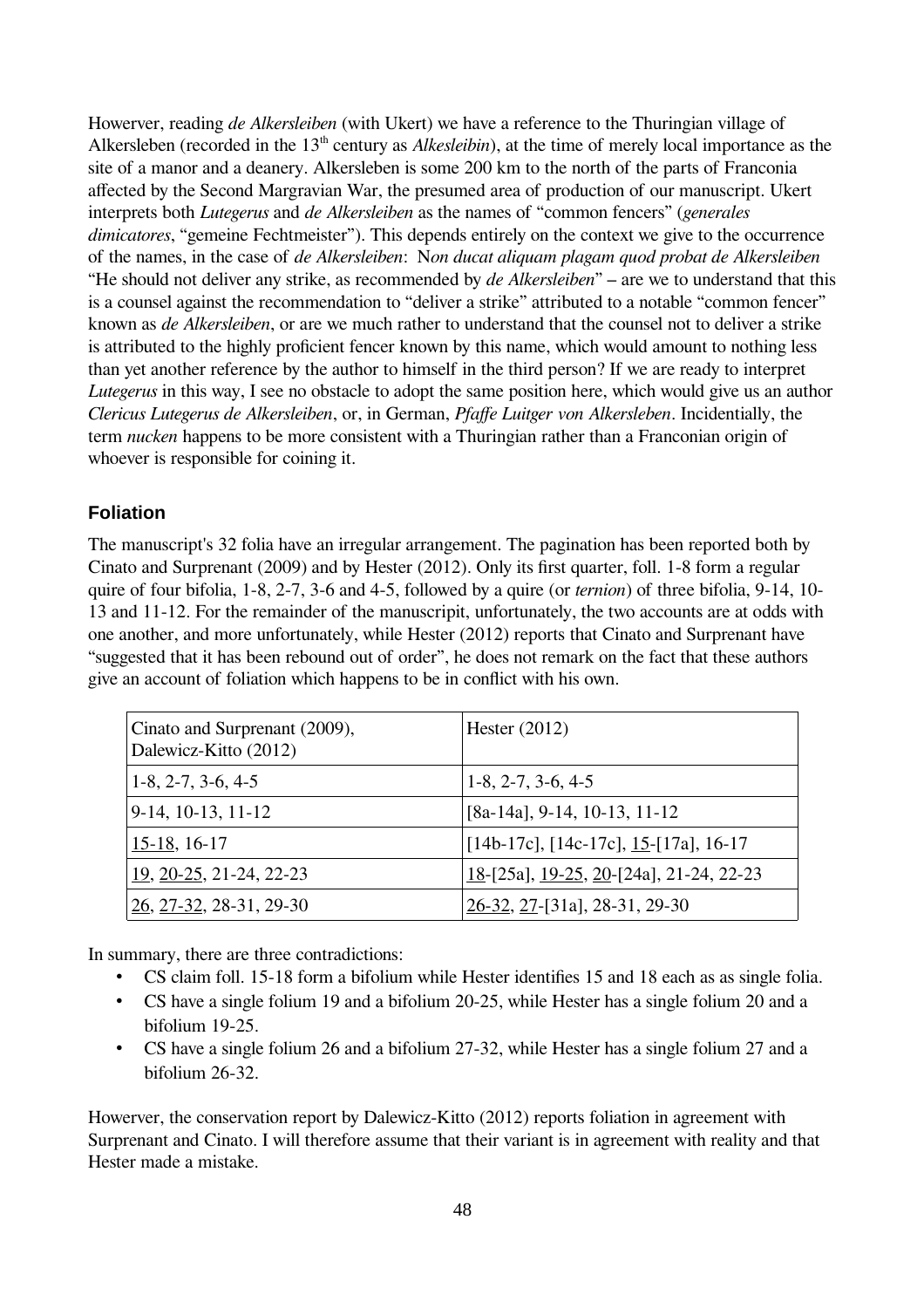Hester concludes that there "may well be at least ten folios missing", indicated as foll. 8a, 14a, 14b, 14c, 17a, 17b, 17c, 24a, 25a, 31a above. This is not tenable in my opinion. Hester errs much on the side of "perte" to the complete disregard of "inachèvement". I used to be ready to accept a likely missing fol. 24a based on Hester's foliation, but based on foliation as reported by Dalewicz-Kitto (2012) I do not think even this is probably. Similarly, the "exciting" possibility of a missing fol. 31a also becomes unlikely seeing that foll. 27 and 32 form a bifolium.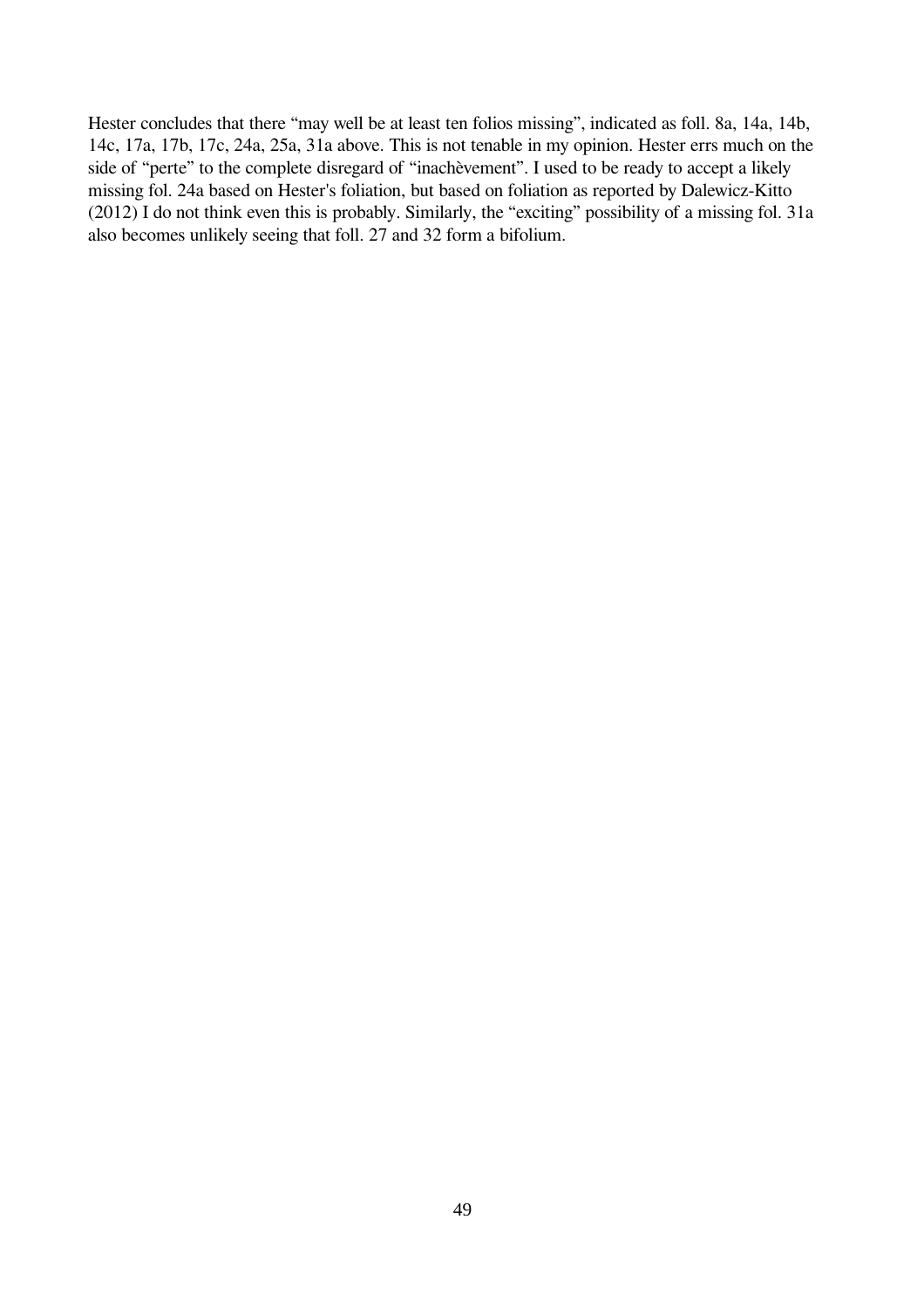### <span id="page-49-0"></span>**Index of images**

| frustum:                 | #1             | l #2            | #11 | #15f.     | #18 | #8           | (H7, #20, #21)      | . #27        | #29 | (#30ff, #35ff.)     | #39    | #41   |
|--------------------------|----------------|-----------------|-----|-----------|-----|--------------|---------------------|--------------|-----|---------------------|--------|-------|
| $1^{\circ}$ c. – halbsc. | § 5            | §9              | §43 |           | 858 | $§31$ (obv.) |                     |              |     |                     |        |       |
| cade sub gla.            | $\frac{86}{ }$ | $\frac{810}{3}$ |     | 851       | §59 | \$32 (obv.)  |                     |              | §92 | §96                 |        |       |
| overbind                 | §7             | §11             | §46 | \$52 \$55 | 860 |              | $§25$ (§28f.) §67f. | \$88         | §93 | $$100?$ \$101 \$106 | \$119? | \$127 |
| schiltslac               | <b>§8</b>      |                 |     | §53       | §61 |              | §26                 | $§70   \$89$ |     | §113                | \$120  | \$128 |

#### **"things from the first guard"** (overbind-*schiltslac*, §§5-8):

#### **custodia vs. obsessio (***Zufechten***)**

| <i>obsessio</i> vs.:     | la custodia        | 2a custodia 3a cust.                          |          | 4a custodia                      | 5a custodia              | 6a cust. | spec. langort  |
|--------------------------|--------------------|-----------------------------------------------|----------|----------------------------------|--------------------------|----------|----------------|
| halbschilt               | (see above $\S5$ ) | §40                                           | \$50     |                                  | \$107, \$110             |          | §91, §95, §118 |
| langort                  | §24, §27, §62      | §39                                           | §54      | \$56                             |                          | §65      |                |
| special /<br>rarae       |                    |                                               | \$102    | §104, §78, §111,<br>\$117, \$122 | \$105<br>valde bona §114 |          | aliena: §98    |
| schutzen                 |                    | §33, §38<br>$\left( \text{var.} \right)$ §126 |          | (elbow)<br>\$123                 |                          |          |                |
| krucke /<br>"schrankhut" | \$14, \$18, \$20   |                                               | §45, §48 |                                  |                          |          |                |
| la custodia              |                    | $\left( \text{var.} \right)$ §125             |          | §57                              |                          |          |                |

#### **bind**

*cade-sub*: see above **§6**

*right overbind*: see above. **§7**, §15 (bind to *krucke*), §68-§69 (*schutzen*), §79=§82 left overbind / *mutatio gladii* §12, §30; §36, §77, §103 (c.f. §90 thrust to the belly) underbind: §§28-29, §74 *krucke*-*krucke*: §21, *schutzen*-*schutzen*: §34, upper *langort*: §81, *vidilpoge*: §85=§87

#### **contact**

*schiltslac*: see above **§8**, vs. krucke: §17, *durchtreten*: §35, *stichslac*: §37 thrust vs. *halpschilt* §66, (obv.) §108=§111 (counter §112); vs. special *langort*: §115 (counter §116); vs.  $4<sup>th</sup>$  guard: §124; thrusts from the bind: to the belly: §83, §90, to the head: §78 *defendit* (counter) variants: §23, §76, §112, §116 *intrat* variants: §19, §22, §44=§80, §49, §75, §83-84, §97, §99, §109, §121 *separatio*: §94, §§41-42 (*vertere*) , §13 (from *nucken*)

#### **grappling (***deprehensio***)**

left arm: §16=§47 (from *krucke*), right arm: §§71-73 counter *luctatio*, disarm: from *langort*: §§63-64, from *vidilpoge*: §86